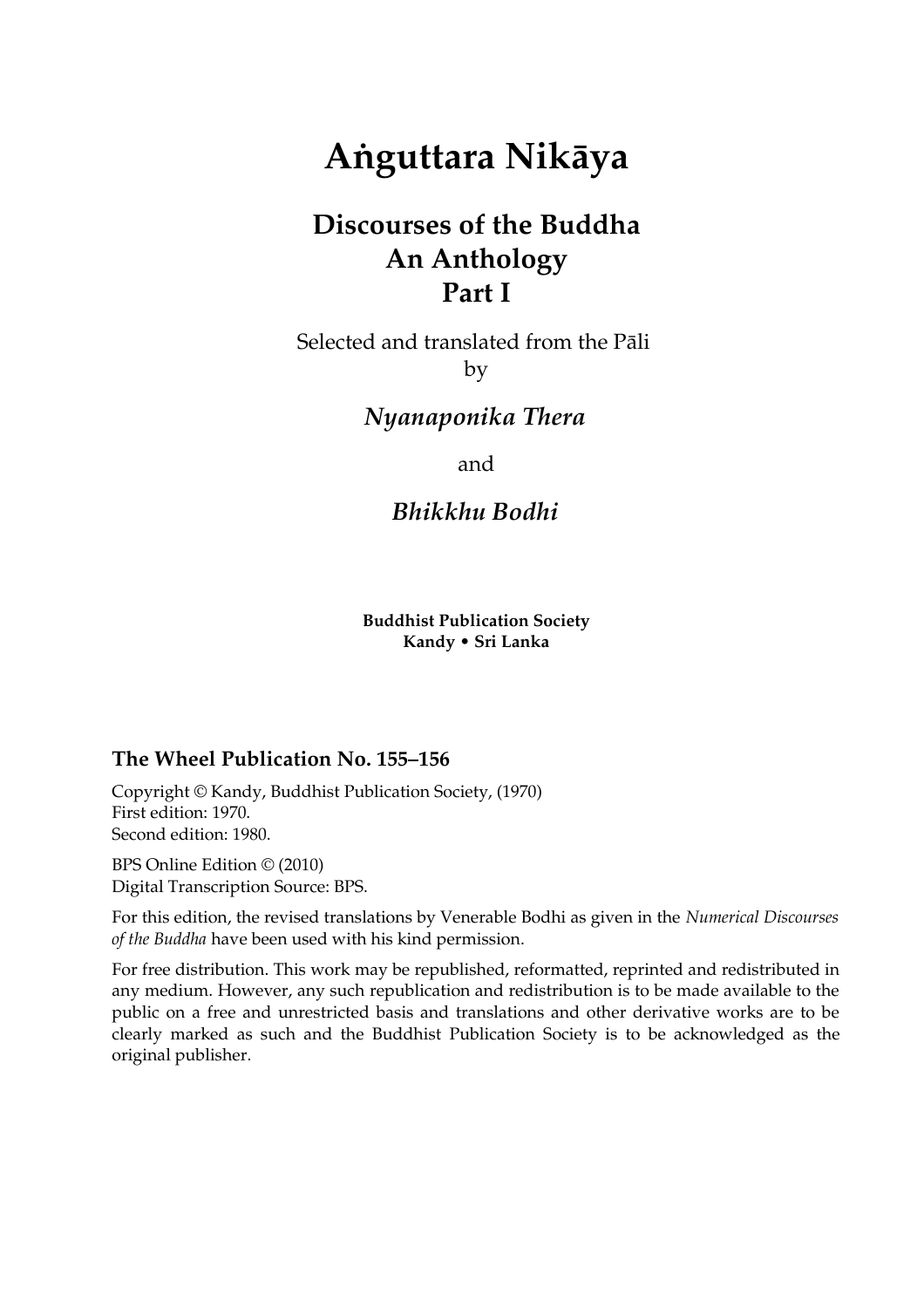# Contents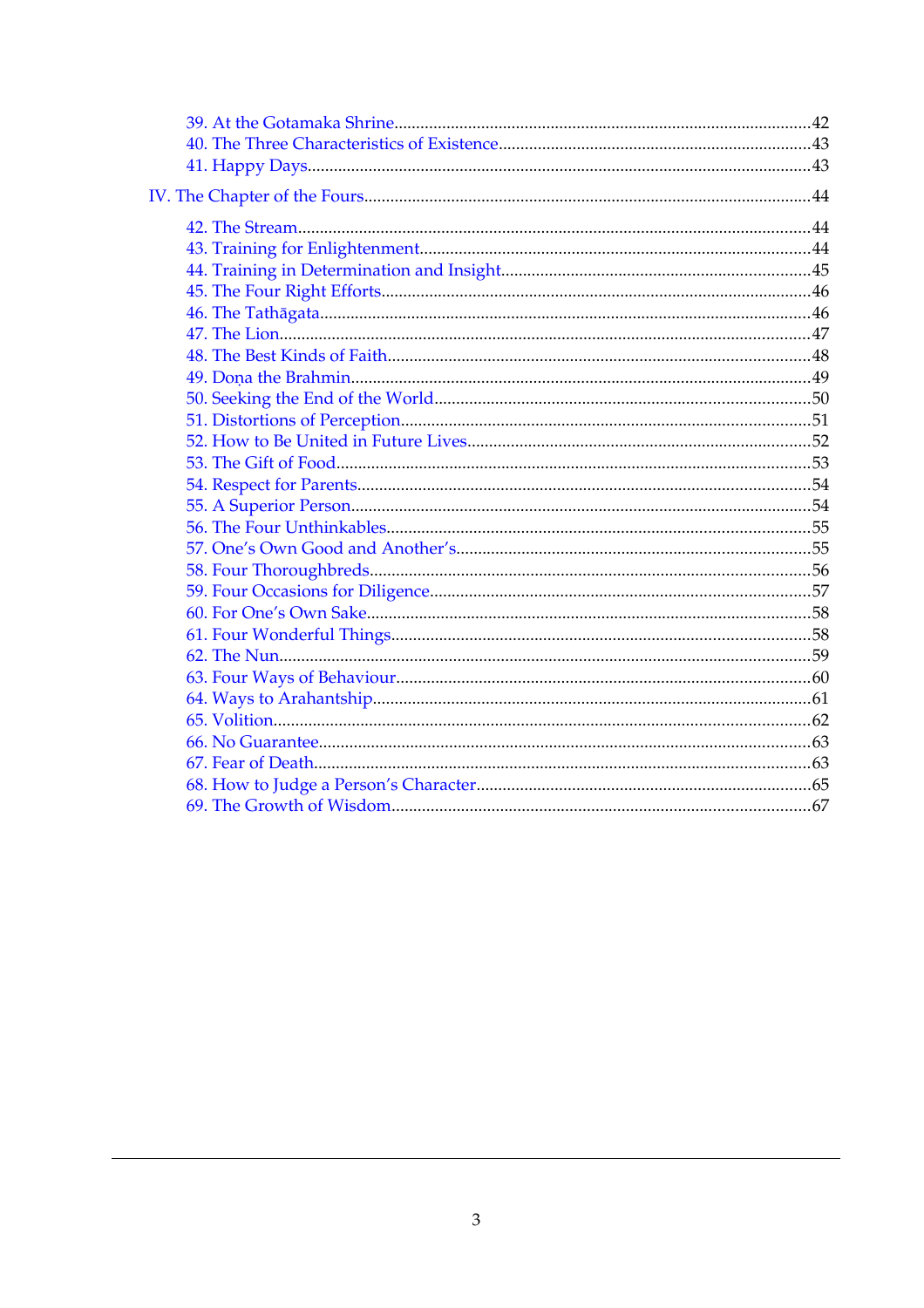# <span id="page-3-0"></span>**Key to Abbreviations**

| A-a        | Anguttara Ațțhakathā                            |
|------------|-------------------------------------------------|
| $A-t$      | Anguttara-țīkā                                  |
| AN         | Anguttara Nikāya                                |
| Be         | Burmese script edition (of AN)                  |
| <b>BPS</b> | Buddhist Publication Society (Kandy, Sri Lanka) |
| Comy       | Commentary                                      |
| Dhp        | Dhammapada (by verse)                           |
| DN         | Dīgha Nikāya (by sutta)                         |
| Ee         | European (PTS) edition (of AN)                  |
| It         | Itivuttaka (by sutta)                           |
| <b>MN</b>  | Majjhima Nikāya (by sutta)                      |
| Pațis      | Pațisambhidāmagga (by volume, page)             |
| <b>PTS</b> | Pāli Text Society (Oxford, England)             |
| Pug        | Puggalapaññatti (page)                          |
| Skt        | Sanskrit                                        |
| Sn         | Suttanipāta (by verse)                          |
| SN         | Samyutta Nikāya (by chapter and sutta)          |
| Th         | Theragāthā (by verse)                           |
| Ud         | Udāna (by chapter and sutta)                    |
| Vibh       | Vibhanga (by page)                              |
| Vin        | Vinaya (by volume, page)                        |
| Vism       | Visuddhimagga                                   |

References to volume and page are to PTS editions. References to Vism are to chapter and paragraph in the English translation, *The Path of Purification,* by Ñāṇamoli Bhikkhu, BPS, 1999. Page references to Vibh are followed by the paragraph number in the PTS English translation, *The Book of Analysis* by Ashin Thittila, 1969.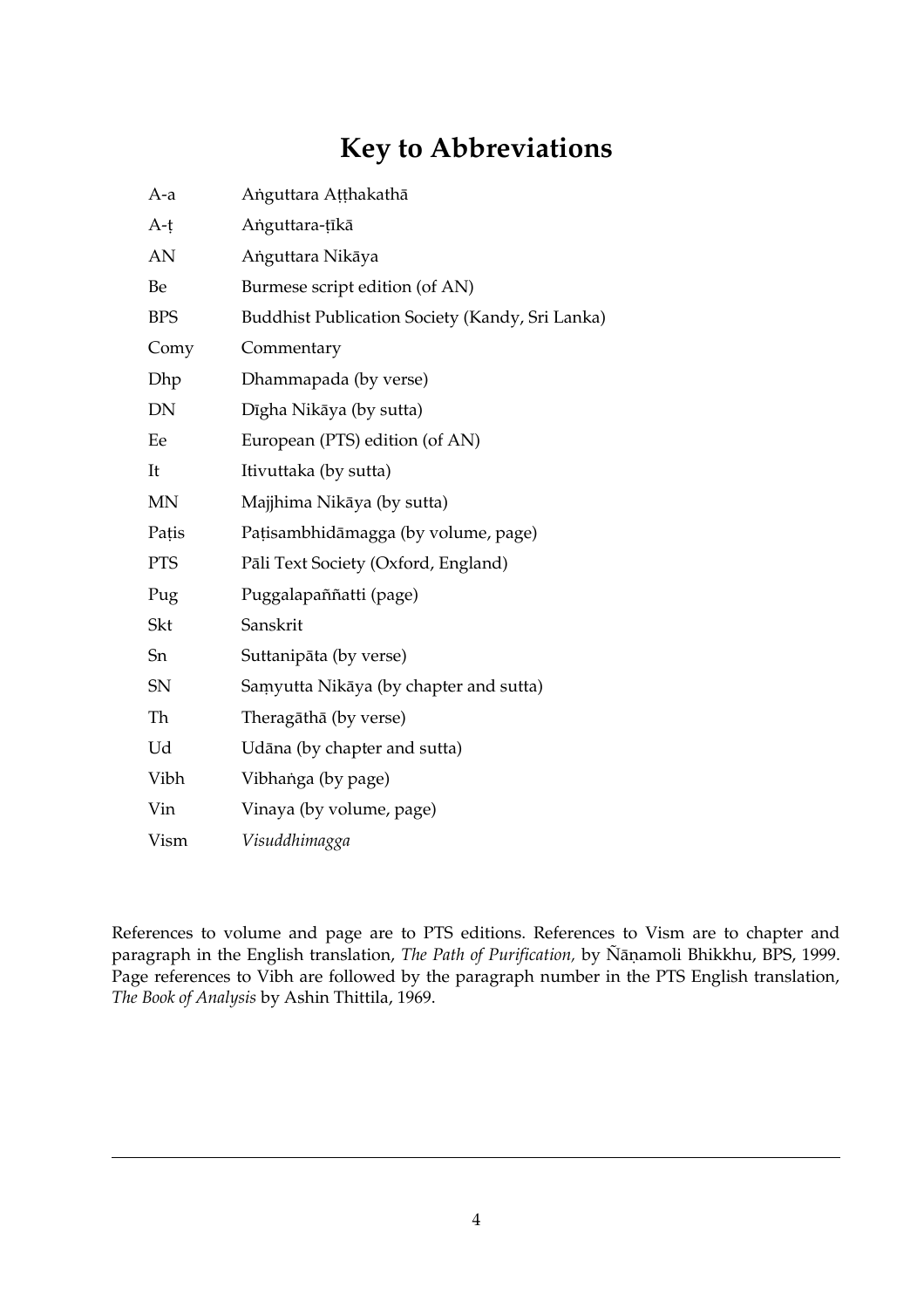# <span id="page-4-0"></span>**Introduction**

The Aṅguttara Nikāya is the largest among the four collections (*nikāya*) of the Buddha's Discourses contained in the Sutta Piṭaka of the Pali Canon. The title of the work derives from the way of its arrangement. The Book of the Ones (Ekaka Nipāta) comprises items with single classification; the Book of the Twos (Duka Nipāta), items with a twofold classification and so forth up to the Book of the Elevens, The Pali title, *Aṅguttara Nikāya*, could be rendered literally by "Further-factored Collection" (*aṅga* factor, *uttara*, beyond, further), i.e., "discourses in progressive numerical order." In the Pali Text Society's translation of the complete work, it is called *Gradual Sayings*.

It is characteristic of this discourse collection that it mainly deals with the practical aspects of Buddhism; ethics (lay and monastic), mind training (meditation) and the community life of monks. Philosophical texts, however, are not absent entirely, as extracts in the present anthology show.

The present volume contains selections from the first four Books. A second volume comprising texts from the remaining Books, Five to Eleven, will follow in due course. An important text from the Book of the Threes has been printed elsewhere in this series and therefore is not repeated here: The Kālāma Sutta (AN 3:56), in *The Wheel* No. 8.

The present rendering has benefited from the complete English translation (*Gradual Sayings*, Pali Text Society) and from the German version by the late Venerable Nyanatiloka Mahāthera (recently re-issued). In some instances, however, the translator has deviated from both.

A few of the texts have been abridged, and in others the concluding verses have been omitted where they do not add anything new to the prose section of the Discourse. The Pali Commentaries to the work have been consulted and extracts from them reproduced in the Notes.

It is hoped that this Anthology will stimulate readers to study the complete translation of this Discourse Collection (*Gradual Sayings*, 5 vols., Pali Text Society, London).

> Nyanaponika Thera April 1970.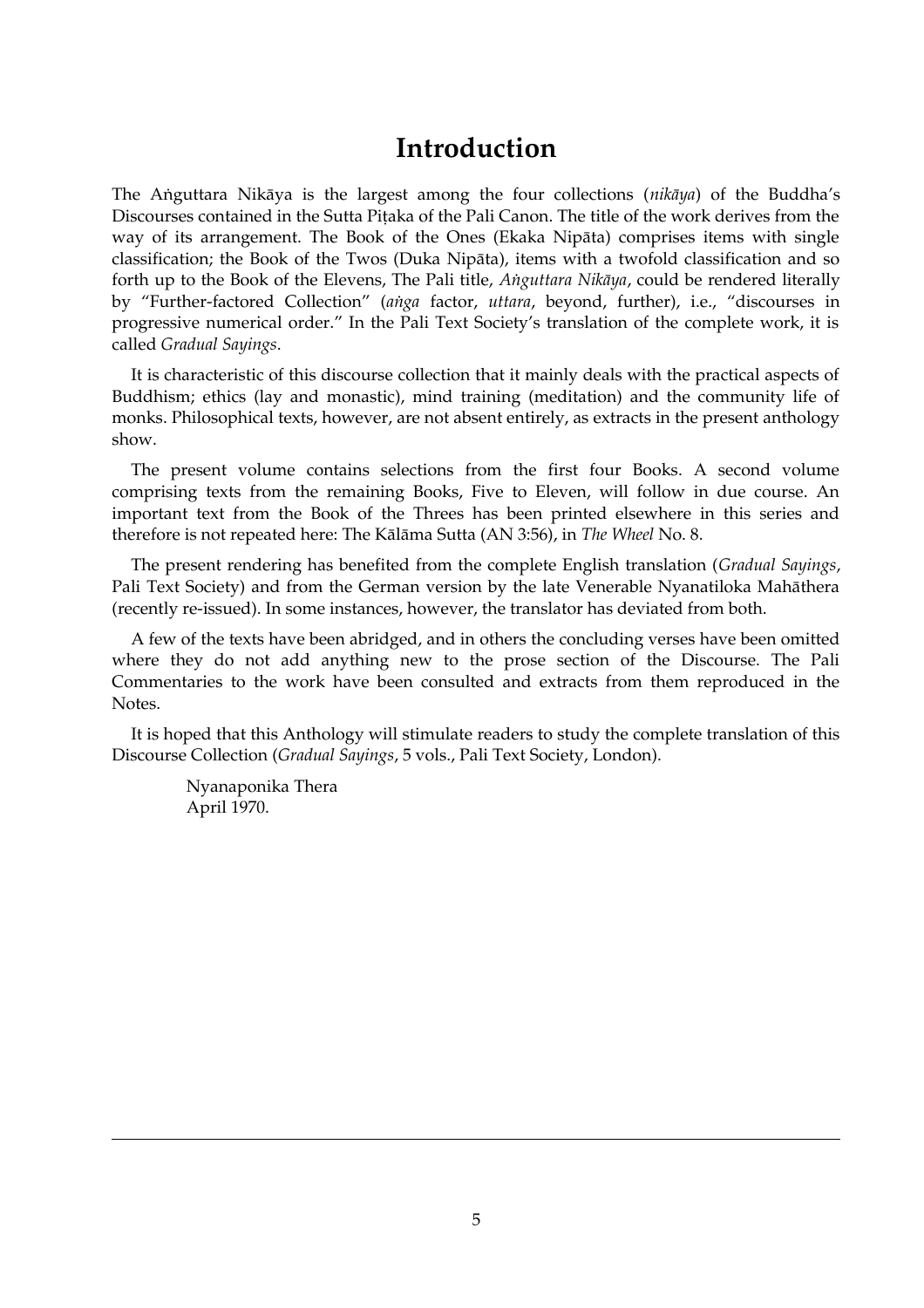*Namo tassa Bhagavato Arahato Sammā-sambuddhassa*

Homage to the Blessed One, the Arahant, the Fully Enlightened One

# <span id="page-5-3"></span>**Aṅguttara Nikāya**

# <span id="page-5-2"></span>**I. The Chapter of the Ones**

#### <span id="page-5-1"></span>*1. The Mind–I*

No other thing do I know, O monks, that is so intractable as an undeveloped mind.<sup>[1](#page-5-4)</sup> An undeveloped mind is truly intractable.

No other thing do I know, O monks, that is so tractable as a developed mind. A developed mind is truly tractable.

No other thing do I know, O monks, that brings so much suffering as an undeveloped and uncultivated mind. An undeveloped and uncultivated mind truly brings suffering.

No other thing do I know, O monks, that brings so much happiness as a developed and cultivated mind. A developed and cultivated mind truly brings happiness.

(1:3.1–10; selected)

No other thing do I know, O monks, that brings so much harm as a mind that is untamed, unguarded, unprotected and uncontrolled. Such a mind truly brings much harm.

No other thing do I know, O monks, that brings so much benefit as a mind that is tamed, guarded, protected and controlled. Such a mind truly brings great benefit.

(1:4.1–10; selected)

#### <span id="page-5-0"></span>*2. The Mind–II*

No other thing do I know, O monks, that changes so quickly as the mind. It is not easy to give a simile for how quickly the mind changes.<sup>[2](#page-5-5)</sup>

(1:5.8)

<span id="page-5-5"></span><span id="page-5-4"></span><sup>1</sup> Undeveloped (*abhāvitaṃ*). A-a: A mind not grown, not progressing in mental development (*bhāvanā*).

 $2$  A-a explains this as meaning that the mind (i.e. a moment of consciousness) arises and vanishes very rapidly, but the same expression is used elsewhere in the canon in a context that suggests the intended meaning is the mind's vulnerability to quick changes in intentions and preferences. See e.g. Vin I 150, where the Buddha permits a monk to break his rains residence prematurely when he is being lured by a seductive woman "because the mind is said to be quickly changing."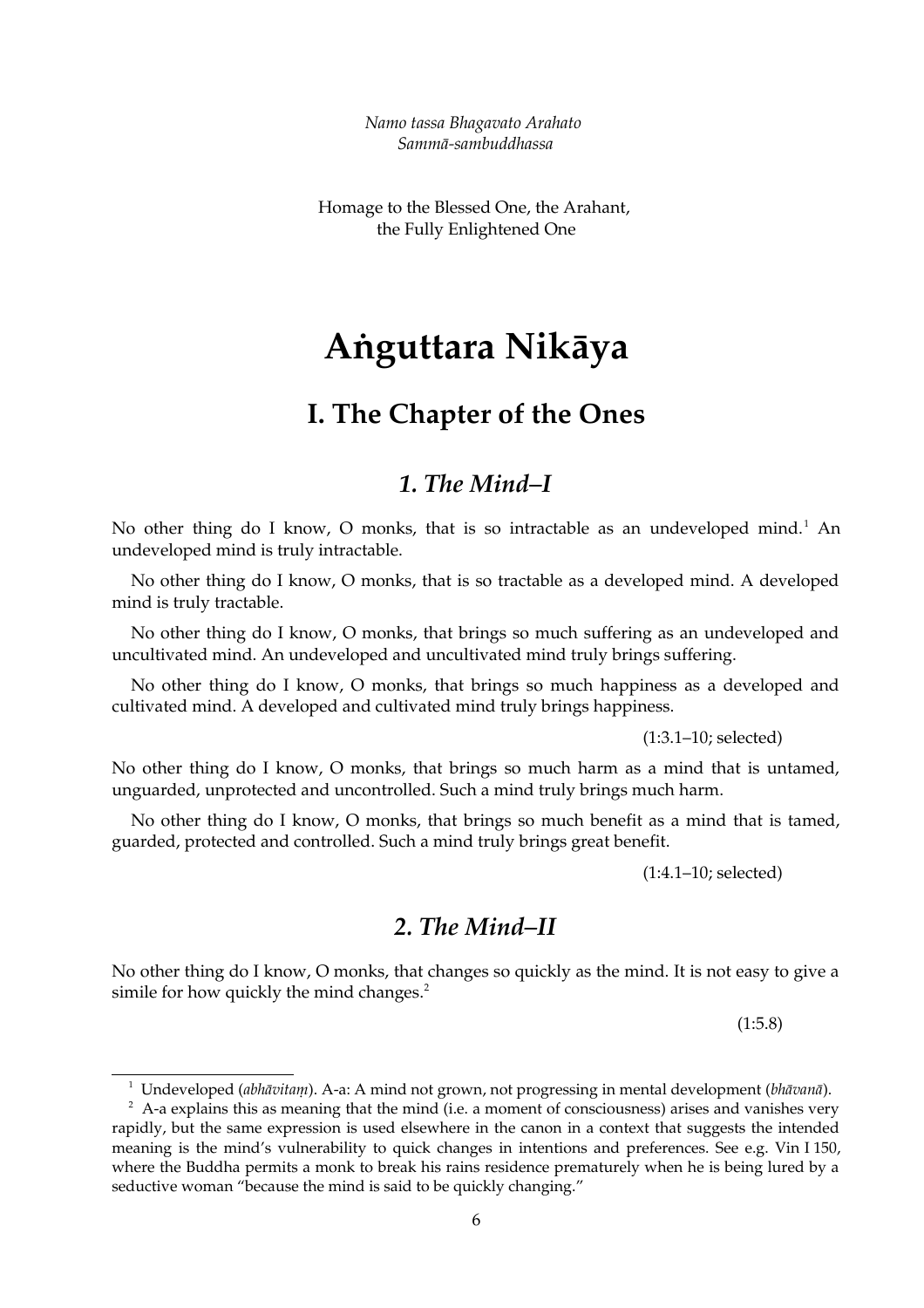This mind, O monks, is luminous, but it is defiled by adventitious defilements.<sup>[3](#page-6-2)</sup> The uninstructed worldling does not understand this as it really is; therefore for him there is no mental development.

This mind, O monks, is luminous, and it is freed from adventitious defilements. The instructed noble disciple understands this as it really is; therefore for him there is mental development.

 $(1:6.1-2)$ 

#### <span id="page-6-1"></span>*3. Loving kindness*

Monks, if for just the time of a finger-snap a monk produces a thought of loving kindness, develops it, gives attention to it, such a one is rightly called a monk. Not in vain does he meditate. He acts in accordance with the Master's teaching, he follows his advice, and eats deservingly the country's alms-food.<sup>[4](#page-6-3)</sup> How much more so if he cultivates it!

 $(1:6.3-5)$ 

#### <span id="page-6-0"></span>*4. Mind Is the Forerunner*

Monks, whatsoever states are unwholesome, partake of the unwholesome, pertain to the unwholesome—all these have the mind as their forerunner.<sup>[5](#page-6-4)</sup> Mind arises as the first of them, followed by the unwholesome states.

Monks, whatsoever states are wholesome, partake of the wholesome, pertain to the wholesome—all these have mind as their forerunner. Mind arises as the first of them, followed by the wholesome states.

No other thing do I know, O monks, which is so responsible for causing unarisen unwholesome states to arise and arisen wholesome states to wane as negligence.<sup>[6](#page-7-2)</sup> In one who is negligent, unarisen unwholesome states will arise and arisen wholesome states will wane.

<span id="page-6-2"></span><sup>3</sup> *Luminous (pabhassaraṃ*). A-a states that here "the mind" (*citta*) refers to the *bhavaṅga-citta*, the "lifecontinuum" or underlying stream of consciousness which supervenes whenever active consciousness lapses, most notably in deep sleep. The *adventitious defilements* are greed, hatred, and delusion, which appear at a stage of the cognitive process which, in later Buddhist literature, is called *javana*, "impulsion." A-a says that the defilements do not arise simultaneously with the *bhavaṅga*, but they "arrive" later, at the phase of *javana*. The fact that this expression "luminous mind" does not signify any "eternal and pure mind-essence" is evident from the preceding text, in which the mind is said to be extremely fleeting and transitory. The "uninstructed worldling" (*assutavā puthujjana*) is one who lacks adequate knowledge of the Dhamma and training in its practice.

<span id="page-6-3"></span><sup>4</sup> Since monks and nuns depend for sustenance upon the generosity of householders, they must make themselves worthy of their offerings by devoting their efforts to the development of the mind. A-a distinguishes four modes in which monks might use the offerings they receive: (i) an immoral monk uses them as a thief; (ii) a virtuous worldling who does not reflect uses them as a debtor; (iii) a trainee (one at the lower three stages of awakening) uses them as an inheritance; and (iv) the arahant uses them as a proper owner.

<span id="page-6-4"></span><sup>5</sup> *Manopubbaṅgamā*. This phrase also occurs at Dhp 1, 2. Unwholesome states (*akusalā dhammā*) are mental states born of greed, hatred and delusion. The wholesome states (*kusalā dhammā*) mentioned just below are mental states arisen from non-greed, non-hatred, and non-delusion. Mind (*mano*) here refers to the intention. While mind does not actually precede the wholesome and unwholesome states in a temporal sense, it is said to arise first because it is the volition or intention that determines the ethical quality of the deeds that issue from the mind.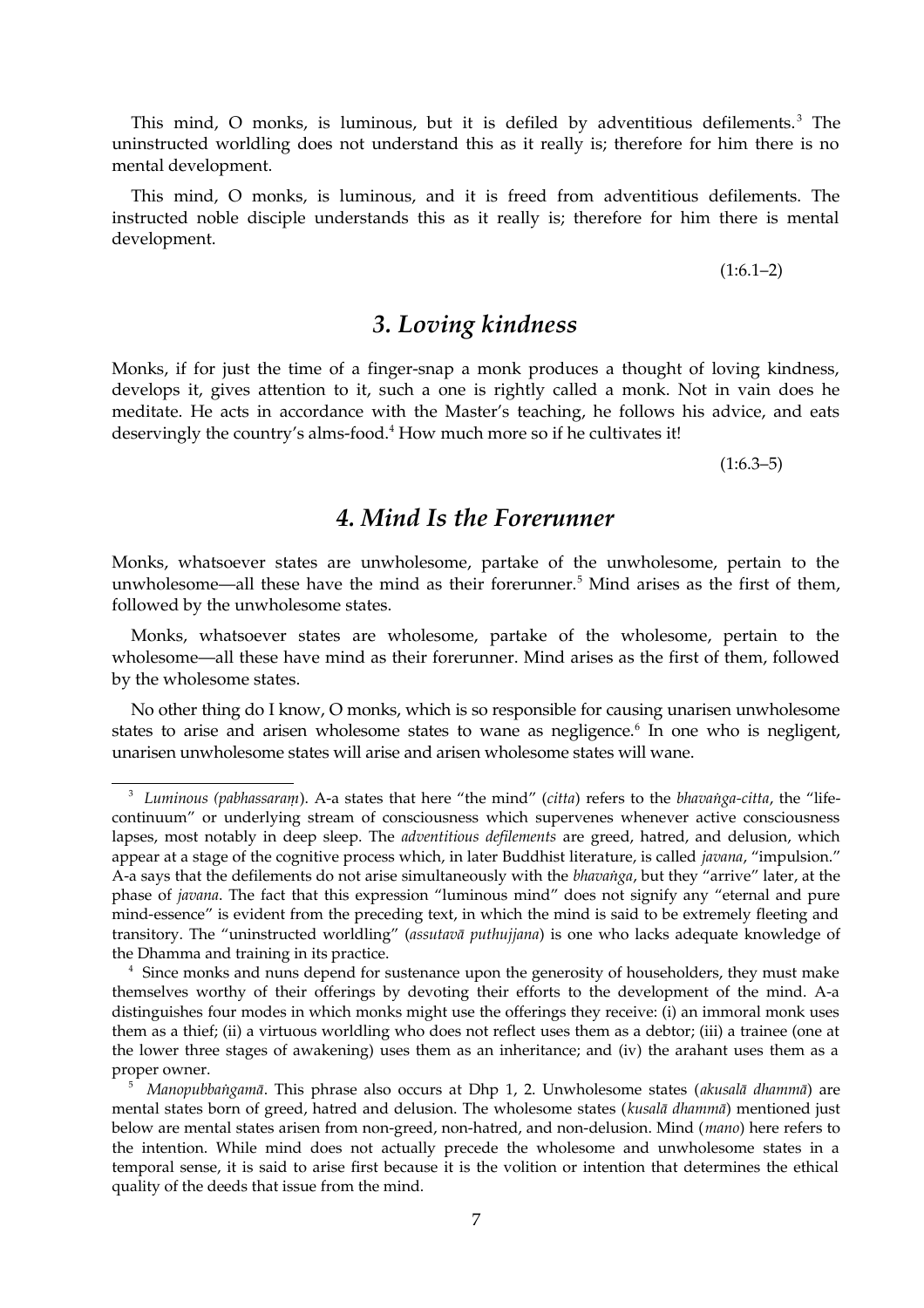No other thing do I know, O monks, which is so responsible for causing unarisen wholesome states to arise and arisen unwholesome states to wane as diligence. In one who is diligent, wholesome states not yet arisen will arise and unwholesome states that have arisen will wane.

 $(1:6.6-9)$ 

#### <span id="page-7-1"></span>*5. The Highest Gain*

Insignificant, O monks, is the loss of relatives, wealth and fame; the loss of wisdom is the greatest loss.

Insignificant, O monks, is the increase of relatives, wealth and fame; the increase of wisdom is the highest gain.

Therefore, O monks, you should train yourselves thus: "We will grow in the increase of wisdom." Thus, O monks, should you train yourselves.

 $(1:8.6-10)$ 

#### <span id="page-7-0"></span>*6. One Person*

Monks, there is one person whose arising in the world is for the welfare of the multitude, for the happiness of the multitude, who comes out of compassion for the world, for the good, welfare and happiness of devas and humans. Who is that one person? It is the Tathāgata, the Arahant, the Fully Enlightened One. This is that one person.<sup>[7](#page-7-3)</sup>

Monks, there is one person arising in the world who is unique, without a peer, without counterpart, incomparable, unequalled, matchless, unrivalled, the best of humans. Who is that one person? It is the Tathāgata, the Arahant, the Fully Enlightened One. This is that one person.

Monks, the manifestation of one person is the manifestation of great vision, of great light, of great radiance; it is the manifestation of the six things unsurpassed; the realisation of the four analytical knowledges; the penetration of the various elements, of the diversity of elements; it is the realisation of the fruit of knowledge and liberation; the realisation of the fruits of stream-entry, once-returning, non-returning, and arahatship.<sup>[8](#page-7-4)</sup> Who is that one person? It is the Tathāgata, the Arahant, the Fully Enlightened One. This is that one person.

<span id="page-7-2"></span><sup>6</sup> *Pamāda* is moral laxity, heedlessness, lack of constancy and persistence in the pursuit of selfpurification. It is often explained as lack of mindfulness and energy in the development of wholesome qualities. For a formal definition, see Vibh 350 (§846). Its opposite is *appamāda*, diligence, heedfulness, or earnestness, sometimes defined as constancy of mindfulness. For the contrast of the two, see Dhp 21–32, and for a eulogy of diligence, AN 10:15.

<span id="page-7-3"></span><sup>7</sup> *Tathāgata* is the designation by which the Buddha usually speaks of himself. The commentaries offer a number of explanations, e.g. "one who has come thus" (*tathā āgata*), i.e. through the same path of practice that the Buddhas of the past came; "one who has gone thus" (*tathā gata*), i.e. gone to enlightenment along the same path that all Enlightened Ones have gone, etc. See Text 46 and Bodhi, *All Embracing Net of Views*, BPS, 2007, Part V.

<span id="page-7-4"></span><sup>8</sup> On the *six things unsurpassed* (*anuttariyā*) see Text 89. The *four analytical knowledges* (*paṭisambhidā*) are four special types of knowledge concerning the meaning, doctrines, and linguistic formulations of the Dhamma, and the way to utilize this knowledge in expounding the Dhamma to others. By *elements* (*dhātu*) are meant here in particular the eighteen elements (the six sense faculties, six sense objects and the corresponding six kinds of consciousness). For other groups of elements see MN 115, MN 140 and SN Ch. 14. The four fruits of stream-entry, etc., are the four stages of awakening, on which see Bodhi, *Middle Length Discourses of the Buddha,* Boston 2006, p. 41.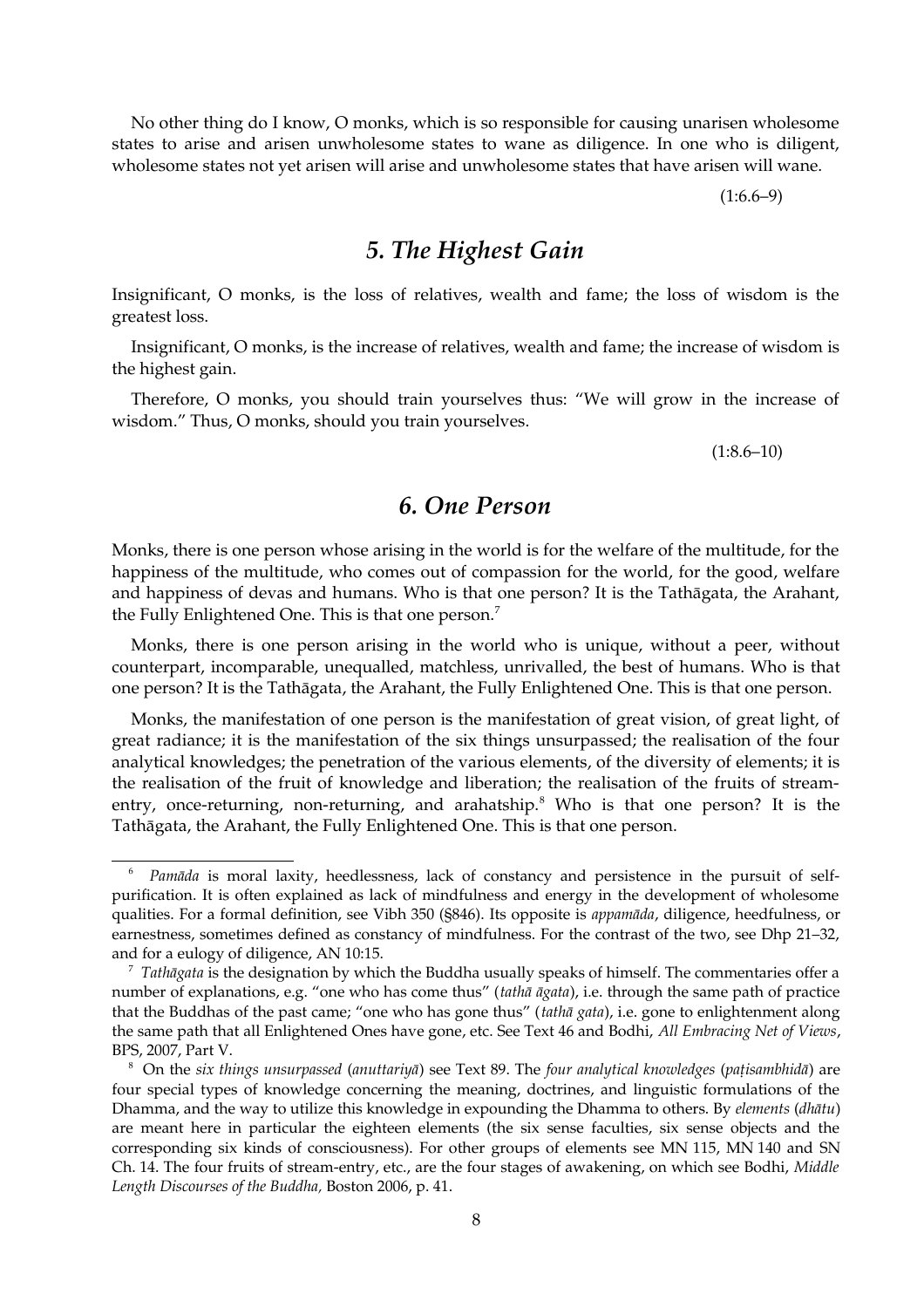(1:13.1, 5, 6)

#### <span id="page-8-1"></span>*7. Impossible*

It is impossible, O monks, and it cannot be that a person possessed of right view should regard any formation as permanent.<sup>[9](#page-8-2)</sup> But it is possible for an uninstructed worldling to regard a formation as permanent.

It is impossible, O monks, and it cannot be that a person possessed of right view should regard any formation as a source of happiness. But it is possible for an uninstructed worldling to regard a formation as a source of happiness.

It is impossible, O monks, and it cannot be that a person possessed of right view should regard anything as a self.<sup>[10](#page-8-3)</sup> But it is possible for an uninstructed worldling to regard something as a self.

(1:15.1–3)

# <span id="page-8-0"></span>*8. Mindfulness Directed to the Body*

#### **I.**

Even as one who encompasses with his mind the mighty ocean includes thereby all the rivulets that run into the ocean; just so, O monks, whoever develops and cultivates mindfulness directed to the body includes thereby all the wholesome states that partake of supreme knowledge.<sup>[11](#page-8-4)</sup>

One thing, O monks, if developed and cultivated, leads to a strong sense of urgency; to great benefit; to great security from bondage; to mindfulness and clear comprehension; to the attainment of vision and knowledge; to a pleasant dwelling in this very life; to the realisation of the fruit of knowledge and liberation. What is that one thing? It is mindfulness directed to the body….

If one thing, O monks, is developed and cultivated, the body is calmed, the mind is calmed, discursive thoughts are quietened, and all wholesome states that partake of supreme knowledge reach fullness of development. What is that one thing? It is mindfulness directed to the body….

<span id="page-8-2"></span><sup>9</sup> A person possessed of right view (*diṭṭhi-sampanna*) is a stream-enterer or one at a higher stage of awakening. *Saṅkhārā*—"formations" or formations—include everything produced by conditions.

<span id="page-8-3"></span><sup>10</sup> In this passage *saṅkhārā* is replaced by *dhammā*, which includes all phenomena whatever, whether conditioned or unconditioned. This passage is commonly held to be applicable to the unconditioned element (*asaṅkhata-dhātu*), Nibbāna. Thus, even though Nibbāna, being imperishable and the highest bliss, is not impermanent or suffering, it still cannot be identified as a self. See Dhp 277–79.

<span id="page-8-4"></span><sup>11</sup> "Mindfulness directed to the body" (*kāyagatā-sati*) comprises all fourteen exercises described under contemplation of the body in the Kāyagatā-sati Sutta (MN 119) and the Satipaṭṭhāna Sutta (DN 22, MN 10): mindfulness of breathing, attention to the postures, clear comprehension of activities, reflection on foulness (on the thirty-one parts of the body), analysis into the four elements, and the nine cemetery contemplations (on decaying corpses). The great stress laid on contemplation of the body derives from the fact that meditative comprehension of the impermanent, painful, and selfless nature of bodily processes forms the indispensable basis for a corresponding comprehension of mental processes; and it is only the comprehension of both that will lead to liberating insight and the noble path.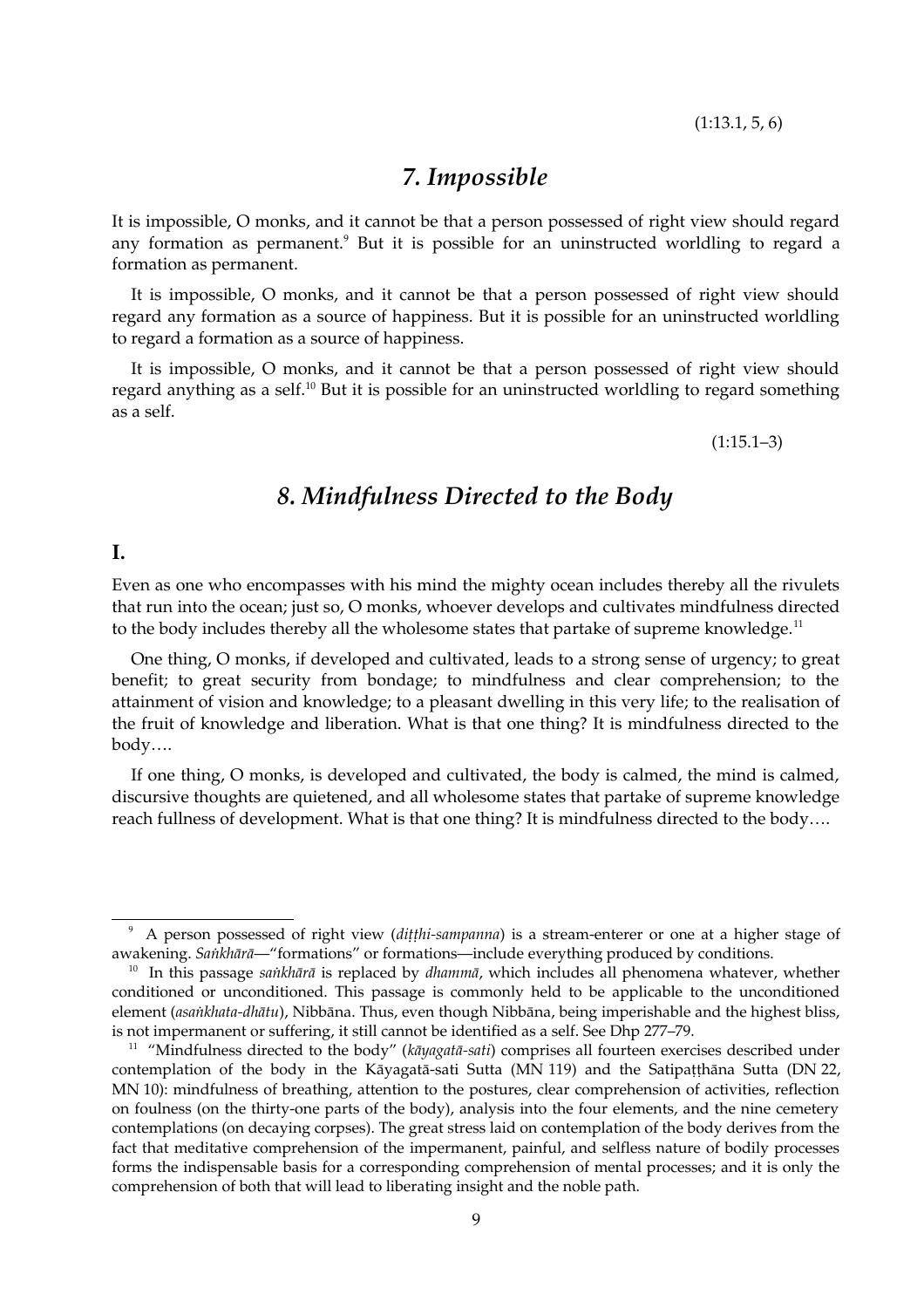If one thing, O monks, is developed and cultivated, ignorance is abandoned, supreme knowledge arises, delusion of self is given up, the underlying tendencies are eliminated, and the fetters are discarded.[12](#page-9-0) What is that one thing? It is mindfulness directed to the body.

#### **II.**

They do not partake of the Deathless who do not partake of mindfulness directed to the body. They partake of the Deathless who partake of mindfulness directed to the body.

The Deathless is lost to those who have lost mindfulness directed to the body. Not lost is the Deathless to those who have not lost mindfulness directed to the body.

They will fail to reach the Deathless who fail in mindfulness directed to the body. They gain the Deathless who gain mindfulness directed to the body.

They neglect the quest for the Deathless who neglect mindfulness directed to the body. They do not neglect the quest for the Deathless who do not neglect mindfulness directed to the body.

They forget the Deathless who forget mindfulness directed to the body. They do not forget the Deathless who do not forget mindfulness directed to the body.

They are undeveloped in the quest for the Deathless who are undeveloped in mindfulness directed to the body. They are developed in the quest for the Deathless who are developed in mindfulness directed to the body.

They have not comprehended the Deathless who have not comprehended mindfulness directed to the body. They have comprehended the Deathless who have comprehended mindfulness directed to the body.

They have not realised the Deathless who have not realised mindfulness directed to the body. They have realised the Deathless who have realised mindfulness directed to the body.

(1:21; selected)

<span id="page-9-0"></span><sup>&</sup>lt;sup>12</sup> The three fetters (samyojana) eliminated by the stream-enterer are: personality view, i.e. the view of a self in relation to the five aggregates; doubt about the Buddha, his Teaching and the path of training; and clinging to rules and vows, i.e. penitential and ritualistic practices adopted in the belief that they are conducive to liberation.

The non-returner breaks all five lower fetters (*orambhāgiyāni saṃyojanāni*)—the first three fetters (see preceding paragraph) as well as the next two fetters, sensual desire and ill will. Since these fetters bind beings to the sensual realm of becoming (see Text 33), the non-returner can never again be reborn in the sense sphere but takes rebirth in the form realm (generally in one of the Pure Abodes), where he attains final Nibbāna.

The arahant destroys the five "higher fetters" (*uddhambhāgiyāni saṃyojanāni*): desire for the form realm, desire for the formless realm, conceit, restlessness, and ignorance. The fetters partly overlap with the taints (*āsava*): the first two are included under the taint of desire for becoming; the last is identical with the taint of ignorance.

The underlying tendencies (*anusaya*) are seven mental defilements deeply engrained in the mind through past habituation: sensual desire, aversion, conceit, views, doubt, attachment to becoming and ignorance. Views and doubt are eliminated at the stage of stream-entry; sensual desire and aversion, at the stage of non-returning; conceit, attachment to becoming and ignorance only at the stage of arahantship.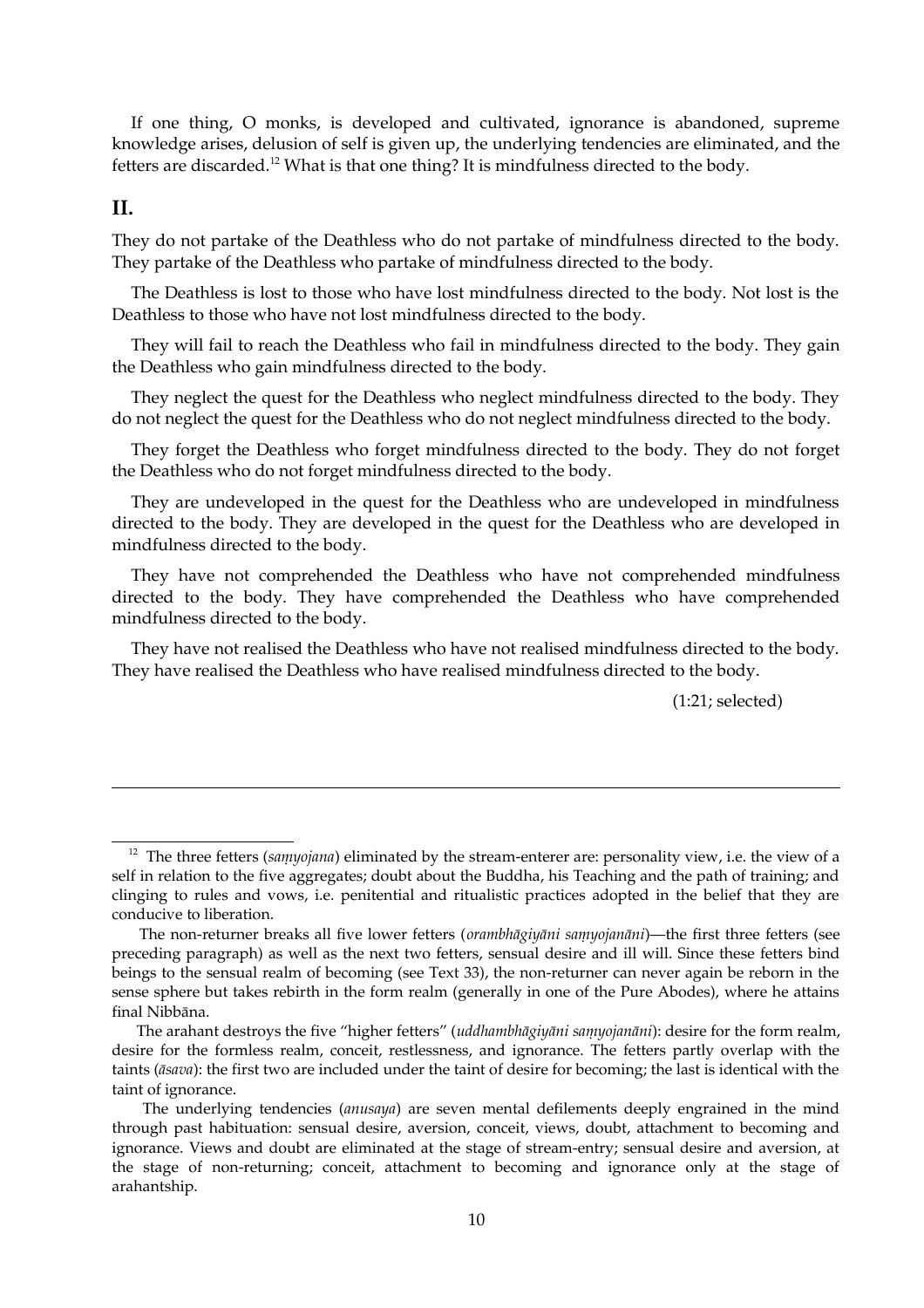## <span id="page-10-2"></span>**II. The Chapter of the Twos**

### <span id="page-10-1"></span>*9. Unremitting Effort*

Two things, O monks, I came to know well: not to be content with good states of mind so far achieved, and to be unremitting in the struggle for the goal.<sup>[13](#page-10-3)</sup> Unremittingly, indeed, did I struggle, and I resolved: "Let only my skin, sinews and bones remain; let the flesh and blood in my body dry up; yet there shall be no ceasing of energy till I have attained whatever can be won by manly strength, manly energy, manly effort!"

Through diligence have I won enlightenment, through diligence have I won the unsurpassed security from bondage.

If you too, O monks, will struggle unremittingly and resolve: "Let only my skin, sinews and bones remain; let the flesh and blood in my body dry up; yet there shall be no ceasing of energy till I have attained whatever can be won by manly strength, manly energy, manly effort!"—then you too will soon realise through your own direct knowledge, in this very life, that unsurpassed goal of the holy life for which sons of good family rightly go forth from home into homelessness, and entering into it you will dwell in it.

Therefore, O monks, you should train yourselves thus: "Unremittingly shall I struggle and resolve: 'Let only my skin, sinews and bones remain; let the flesh and blood in my body dry up; yet there shall be no ceasing of energy till I have attained whatever can be won by manly strength, manly energy, manly effort!'" Thus should you train yourselves.

(2:1.5)

#### <span id="page-10-0"></span>*10. Abandon Evil*

Abandon evil, O monks! One can abandon evil, monks. If it were impossible to abandon evil, I would not ask you to do so. But as it can be done, therefore I say, "Abandon evil!"

If this abandoning of evil would bring harm and suffering, I would not ask you to abandon it. But as the abandoning of evil brings well-being and happiness, therefore I say, "Abandon evil!"

Cultivate the good, O monks! One can cultivate the good, monks. If it were impossible to cultivate the good, I would not ask you to do so. But as it can be done, therefore I say, "Cultivate the good!"

If this cultivation of the good would bring harm and suffering, I would not ask you to cultivate it. But as the cultivation of the good brings well-being and happiness, therefore I say, "Cultivate the good!"[14](#page-10-4)

<span id="page-10-3"></span><sup>&</sup>lt;sup>13</sup> Here the Buddha refers to the time when he was still a bodhisatta striving for enlightenment. A-a mentions, as "good states achieved," the jhānas and the "inner light" seen in meditative vision.

<span id="page-10-4"></span> $14$  This text proclaims, in simple and memorable words, the human potential for achieving the good, thus invalidating the common charge that Buddhism is pessimistic. But since human beings have, as we know only too well, also a strong potential for evil, there is as little ground for unreserved optimism. Which of our potentialities, that for good or for evil, becomes *actual*, depends on our own choice. What *makes* a human being, *is* to have choices and to make use of them. The range of our choices and our prior awareness of them will expand with the growth of mindfulness and wisdom. And along with the growth of these two qualities, those forces that seem to "condition" and even compel our choices into the wrong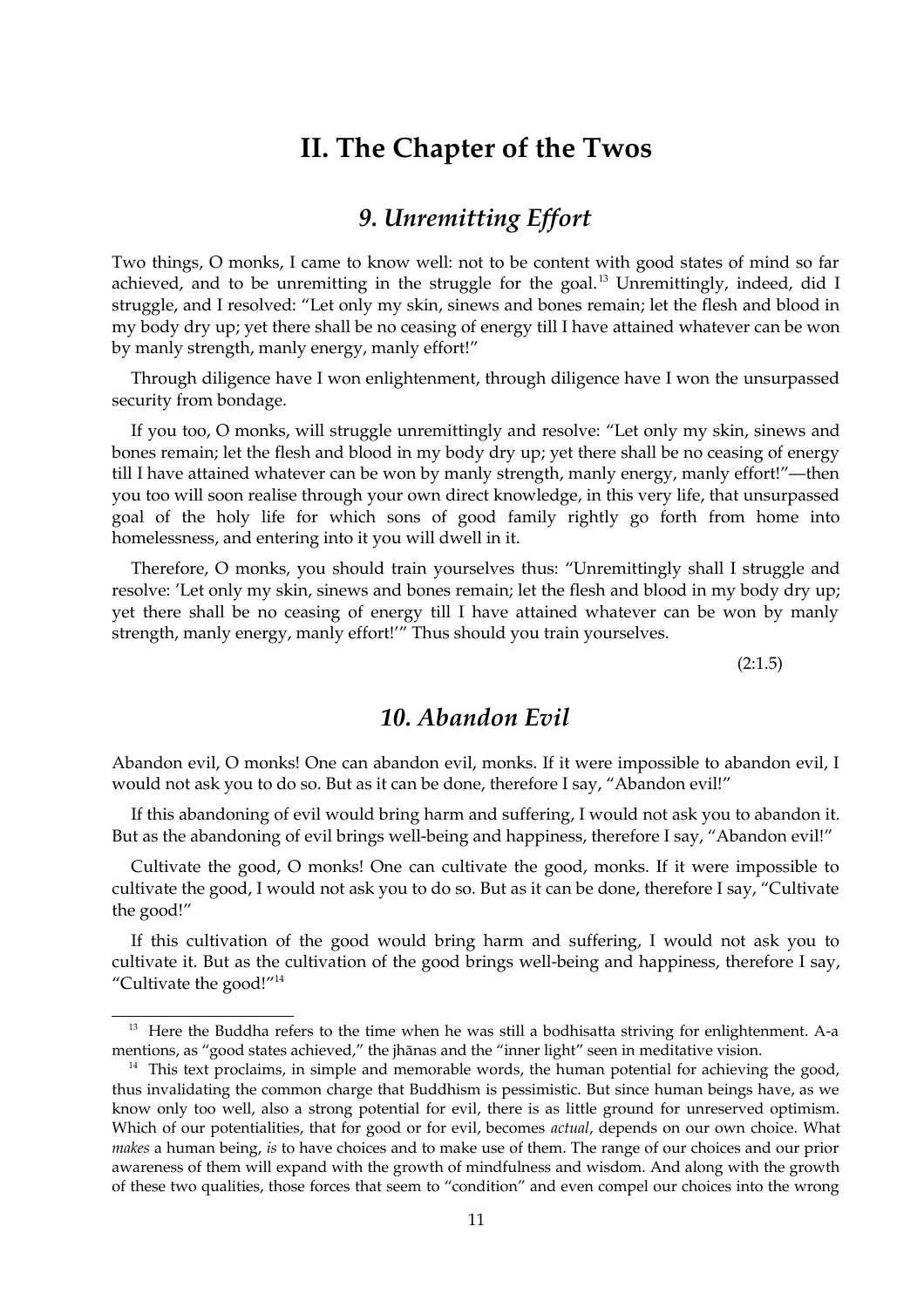#### <span id="page-11-0"></span>*11. Tranquillity and Insight*

Two things, O monks, partake of supreme knowledge.<sup>[15](#page-11-1)</sup> What two? Tranquillity and insight.<sup>[16](#page-11-2)</sup>

If tranquillity is developed, what benefit does it bring? The mind becomes developed. And what is the benefit of a developed mind? All lust is abandoned.<sup>[17](#page-11-3)</sup>

If insight is developed, what benefit does it bring? Wisdom becomes developed. And what is the benefit of developed wisdom? All ignorance is abandoned.<sup>[18](#page-11-4)</sup>

A mind defiled by lust is not freed; and wisdom defiled by ignorance cannot develop. Thus, monks, through the fading away of lust there is liberation of mind; and through the fading away of ignorance there is liberation by wisdom.[19](#page-11-5)

(2:2.10)

<span id="page-11-2"></span>16 *Tranquillity* (*samatha*) is concentration culminating in the jhānas, being supremely tranquil and peaceful states; *insight* (*vipassanā*), according to A-a, is "the knowledge comprehending the formations" (*saṅkhāra-pariggāhaka-ñāṇa*) as impermanent, suffering and non-self.

<span id="page-11-3"></span><sup>17</sup> When tranquillity is developed independently of insight, it brings about the suppression of the five hindrances, the first of which is sensual lust, and issues in the "higher mind" of the jhānas, characterized by the absence of lust. But it is only when tranquillity is developed in conjunction with insight that it can give rise to the noble path, which eradicates the underlying tendency to sensual lust (by the path of nonreturning) and attachment to becoming (by the path of arahantship). A-a interprets tranquillity here in this second sense—presumably on account of the last sentence of the sutta—and explains: "The mind becomes developed into the path-consciousness (*magga-citta*). Lust (*rāga*) becomes abandoned because it is opposed to (incompatible with) path-consciousness, and the path is incompatible with lust. At a moment of lust there is no path-consciousness; and at the path-moment there is no lust. When lust arises, it obstructs the arising of the path-moment, cutting off its basis; but when the path arises it uproots and eradicates lust."

<span id="page-11-4"></span><sup>18</sup> A-a: "It is path-wisdom (*magga-paññā*) that becomes developed, i.e. it is expanded and augmented. The "ignorance abandoned' is the great ignorance at the root of the cycle of existence. Ignorance is incompatible with path-wisdom, and path-wisdom is incompatible with ignorance. At a moment of ignorance there is no path-wisdom, and at a moment of path-wisdom there cannot be ignorance. When ignorance arises, it obstructs the arising of path-wisdom and cuts off its basis; but when path-wisdom arises it uproots and eradicates ignorance. In this way, two coexistent phenomena have been dealt with here: path-consciousness (*magga-citta*) and path-wisdom (*magga-paññā*)."

<span id="page-11-5"></span>19 Arahantship is often described as "taintless liberation of mind, liberation by wisdom" (*anāsavacetovimutti-paññāvimutti*); see Text 18, etc. A-a explains "liberation of mind" as the concentration connected with the fruit (of arahantship; *phala-samādhi*), "liberation by wisdom" (*paññāvimutti*) as the wisdom connected with the fruit.

direction will become weakened. It is, indeed, a bold and heartening assurance of the Buddha—a veritable "lion's roar"—when he said, in such a wide and deep sense, that the good can be attained and the evil can be conquered.

<span id="page-11-1"></span><sup>15</sup> *Vijjābhāgiyā*; that is, they are constituents of supreme knowledge (*vijjā*). This may refer either to the three true knowledges (*tevijjā*), often mentioned in the discourses: (1) the knowledge of recollection of former births; (2) the knowledge of the passing away and rebirth of beings; and (3) the knowledge of the destruction of the taints, i.e. the attainment of arahantship; or it may refer to an eightfold division: (1) insight knowledge (*vipassanā-ñāṇa*), (2) the power of creating a mind-made body (*manomayā iddhi)*; (3)–(8) the six direct knowledges (*abhiññā*). For the latter (which include the three true knowledges) see Text 34.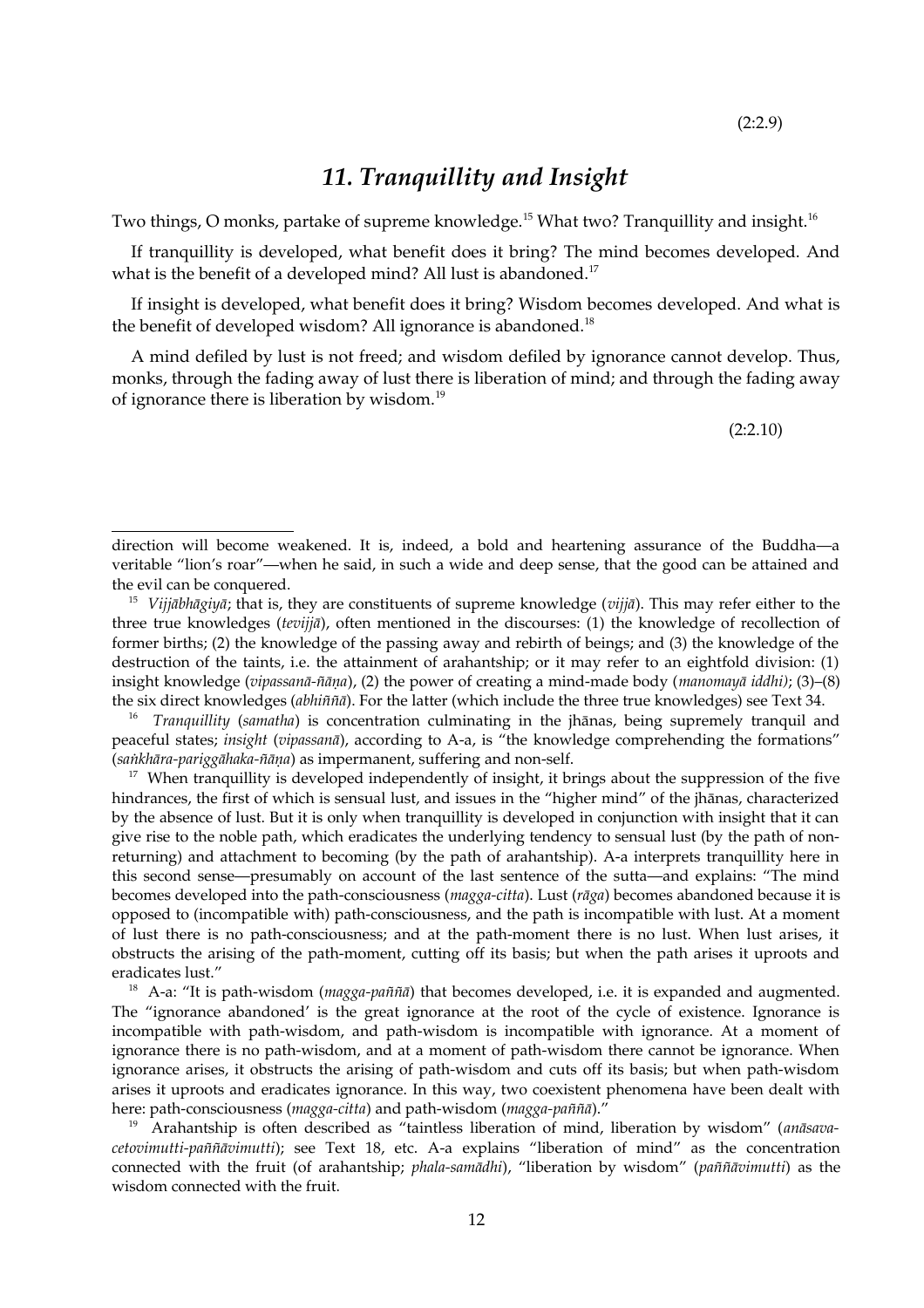#### <span id="page-12-1"></span>*12. Repaying One's Parents*

I declare, O monks, that there are two persons one can never repay. What two? One's mother and father. Even if one should carry about one's mother on one shoulder and one's father on the other, and while doing so should live a hundred years, reach the age of a hundred years; and if one should attend to them by anointing them with salves, by massaging, bathing and rubbing their limbs, and they should even void their excrements there—even by that would one not do enough for one's parents, one would not repay them. Even if one were to establish one's parents as the supreme lords and rulers over this earth so rich in the seven treasures, one would not do enough for them, one would not repay them. What is the reason for this? Parents do much for their children: they bring them up, feed them, and guide them through this world.

But, O monks, one who encourages his unbelieving parents, settles and establishes them in faith; who encourages his immoral parents, settles and establishes them in virtue; who encourages his stingy parents, settles and establishes them in generosity; who encourages his ignorant parents, settles and establishes them in wisdom—such a one, O monks, does enough for his parents: he repays them and more than repays them for what they have done.

(2:4.2)

#### <span id="page-12-0"></span>*13. Two Kinds of Happiness*

There are two kinds of happiness, O monks. The happiness of the home life and the happiness of monkhood. But the happiness of monkhood is the higher of the two.

The happiness of the senses and the happiness of renunciation. But the happiness of renunciation is the higher of the two.

Tainted happiness and taintless happiness.<sup>[20](#page-12-2)</sup> But taintless happiness is the higher of the two.

Carnal and non-carnal happiness—the non-carnal is the higher. Noble and ignoble happiness —the noble is the higher. Bodily and mental happiness—the mental is the higher.

(2:7; selected)

<span id="page-12-2"></span><sup>20</sup> *Sāsavañca sukhaṃ anāsavañca sukhaṃ*. This refers to the three taints: sensual desire, craving for existence and ignorance. See Text 99. One whose taints are destroyed (*khīṇāsava*) is an arahant.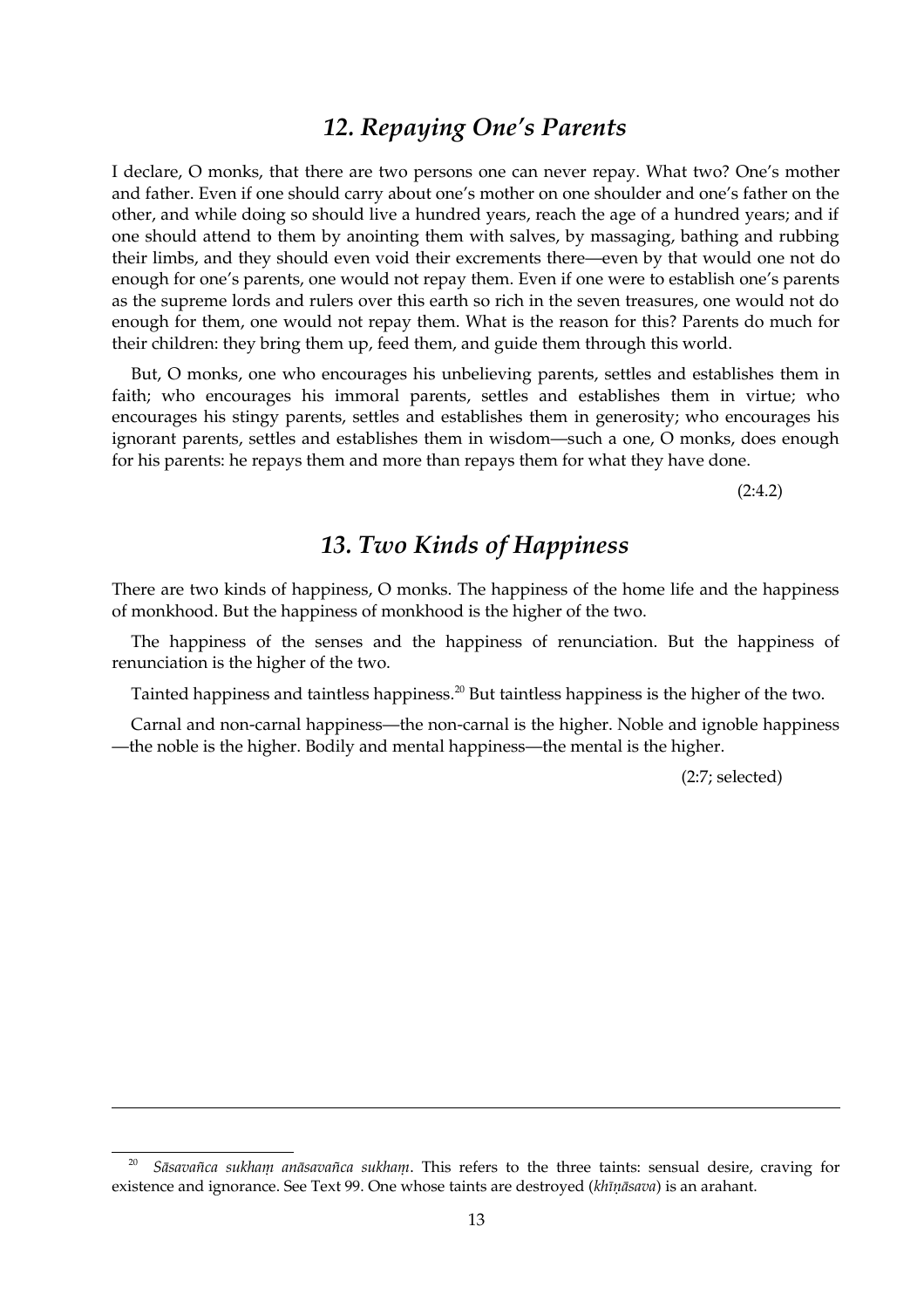#### <span id="page-13-2"></span>**III. The Chapter of the Threes**

#### <span id="page-13-1"></span>*14. The Fool and the Wise Person*

His action marks the fool, his action marks the wise person, O monks. Wisdom shines forth in behaviour.

By three things the fool can be known: by bad conduct of body, speech, and mind.

By three things the wise person can be known: by good conduct of body, speech, and mind.

(3:2)

#### <span id="page-13-0"></span>*15. Dhamma, the Co-regent*

The Blessed One said: "Monks, even a world ruler, a just and righteous king, does not govern his realm without a co-regent."<sup>[21](#page-13-3)</sup>

When he had spoken, a certain monk addressed the Blessed One thus: "But who, Lord, is the co-regent of the world ruler, the just and righteous king?"

"It is the Dhamma, the law of righteousness, O monk," replied the Blessed One. $^{22}$  $^{22}$  $^{22}$ 

"In this case, the world ruler, the just and righteous king, relying on the law of righteousness (Dhamma), honouring it, regarding it highly and respecting it, with the law of righteousness as his standard, banner and sovereign, provides lawful protection, shelter and safety for his own dependants. He provides lawful protection, shelter, and safety for the warrior-nobles attending on him; for his army, for the brahmins and householders, for the inhabitants of town and countryside, for ascetics and brahmins, for the beasts and birds.

"A world ruler, a just and righteous king, who thus provides lawful protection, shelter, and safety for all, is the one who rules by righteousness only. And that rule cannot be overthrown by any hostile creature in human form.

"Even so, O monk, the Tathāgata, the Arahant, the Fully Enlightened One, the just and righteous King of the Dhamma, relying on the Dhamma, honouring the Dhamma, regarding it highly and respecting it, with the Dhamma as his standard, banner and sovereign, provides lawful protection, shelter and safety in regard to action by body, speech, and mind. (He teaches thus): 'Such bodily action should be undertaken and such should not be undertaken. Such verbal action should be undertaken and such should not be undertaken. Such mental action should be undertaken and such should not be undertaken.'

"The Tathāgata, the Arahant, the Fully Enlightened One, the just and righteous King of the Dhamma, who thus provides lawful protection, shelter and safety in regard to action by body, speech, and mind, is the one who turns the incomparable Wheel of the Dhamma in accordance

<span id="page-13-3"></span><sup>&</sup>lt;sup>21</sup> The *rājā cakkavatti* is the ideal ruler of Buddhist legend. He conquers the world by righteousness (*dhamma*) rather than by force and establishes a reign of universal virtue and prosperity. The epithet means literally "wheel-turning king," because the symbol of his stature as universal monarch is the mystical "gem of the wheel" (*cakkaratana*) which becomes manifest before him through the power of his virtue as testimony to his right to rule the world. For details see in particular DN 17 and 26, and MN 129.

<span id="page-13-4"></span> $22$  In connection with the world ruler, Dhamma does not signify the Buddha's Teaching (as in the following section) but the moral law of justice and righteousness applied to governing a country.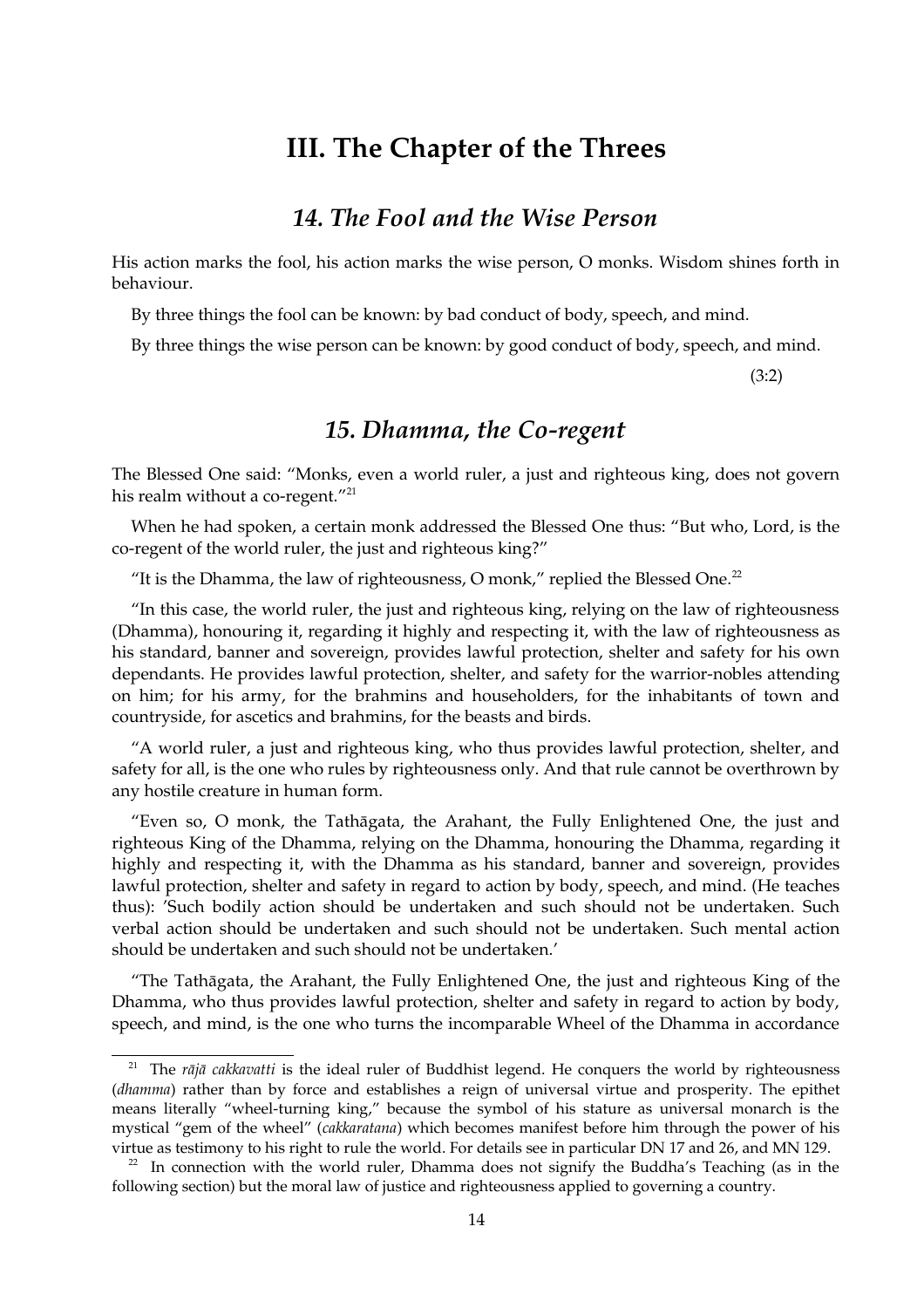with the Dhamma only. And that Wheel of the Dhamma cannot be turned back by any ascetic or brahmin, by any deva or Māra or Brahmā or by anyone in the world."[23](#page-14-2)

(3:14)

#### <span id="page-14-1"></span>*16. Cause for Shame*

"If, monks, wandering ascetics of other beliefs should ask you: 'Is it, friend, for the sake of rebirth in a heavenly world that you live the holy life under the ascetic Gotama?'—would you not feel repelled, ashamed, and humiliated?"

"Certainly, Lord."

"So then, monks, you say you feel hurt, ashamed and repelled by the idea of divine longevity, divine beauty, divine bliss, divine glory, and divine sovereignty. How much more then should you feel repelled, ashamed and humiliated by bad conduct of body, speech, and mind!"

(3:18)

## <span id="page-14-0"></span>*17. Three Types of Patients*

There are, O monks, three types of patients found in the world. What three?

There is one patient: whether or not he obtains proper nourishment, proper medicine, and adequate nursing, he will not recover from his illness.

There is another patient: whether or not he obtains all these things, he will recover from his illness.

There is still another patient who will recover from his illness only if he receives proper nourishment, proper medicine, and adequate nursing, but not if he lacks these. For him, O monks, a special diet, curative medicine, and good nursing are prescribed. But apart from him, also the other two types of patients should be attended to.<sup>[24](#page-14-3)</sup>

These three types of patients are found in the world.

Similarly, monks, there are three other types of persons comparable to those three patients.

<span id="page-14-2"></span><sup>23</sup> In Indian iconography the wheel (*cakka*) is the symbol of sovereignty in both temporal and spiritual domains. The world ruler, as explained above, rules under the standard of his "gem of the wheel," which represents his entitlement to universal sovereignty. The Dhamma too is symbolized by a wheel, which according to the commentaries represents the Buddha's perfect realization of truth and his entitlement to serve as a world teacher. See too Ch. X, n.8.

Māra is the Tempter or Evil One, depicted as an evil deity who tries to divert aspirants from the path to liberation. Unlike Satan he is not particularly concerned with inducing people to commit deeds that will lead them to hell, but remains content with keeping them trapped in the snare of sensuality and thereby preventing them from escaping the round of rebirths. Brahmā is the old brahmanical creator God, who appears in Buddhism as the temporal governor of the world system, powerful and long-lived but still a transient being enveloped in ignorance and bound to the wheel of becoming (see Text 139).

<span id="page-14-3"></span> $24$  A-a: "The first type of patient, who is incurable, should nevertheless receive nursing because he might think that, with proper care, he may yet recover. If he is neglected, he will feel resentment and harbour thoughts of ill will, which may bring him an unhappy rebirth. But if he is looked after well, he will see that everything needful and possible has been done for him, and he will ascribe his affliction to the unavoidable results of his own kamma. He will be friendly towards those who nurse him and because of these thoughts of friendliness he will have a happy rebirth. The second type—one who is sure to recover—and one only slightly ill should also be nursed, so that their recovery may be quickened."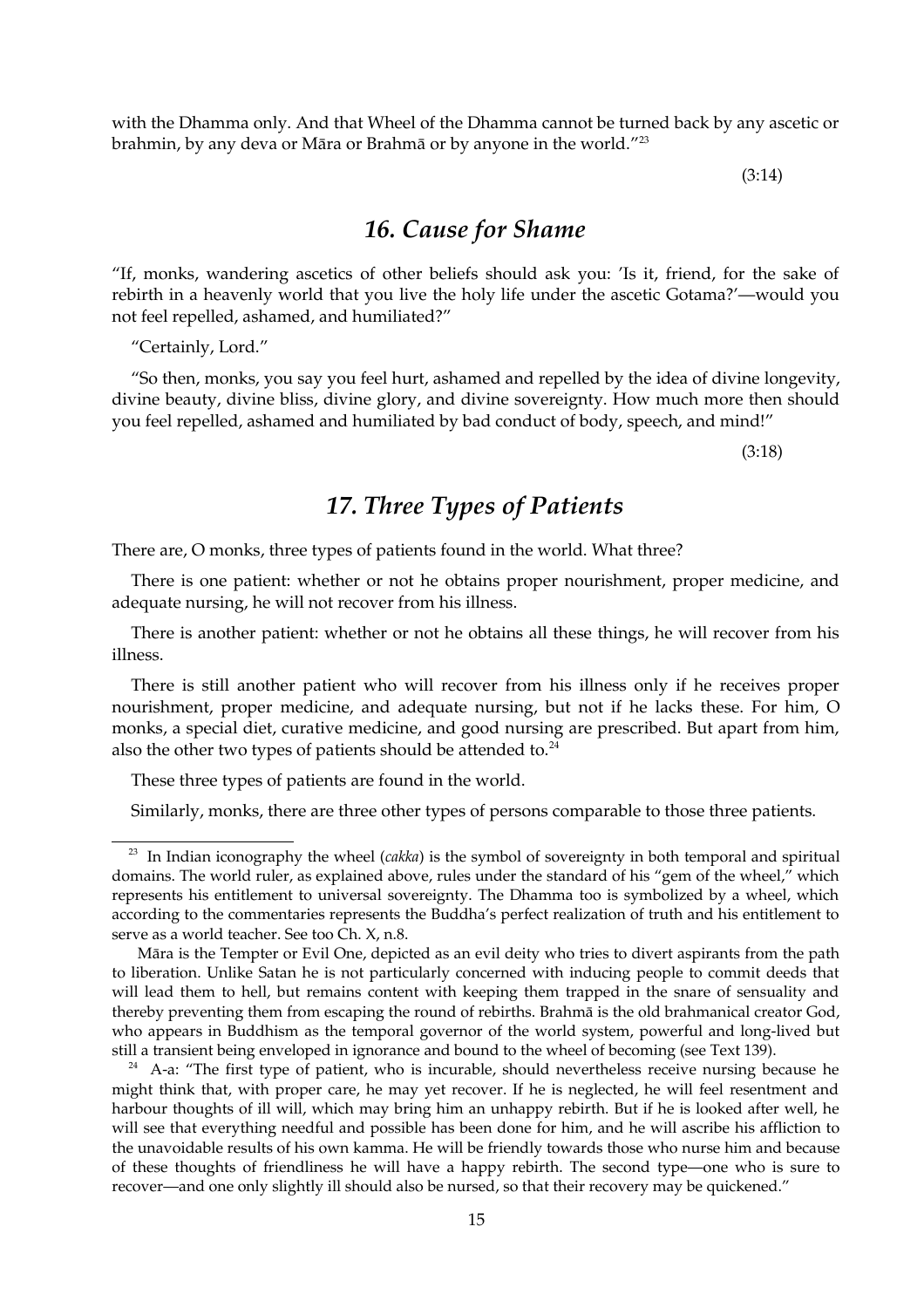There is one type of person: whether or not he has the chance of seeing the Tathāgata and of listening to the Dhamma and Discipline proclaimed by him, he will not enter the path of assurance and will not reach perfection in wholesome states.<sup>[25](#page-15-1)</sup>

There is another person: whether or not he has the chance of seeing the Tathāgata and of listening to the Dhamma and Discipline proclaimed by him, he will in any case enter upon the path of assurance and will reach perfection in wholesome states.

Again, there is one person who will enter upon the path of assurance and will reach perfection in wholesome states only if he has the chance of seeing the Tathāgata and of listening to the Dhamma and Discipline proclaimed by him, but not if he lacks this opportunity. It is for this person, O monks, that instruction in the Dhamma has been prescribed. But apart from him, the two others should also be instructed in the Dhamma.<sup>[26](#page-15-2)</sup>

These are the three types of persons found in the world who are comparable to the three patients.

(3:22)

#### <span id="page-15-0"></span>*18. Three Mentalities*

There are, O monks, three types of persons found in the world. What three? There is one with a mind like an open sore; one with a mind like lightning; one with a mind like a diamond.

Of what nature, monks, is the person with a mind like an open sore? He is one who is irascible and irritable. If he is criticised even slightly he loses his temper and becomes angry and upset; he is stubborn and displays anger, hatred, and resentment. Just as, for instance, a festering sore, if struck by a stick or a sherd, will discharge matter all the more, even so is the person who is irascible … and displays anger, hatred and resentment. Such a person is said to have a mind like an open sore.

And of what nature is the person with a mind like lightning? He is one who understands as it really is, "This is suffering"; he understands as it really is, "This is the origin of suffering"; he understands as it really is, "This is the cessation of suffering"; he understands as it really is, "This is the path leading to the cessation of suffering." Just as a man with good sight can see objects in the darkness of night by a flash of lightning, even so a person understands these Four Noble Truths as they really are. Such a person is said to have a mind like lightning.

And of what nature is a person with a mind like a diamond? He is one who, by the destruction of the taints, in this very life enters and dwells in the taintless liberation of mind, liberation by wisdom, having realised it for himself by direct knowledge. Just as there is nothing that a diamond cannot cut, be it gem or rock, even so a certain person, by the destruction of the taints, in this very life enters and dwells in the taintless liberation of mind, liberation by

<span id="page-15-1"></span><sup>25</sup> "Enter the path of assurance" (*okkamati niyāmaṃ*), i.e. the assurance of final liberation, by entering upon the path of stream-entry, or one of the higher stages of awakening.

<span id="page-15-2"></span><sup>&</sup>lt;sup>26</sup> According to A-a, the first of the three is called *pada-paramo*, i.e. "one for whom the mere words (of the Teaching) are the most he can achieve"; he will not attain the stages of awakening in his present life. The second is called *ugghaṭitaññu*, i.e. one who penetrates the truth at once when a brief instruction is given. The third type is called *vipacitaññu*, i.e. one who will penetrate the truth after receiving detailed and repeated instruction; this category also includes the type called *neyya*, who can penetrate the truth after a period of training. These types are explained at Pug 41. A-a says further that the instruction given to the first type may help him in a future existence. If the second type is instructed, it will quicken his progress towards final attainment. But the third type is definitely in need of repeated instruction and guidance.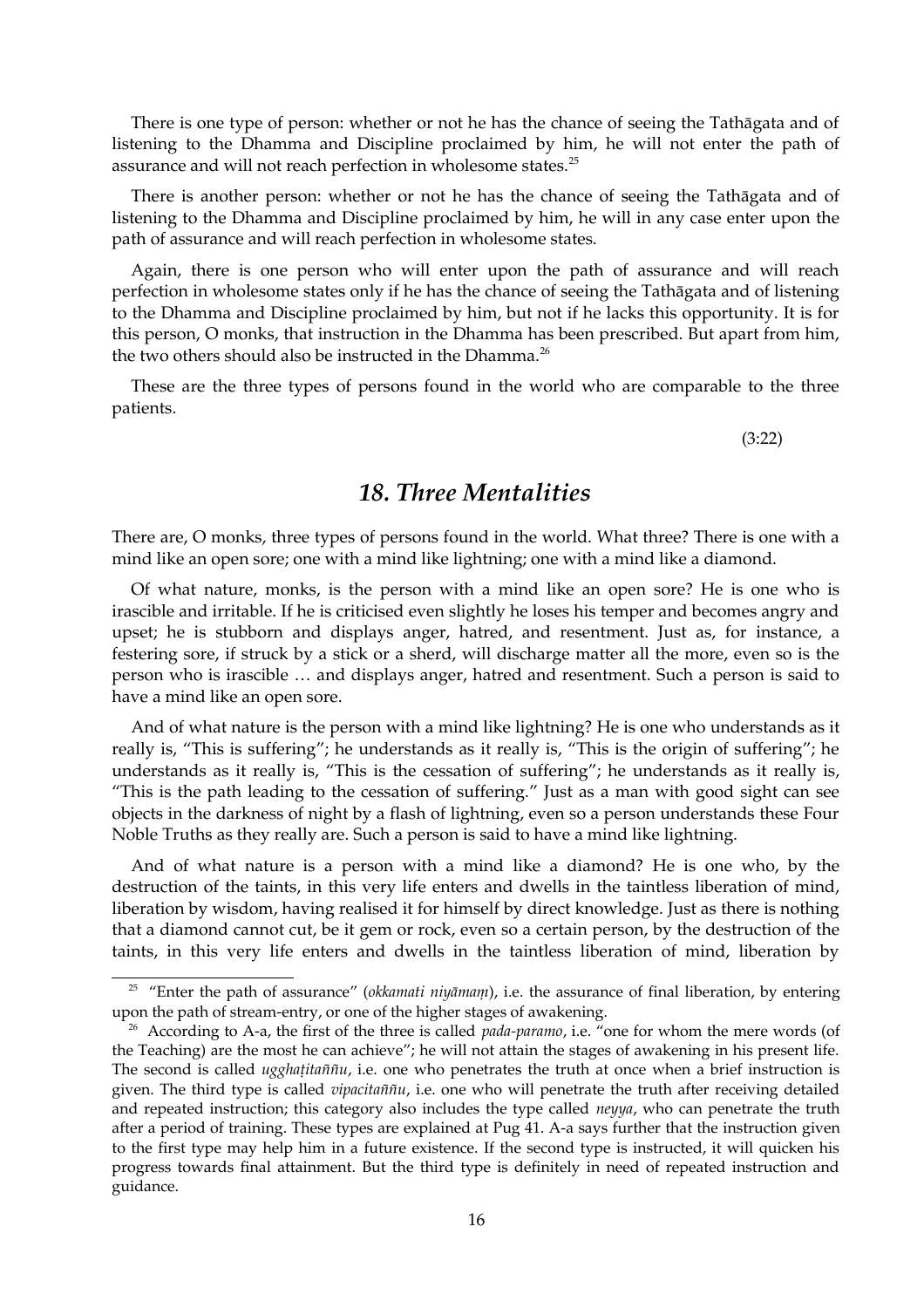wisdom, having realised it for himself by direct knowledge. Such a person is said to have a mind like a diamond.<sup>[27](#page-16-1)</sup>

These three types of persons are found in the world.

(3:25)

#### <span id="page-16-0"></span>*19. Free of "I"-making*

On one occasion the Venerable Sāriputta approached the Blessed One, paid homage to him and sat down to one side.<sup>[28](#page-16-2)</sup> The Blessed One then said to him:

"Sāriputta, whether I teach the Dhamma in brief, or whether I teach it in detail, or whether I teach it both in brief and in detail, those who understand are hard to find."

"Now, O Blessed One, is the time for it! Now, Sublime One, is the time for the Blessed One to teach the Dhamma in brief, to teach it in detail, and to teach it both in brief and in detail. There will be those who will understand the Dhamma."

"Well then, Sāriputta, thus should one train oneself: 'We shall not entertain any I-making, mine-making or underlying tendency to conceit either in regard to this conscious body or in regard to all external objects;<sup>[29](#page-16-3)</sup> and we shall enter and dwell in the liberation of mind, liberation by wisdom, so that we are no longer subject to I-making, mine-making and the underlying tendency to conceit.' That is how one should train oneself.

"When, Sāriputta, a monk has no more I-making, mine-making and underlying tendency to conceit either in regard to this conscious body or in regard to external objects, and when he thus enters and dwells in the liberation of mind, liberation by wisdom, he is then called a monk who has cut off craving and removed the fetters, one who, by fully breaking through conceit, has made an end of suffering.

"About this, Sāriputta, I have spoken in 'The Questions of Udaya' in 'The Way to the Far Shore':<sup>[30](#page-16-4)</sup>

"The abandoning of sensual desires Along with the bitter touch of grief; The dispelling of sloth, mental dullness, The warding off of anxious worry; Purified mindfulness and equipoise Preceded by thinking on the Dhamma:

<span id="page-16-1"></span><sup>27</sup> The person with "a mind like lightning" (*vijjūpamacitto*) is a trainee (*sekha*), one who has penetrated the truth of the Teaching but not yet fully realized the truth. The one with "a mind like a diamond" (*vajirūpamacitto*) is the arahant, who has destroyed all taints.

<span id="page-16-2"></span> $28$  Sariputta was the chief disciple of the Buddha and the disciple most distinguished in wisdom. See Text 130, where he sounds his "lion's roar."

<span id="page-16-3"></span><sup>29</sup> A-a explains "I-making" (*ahaṅkāra*) as wrong view, and "mine-making" (*mamaṅkāra*) as craving; "conceit" (*māna*) includes all deluded imaginings based on the notion of a real "I." The term "this conscious body" (*saviññāṇake kāye*) comprises both one's own conscious body and those of others. "All external objects" (*bahiddhā sabbanimittesu*): all sense objects, persons and phenomena.

<span id="page-16-4"></span><sup>30</sup> Sn 1106–7. The *Pārāyana*, "The Way to the Far Shore," is the last chapter of Sn, containing sixteen subsections in each of which a different brahmin inquirer asks profound questions of the Buddha. "The Questions of Udaya" is the fourteenth (vv.1105–11). The fact that this work is quoted several times in the Nikāyas testifies to its antiquity. See too AN 4:59.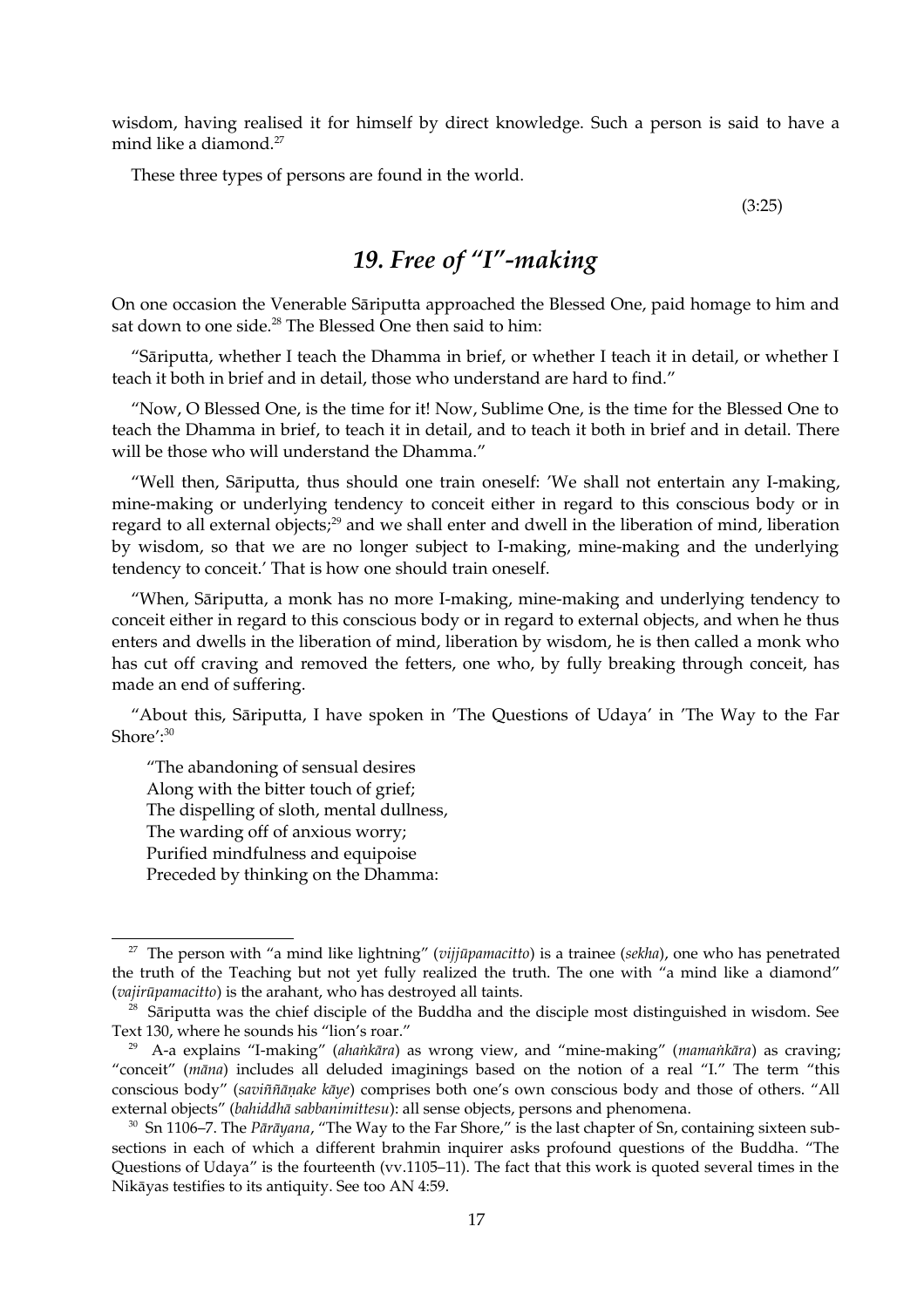This, I declare, is release by knowledge, The breaking apart of ignorance."[31](#page-17-1)

(3:32)

#### <span id="page-17-0"></span>*20. Causes of Action*

There are, O monks, three causes for the origination of action. What three? Greed, hatred, and delusion.<sup>[32](#page-17-2)</sup>

An action done in greed, born of greed, caused by greed, arisen from greed, will ripen wherever the individual is reborn; and wherever the action ripens, there the individual experiences the fruit of that action, be it in this life, or in the next life, or in subsequent future  $lives.$ <sup>[33](#page-17-3)</sup>

An action done in hatred, born of hatred, caused by hatred, arisen from hatred, will ripen wherever the individual is reborn; and wherever the action ripens, there the individual experiences the fruit of that action, be it in this life, or in the next life, or in subsequent future lives.

An action done in delusion, born of delusion, caused by delusion, arisen from delusion, will ripen wherever the individual is reborn; and wherever the action ripens, there the individual experiences the fruit of that action, be it in this life, or in the next life, or in subsequent future lives.

It is, monks, as with seeds that are undamaged, not rotten, unspoiled by wind and sun, capable of sprouting and well embedded in a good field, sown in well-prepared soil: if there is plenty of rain, these seeds will grow, shoot up, and develop abundantly.

Similarly, monks, whatever action is done out of greed, hatred or delusion … will ripen wherever the individual is reborn; and wherever the action ripens, there the individual experiences the fruit, be it in this life, or in the next life, or in subsequent future lives.

These, monks, are three causes for the origination of action.

There are, O monks, three other causes for the origination of action. What three? Non-greed, non-hatred, and non-delusion.

If an action is done in non-greed, born of non-greed, caused by non-greed, arisen from nongreed. … If an action is done in non-hatred. … If an action is done in non-delusion, born of non-

<span id="page-17-1"></span><sup>&</sup>lt;sup>31</sup> The first four lines of the stanza allude to four of the five hindrances: sensual desire, ill will, sloth and torpor, and restlessness and worry. In line 5 "purified mindfulness and equipoise" (*upekkhā-satisaṃsuddhaṃ*) is an allusion to the fourth jhāna (see the standard formula for the jhānas, Text 33). According to A-a "preceded by thinking on the Dhamma" (*dhammatakka-purejavaṃ*) refers to right intention (*sammā-saṅkappa*), the second factor of the Noble Eightfold Path, which comprises thoughts free from sensuality, ill will and violence. The breaking apart of ignorance is the fruit of arahantship, which arises when ignorance has been broken apart by the path of arahantship.

<span id="page-17-2"></span><sup>32</sup> *Lobha, dosa, moha*. These three are generally called "roots of the unwholesome" (*akusala-mūla*). The term "greed" comprises all degrees of attraction, from the slightest trace of attachment up to the crassest form of greed and egotism; "hatred," all degrees of aversion, from the slightest touch of ill-humour up to the extreme forms of violent wrath and vengefulness; "delusion" is identical with ignorance (*avijjā*), but with an emphasis on its psychological and ethical implications. For a fuller treatment, see Nyanaponika Thera, *The Roots of Good and Evil*, BPS, *Wheel Publication* No. 251–53.

<span id="page-17-3"></span> $33$  The Buddha refers here to a threefold division in the ripening of kamma. A kamma can bring results either in the present life (*diṭṭhadhamma-vedanīya*), or in the immediately following life (*upapajja-vedanīya*), or in any life subsequent to the next one (*aparapariyāya-vedanīya*). See Vism XIX,14.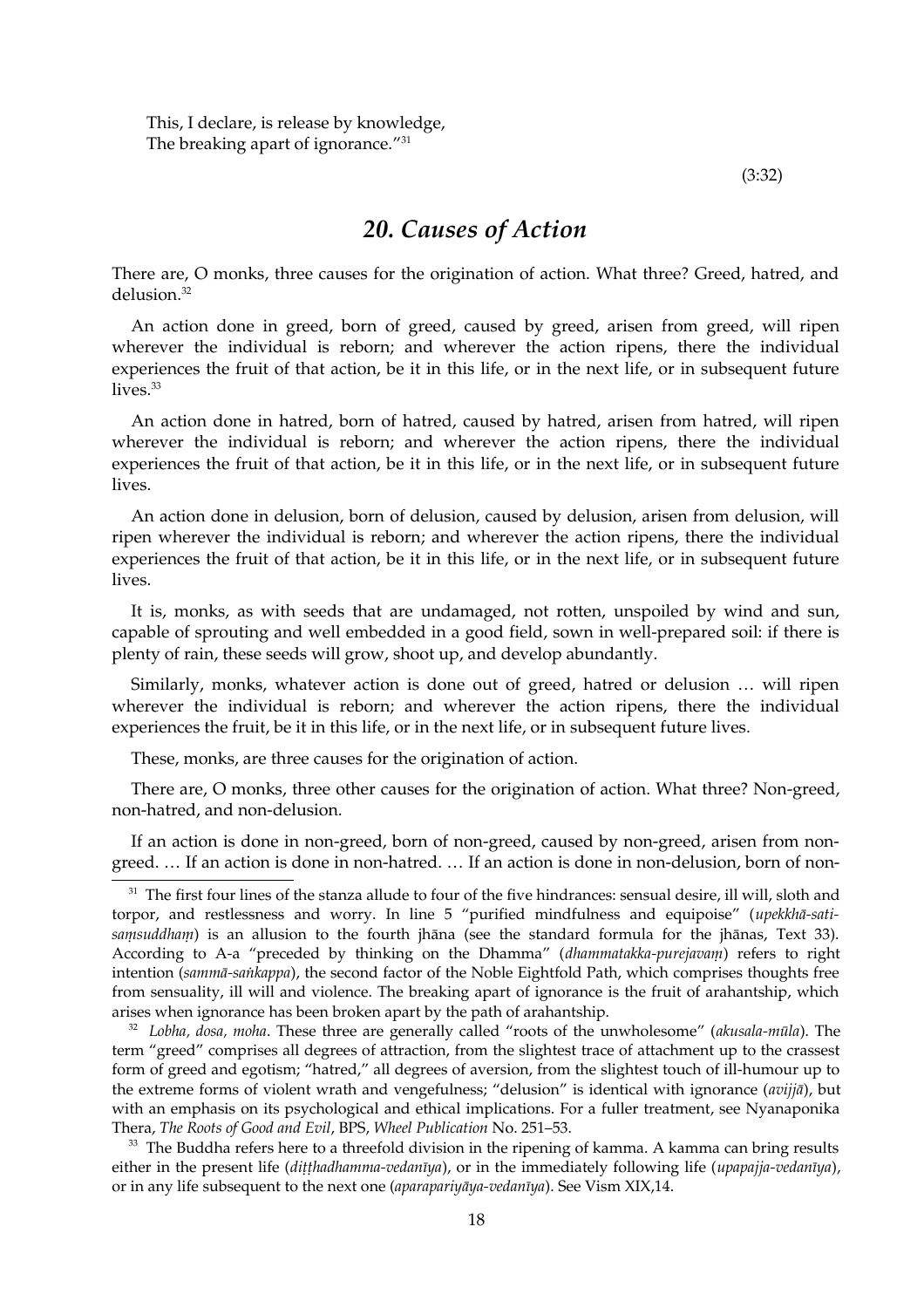delusion, caused by non-delusion, arisen from non-delusion, once greed, hatred, and delusion have vanished that action is thus abandoned, cut off at the root, made barren like a palm-tree stump, obliterated so that it is no more subject to arise in the future.<sup>[34](#page-18-1)</sup>

It is, monks, as with seeds that are undamaged, not rotten, unspoiled by wind and sun, capable of sprouting and well embedded: if a man were to burn them in fire and reduce them to ashes, then winnow the ashes in a strong wind or let them be carried away by a swiftly flowing stream, then those seeds would have been radically destroyed, fully eliminated, made unable to sprout, and would not be liable to arise in the future.<sup>[35](#page-18-2)</sup>

Similarly it is, monks, with actions done in non-greed, non-hatred, and non-delusion. Once greed, hatred, and delusion have vanished, these actions are thus abandoned, cut off at the root, made barren like palm-tree stumps, obliterated so that they are no more subject to arise in the future.

These, monks, are the other three causes for the origination of action.

(3:33)

# <span id="page-18-0"></span>*21. Good Sleep*

Thus have I heard. On one occasion when the Blessed One was dwelling in the Āḷavi country, he rested on a heap of leaves spread on a cattle track in a siṃsapa forest.

At that time Hatthaka of  $\bar{A}$ lavi<sup>[36](#page-18-3)</sup> passed that way while taking a walk and there he saw the Blessed One seated on the heap of leaves. Having approached the Blessed One and paid homage to him, Hatthaka sat down to one side and said to the Blessed One:

"Venerable sir, has the Blessed One slept well?"

"Yes, prince, I slept well. Among those in the world who always sleep well, I am one."

"But, Lord, the winter nights are cold and this is a week of frost. Hard is the ground trampled by the hoofs of cattle, thin is the spread of leaves, sparse are the leaves on the trees, thin are the tawny monk's robes and cold blows the wind. Yet the Blessed One says that he has slept well and that he is one of those in the world who always sleep well."

<span id="page-18-1"></span><sup>&</sup>lt;sup>34</sup> The positive aspects of the three wholesome roots are: dispassion (renunciation, detachment), lovingkindness, and wisdom. Here the action arisen from non-greed, non-hatred, and non-delusion should be understood, not as an ordinary wholesome action, but as the "kamma that is neither dark nor bright, with neither dark nor bright results, which leads to the destruction of kamma" (AN 4:232), that is, the volition in the development of the Noble Eightfold Path. Mundane actions arising from the three wholesome roots could not be described as "no more subject to arise in the future." Such actions, rather, being "bright kamma with bright result" (AN 4:232), will bring agreeable fruits and generate a fortunate rebirth.

<span id="page-18-2"></span> $35$  A-a explains the simile thus: The seeds here represent the wholesome and unwholesome kammas. The man who burns them with fire represents the meditator. The fire represents the knowledge of the noble path. The time when the man burns up the seeds is like the time when the meditator burns up the defilements with path-knowledge. Like the time when the seeds have been reduced to ashes is the time when the five aggregates stand cut off at the root (i.e. during the arahant's life, when they are no longer sustained by craving). Like the time when the ashes have been winnowed in the wind or carried away by a stream and can no longer grow is the time when the five aggregates utterly cease (with the arahant's parinibbāna) and never again become manifest in the round of becoming.

<span id="page-18-3"></span><sup>36</sup> Hatthaka was a son of the king of Āḷavi and became a non-returner (*anāgāmi*). He was praised by the Buddha as a model for lay followers and declared the foremost lay disciple among those who win a following through the four bases of beneficence (*saṅgaha-vatthu*; see Text 129).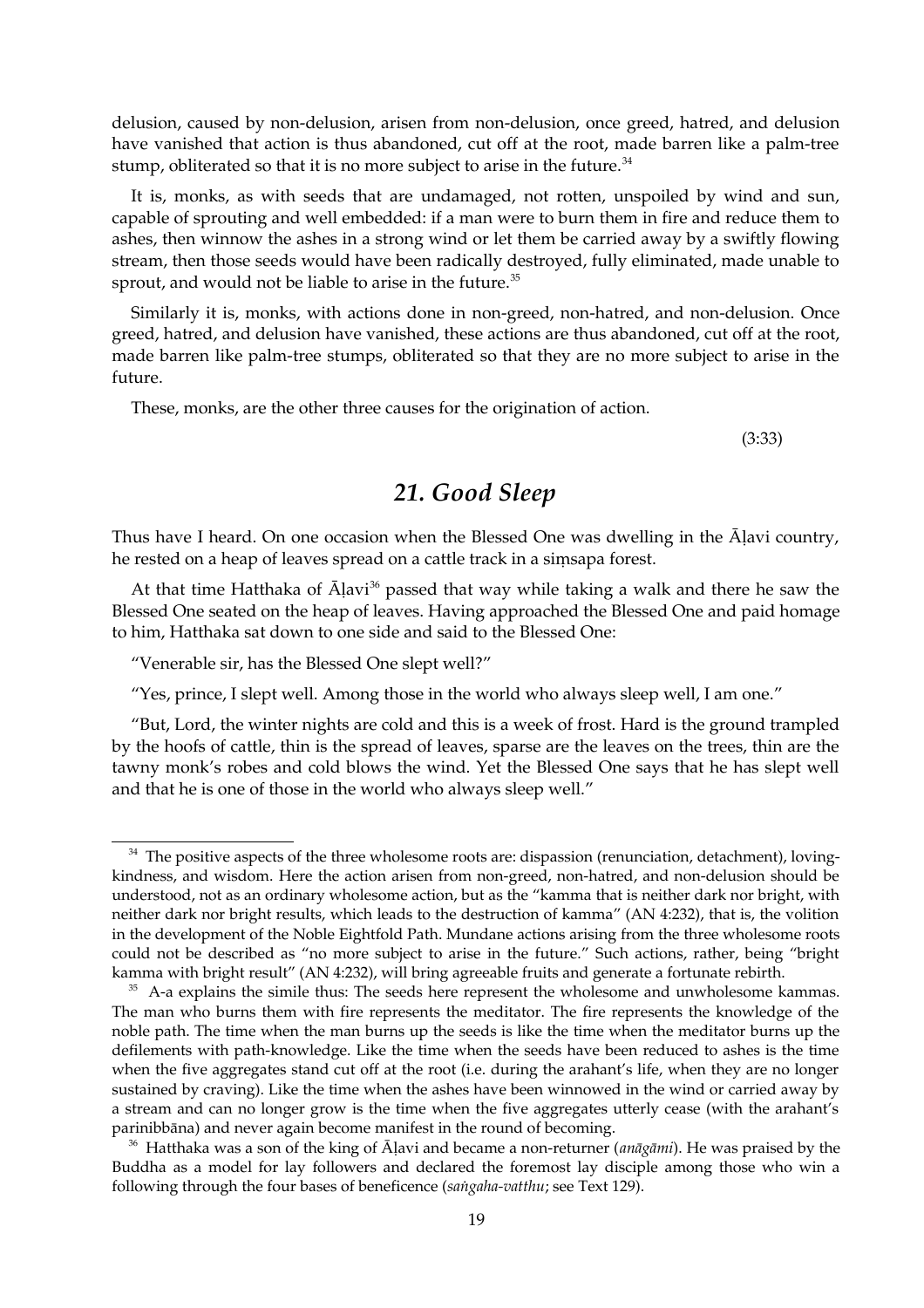"Now, prince, I shall put a question to you about this and you may reply as you think fit. What do you think of this, prince? Suppose there is a householder or a householder's son living in a house with a gabled roof, plastered inside and out, protected against the wind, with fastened door bolts and windows closed. And there is a couch in the house, covered with a longfleeced, black woollen rug, with a bedspread of white wool, a coverlet decorated with flowers, spread over with an exquisite antelope skin, having a canopy overhead, and scarlet cushions at both ends. Also a lamp is burning there and his four wives attend on him pleasantly. What do you think, prince: would that person sleep well or not, or what is your opinion about this?"

"He will surely sleep well, Lord. He will be one of those in the world who sleep well."

"What do you think, prince? Might there not arise in that householder or householder's son vexations of body or mind caused by lust, hatred, and delusion, which torment him so that he would sleep badly?"

"That may well be so, Lord."

"Now, prince, the lust, hatred, and delusion by which that householder is tormented, and which cause him to sleep badly, have been abandoned by the Tathāgata, cut off at the root, made barren like palm-tree stumps, obliterated so that they are no more subject to arise in the future. Therefore, prince, I have slept well."

The brahmin who is quenched within Always sleeps happily; He does not cling to sensual desires, Free from props, one cool in mind. Having cut all straps of attachment, Removed care deep within the heart, The Peaceful One sleeps happily, Attained to perfect peace of mind.

(3:34)

#### <span id="page-19-0"></span>*22. The Divine Messengers*

There are three divine messengers, $37$  O monks. What three?

There is a person of bad conduct in body, speech, and mind. Being of such bad conduct, on the dissolution of the body, after death, he is reborn in the plane of misery, in a bad destination, in a lower world, in hell. There the warders of hell seize him by both arms and take him before Yama, the Lord of Death, saying: "This man, your majesty, had no respect for father and mother, nor for ascetics and brahmins, nor did he honour the elders of the family. May your majesty inflict due punishment on him!"

Then, monks, King Yama questions that man, examines and addresses him concerning the first divine messenger: "Didn't you ever see, my good man, the first divine messenger appearing among humankind?"

And he replies: "No, Lord, I did not see him."

<span id="page-19-1"></span><sup>37</sup> *Devadūta*. In the traditional account of the Buddha's early life it was the shocking initial encounter with an old man, a sick man, and a corpse that destroyed his worldly complacency and set him searching for a path to enlightenment. According to the traditional story these beings were actually *devadūta*, gods in disguise who had descended to earth in order to awaken him from his slumber of delusion.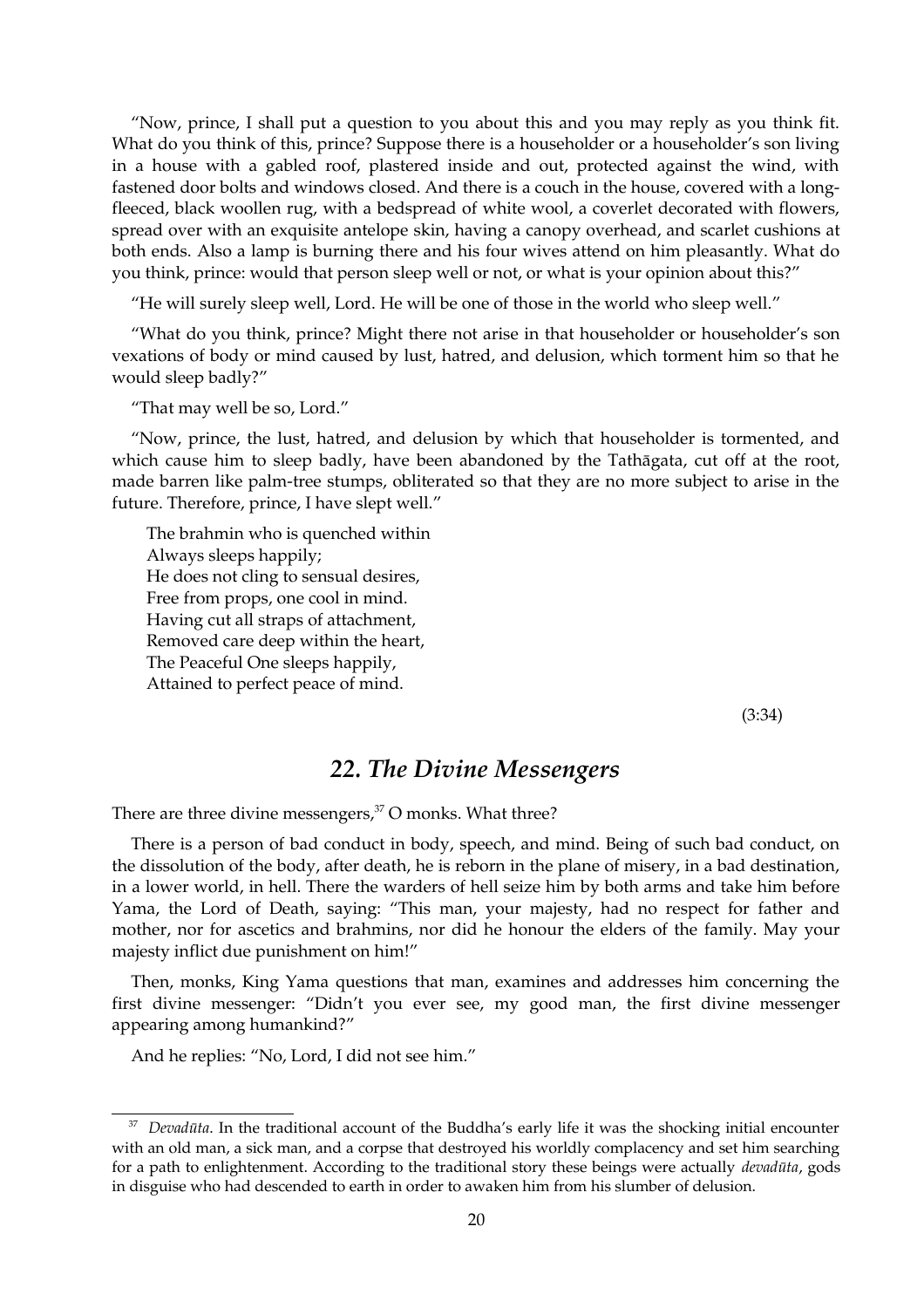Then King Yama says to him: "But, my good man, didn't you ever see a woman or a man, aged eighty, ninety or a hundred years, frail, bent like a roof bracket, crooked, leaning on a stick, shakily going along, ailing, youth and vigour gone, with broken teeth, with grey and scanty hair or none, wrinkled, with blotched limbs?"

And the man replies: "Yes, Lord, I have seen this."

Then King Yama says to him: "My good man, didn't it ever occur to you, an intelligent and mature person, 'I too am subject to old age and cannot escape it. Let me now do noble deeds by body, speech, and mind'?"

"No, Lord, I could not do it. I was negligent."

Then King Yama says: "Through negligence, my good man, you have failed to do noble deeds by body, speech, and mind. Well, you will be treated as befits your negligence. That evil action of yours was not done by mother or father, brothers, sisters, friends or companions, nor by relatives, devas, ascetics or brahmins. But you alone have done that evil deed, and you will have to experience the fruit."

When, monks, King Yama has questioned, examined and addressed him thus concerning the first divine messenger, he again questions, examines and addresses the man about the second one, saying: "Didn't you ever see, my good man, the second divine messenger appearing among humankind?"

"No, Lord, I did not see him."

"But, my good man, didn't you ever see a woman or a man who was sick and in pain, seriously ill, lying in his own filth, having to be lifted up by some and put to bed by others?"

"Yes, Lord, I have seen this."

"My good man, didn't it ever occur to you, an intelligent and mature person, 'I too am subject to illness and cannot escape it. Let me now do noble deeds by body, speech, and mind'?"

"No, Lord, I could not do it. I was negligent."

"Through negligence, my good man, you have failed to do noble deeds by body, speech, and mind. Well, you will be treated as befits your negligence. That evil action of yours was not done by mother or father, brothers, sisters, friends or companions, nor by relatives, devas, ascetics or brahmins. But you alone have done that evil deed, and you will have to experience the fruit."

When, monks, King Yama has questioned, examined and addressed him thus concerning the second divine messenger, he again questions, examines and addresses the man about the third one, saying: "Didn't you ever see, my good man, the third divine messenger appearing among humankind?"

"No, Lord, I did not see him."

"But, my good man, didn't you ever see a woman or a man one, two or three days dead, the corpse swollen, discoloured and festering?"

"Yes, Lord, I have seen this."

"Then, my good man, didn't it ever occur to you, an intelligent and mature person, 'I too am subject to death and cannot escape it. Let me now do noble deeds by body, speech, and mind'?"

"No, Lord, I could not do it. I was negligent."

"Through negligence, my good man, you have failed to do noble deeds by body, speech, and mind. Well, you will be treated as befits your negligence. That evil action of yours was not done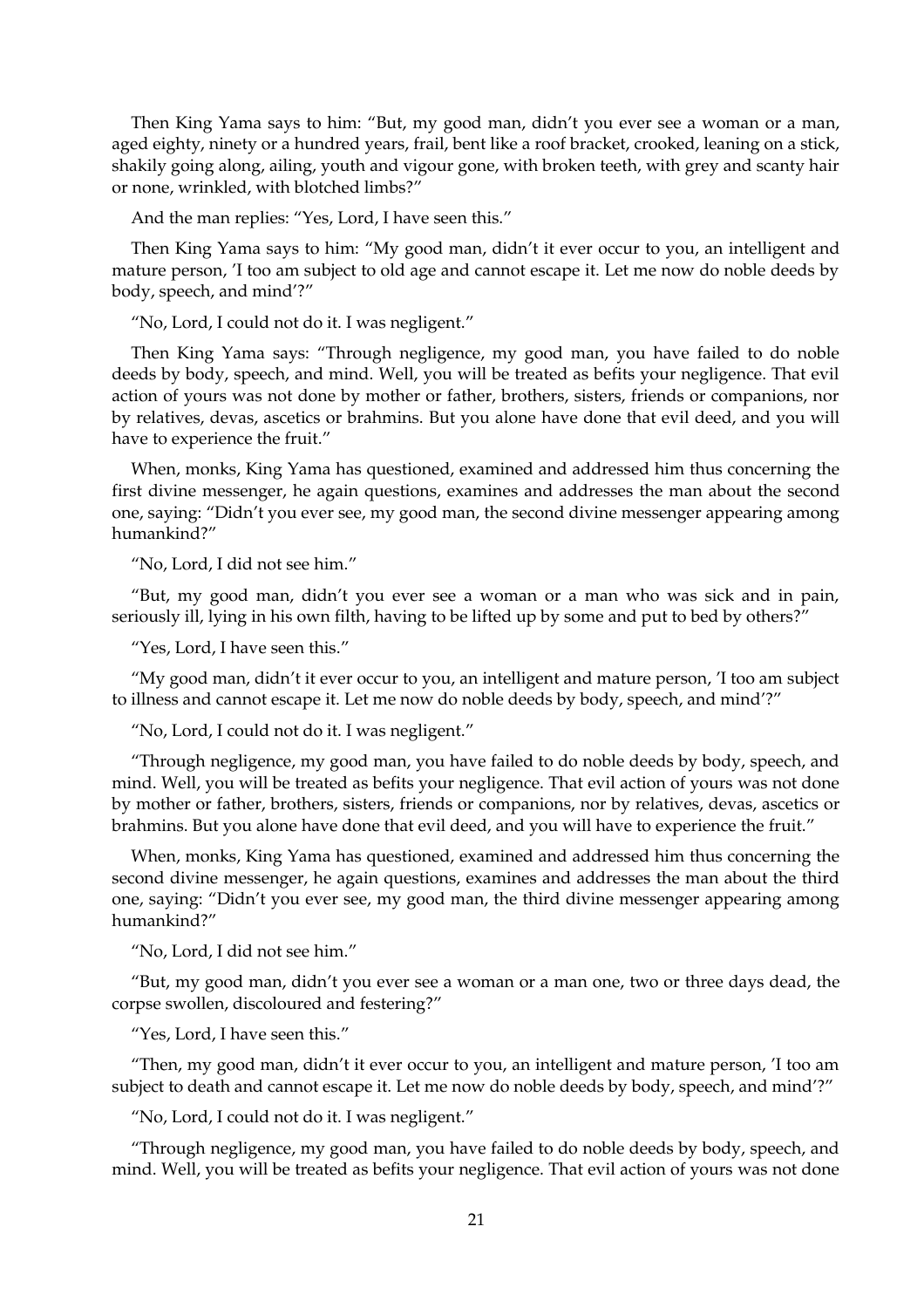by mother or father, brothers, sisters, friends, or companions, nor by relatives, devas, ascetics, or brahmins. But you alone have done that evil deed, and you will have to experience the fruit."

Then, having questioned, examined, and addressed the man concerning the third divine messenger, King Yama becomes silent.

Thereupon the warders of hell inflict many kinds of torment on him on account of which he suffers grievous, severe, sharp, and bitter pain. Yet he does not die until that evil deed of his has been worked out.[38](#page-21-1)

(3:35)

#### <span id="page-21-0"></span>*23. Threefold Pride*

I was delicately brought up, O monks; highly delicate, exceedingly delicate was my upbringing. At my father's house lotus ponds were made: in one of them blue lotuses bloomed, in another white lotuses, and in a third red lotuses, just for my enjoyment. I used only sandal unguent from Benares and my head dress, my jacket, my undergarment, and my tunic were made of Benares muslin. By day and by night a white canopy was held over me, lest cold and heat, dust, chaff or dew should trouble me. I had three palaces: one for the summer, one for the winter and one for the rainy season. In the palace for the rainy season, during the four months of the rains, I was waited upon by female musicians only, and I did not come down from the palace during these months. While in other people's homes servants and slaves receive a meal of broken rice together with sour gruel, in my father's house they were given choice rice and meat.

Amidst such splendour and an entirely carefree life, O monks, this thought came to me:<sup>[39](#page-21-2)</sup> "An uninstructed worldling, though sure to become old himself and unable to escape ageing, feels repelled, humiliated and disgusted when seeing an old and decrepit person, being forgetful of his own situation. Now I too am sure to become old and cannot escape ageing. If, when seeing an old and decrepit person, I were to feel repelled, humiliated or disgusted, that would not be proper for one like myself." When I reflected thus, monks, all my pride in youthfulness vanished.

Again I reflected: "An uninstructed worldling, though sure to become ill himself and unable to escape illness, feels repelled, humiliated or disgusted when seeing a sick person, being forgetful of his own situation. Now I too am sure to become ill and cannot escape illness. If, when seeing a sick person, I were to feel repelled, humiliated or disgusted, that would not be proper for one like myself."

When I thus reflected, monks, all my pride in health vanished.

Again I reflected: "An uninstructed worldling is sure to die himself and cannot escape death; yet when seeing a dead person, he feels repelled, humiliated or disgusted, being forgetful of his own situation. Now I too am sure to die and cannot escape death. If, when seeing a dead person, I were to feel repelled, humiliated or disgusted, that would not be proper for one like myself." When I thus reflected, monks, all my pride in life vanished. $40$ 

<span id="page-21-1"></span><sup>&</sup>lt;sup>38</sup> This section of the text, describing the torments, has been abridged. In Buddhism, life in hell is not eternal. Such a painful form of existence is the lawful consequence of evil deeds and will come to an end when the causal force conditioning it is exhausted. Good causes of the past may then have a chance to operate and bring about a happier rebirth.

<span id="page-21-2"></span><sup>&</sup>lt;sup>39</sup> The following passage describes, in psychologically realistic terms, the same experience represented symbolically in the traditional legend of the future Buddha's encounter with the three divine messengers. See n.17 above.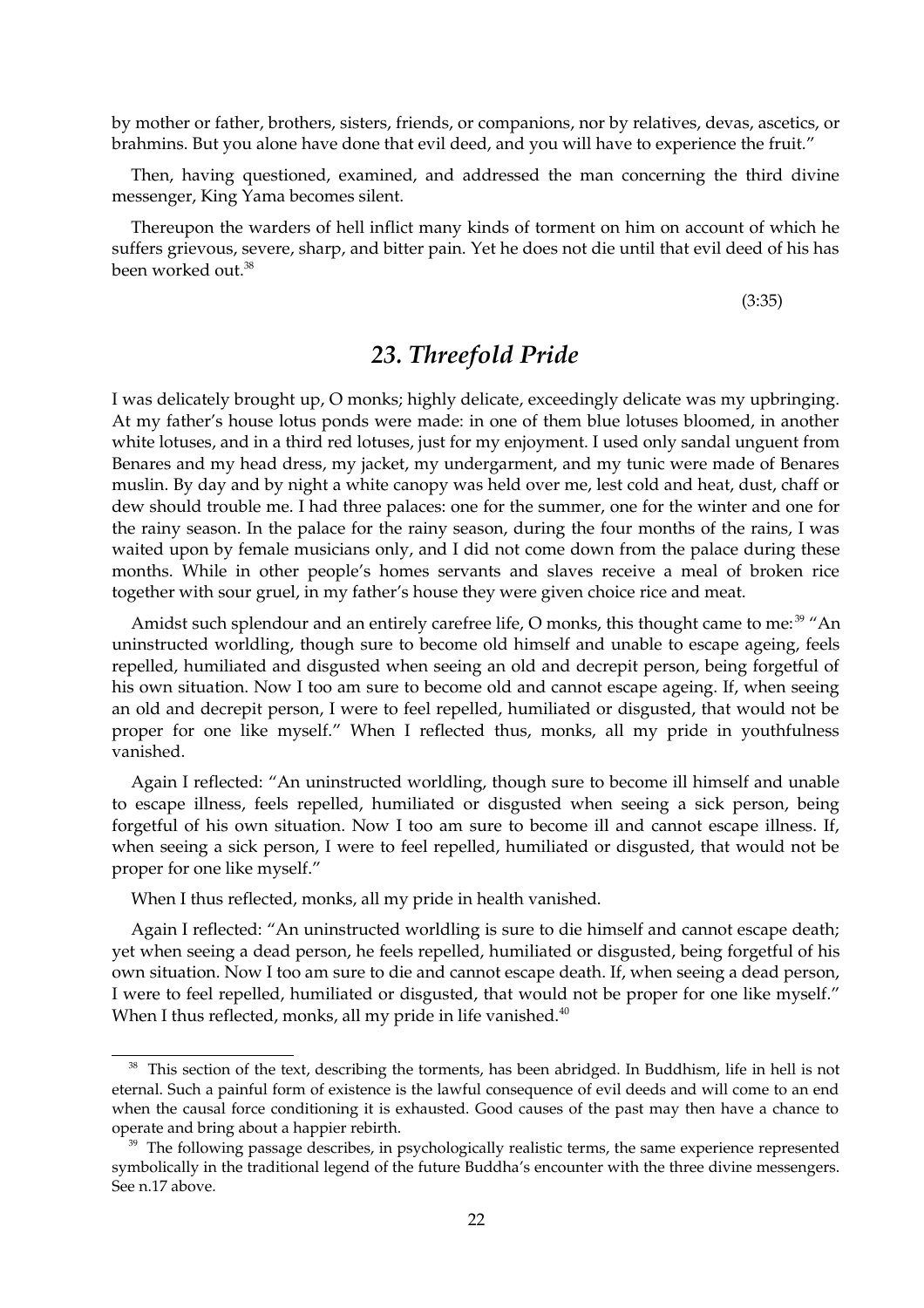#### (3:38)

#### <span id="page-22-1"></span>*24. The Conditioned and the Unconditioned*

There are, O monks, three conditioned marks of the conditioned. What three? Its origination is discerned, its vanishing is discerned, its change while persisting is discerned. $41$  These are the three conditioned marks of the conditioned.

There are, O monks, three unconditioned marks of the Unconditioned. What three? No origination is discerned, no vanishing is discerned, no change while persisting is discerned. These are the three unconditioned marks of the Unconditioned.<sup>[42](#page-22-4)</sup>

(3:47)

#### <span id="page-22-0"></span>*25. An Island of Refuge*

Once two frail and old brahmins, aged, advanced in years, at life's end, one hundred and twenty years of age, approached the Blessed One and said to him:

"We are brahmins, Master Gotama, frail and old … one hundred and twenty years of age. But we have not done anything that is good and wholesome, we have not made a shelter for ourselves.[43](#page-22-5) Let Master Gotama admonish us and exhort us, so that it may lead to our welfare and happiness for a long time!"

"Truly, brahmins, you are frail and old … and you have not done anything good and wholesome, you have not made a shelter for yourselves. Indeed, brahmins, this world is swept away by old age, illness and death. Though the world is thus swept away by old age, illness and death, for one who departs from this world self-control in deeds, words, and thoughts will provide shelter and safety, an island of refuge and succour."

Life is swept away, brief is our span of years, There are no shelters for one who has reached old age. Perceiving the peril that lurks in death, Perform good deeds that entail happiness.

<span id="page-22-2"></span><sup>40</sup> The three types of pride (*mada*) described here, which are more akin to intoxication than to arrogance, are: (1) pride in one's youthfulness (*yobbana-mada*); (2) pride in one's health (*ārogya-mada*); (3) pride in life (*jīvita-mada*); cp. Text 79. Pride in the sense of conceit appears in Buddhist texts under the name *māna*. On the three modes of *māna*, see Text 95.

<span id="page-22-3"></span><sup>&</sup>lt;sup>41</sup> The present sutta draws a fundamental ontological distinction between conditioned reality and the unconditioned. Conditioned reality includes everything arisen through causes and conditions, i.e. the entire world of physical and mental phenomena, extending through all the three realms of becoming. The "conditioned marks of the conditioned" (*saṅkhatassa saṅkhata-lakkhaṇāni*) are, according to A-a, the grounds for being perceived or recognized as conditioned.

The Pāli terms for these three marks are: *uppādo, vayo*, *ṭhitassa aññathattaṃ*. This passage is the source of the later Abhidhamma division of a single moment of experience into the three sub-moments of arising, subsistence and dissolution (*uppāda*, *thiti*, *bhaṅga*). A-a identifies "change while persisting" with decay (*jarā*), which A-ṭ here takes to be the sub-moment of subsistence, when for a fleeting instant the arisen phenomenon "faces its own dissolution" (*bhaṅgābhimukha*) before actually dissolving.

<span id="page-22-4"></span><sup>42</sup> *Asaṅkhatassa asaṅkhata-lakkhaṇāni*. The Unconditioned is Nibbāna, which does not exhibit any arising, change or disappearance.

<span id="page-22-5"></span><sup>43</sup> *Akatabhīruttāṇā*. That is, by doing meritorious deeds which give protection in the next life.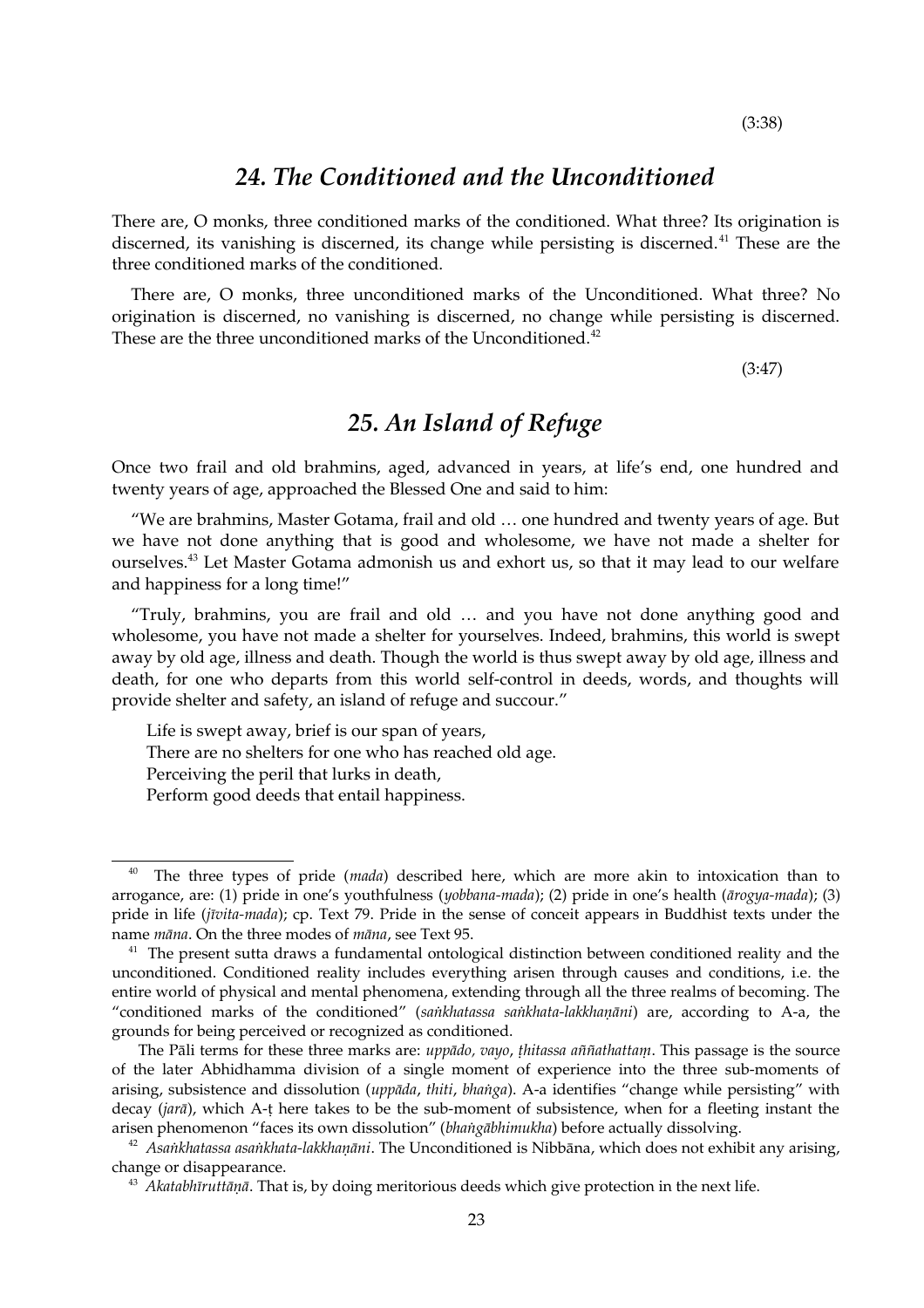When one is restrained in body, Restrained by speech and by mind, The deeds of merit one did while alive Bring happiness when one departs.

When a house is burning, the goods removed from it, Will be of use, but not what burns inside. Thus, in this world aflame with age and death, Save what you own by liberality— Your goods given, are well removed and safe.

When one is restrained in body, Restrained by speech and by mind, The deeds of merit one did while alive Bring happiness when one departs.

(3:51–52)

#### <span id="page-23-1"></span>*26. The Visible Nibbāna*

Once the brahmin Jānussoni approached the Blessed One ... and said to him:<sup>[44](#page-23-2)</sup>

"It is said, Master Gotama, 'Nibbāna is directly visible.' In what way, Master Gotama, is Nibbāna directly visible, immediate, inviting one to come and see, worthy of application, to be personally experienced by the wise?"

"When, brahmin, a person is impassioned with lust … depraved through hatred … bewildered through delusion, overwhelmed and infatuated by delusion, then he plans for his own harm, for the harm of others, for the harm of both; and he experiences in his mind suffering and grief. But when lust, hatred, and delusion have been abandoned, he neither plans for his own harm, nor for the harm of others, nor for the harm of both; and he does not experience in his mind suffering and grief. In this way, brahmin, Nibbāna is directly visible, immediate, inviting one to come and see, worthy of application, to be personally experienced by the wise.

"Since he experiences the complete destruction of lust, hatred, and delusion, in this way, brahmin, Nibbāna is directly visible, immediate, inviting one to come and see, worthy of application, to be personally experienced by the wise."[45](#page-23-3)

(3:55)

#### <span id="page-23-0"></span>*27. To Whom Should Gifts Be Given?*

Once Vacchagotta the wanderer approached the Blessed One and said to him:<sup>[46](#page-23-4)</sup>

<span id="page-23-2"></span><sup>&</sup>lt;sup>44</sup> This brahmin was a chaplain of King Pasenadi; he frequently asked questions of the Buddha, as in Text 67, 97, and AN 7:47.

<span id="page-23-3"></span><sup>45</sup> This refers to the "Nibbāna element with residue left" (*sa-upādisesanibbāna-dhātu*). See It 44: "Here a monk is an arahant, one whose taints are destroyed.… His five sense faculties remain unimpaired, by which he still experiences what is agreeable and disagreeable and feels pleasure and pain. It is the extinction in him of lust, hatred, and delusion that is called the Nibbāna-element with residue left." See too Ch. IV, n.10.

<span id="page-23-4"></span><sup>&</sup>lt;sup>46</sup> The wanderer Vacchagotta often appears in the Suttas engaging the Buddha in anxious queries about points of speculative metaphysics, which the Buddha refuses to answer; see MN 72, SN Ch. 33, SN 44:7– 11. According to MN 73 he eventually became a monk under the Buddha and attained arahantship.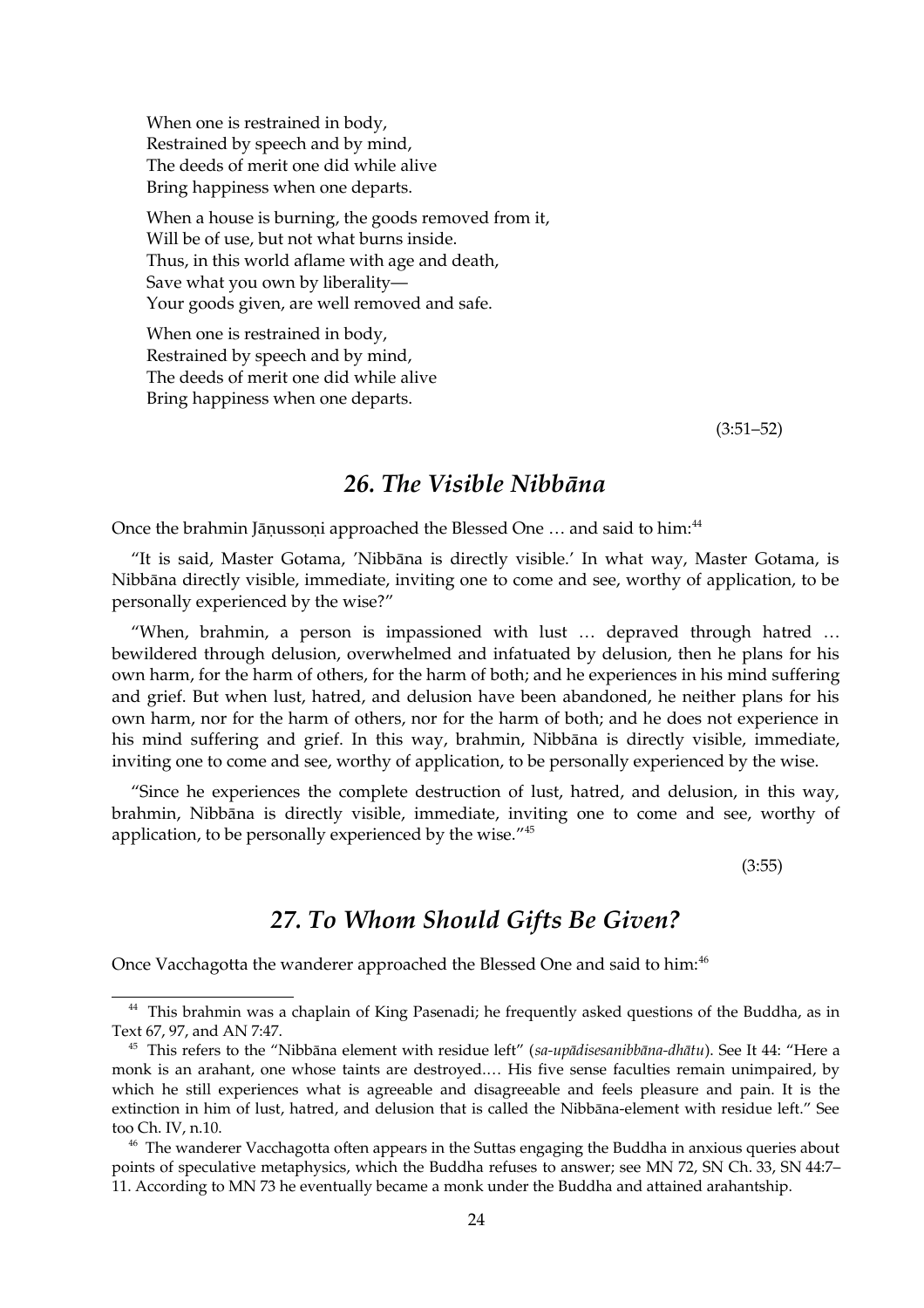"I have heard it said, Master Gotama, that the ascetic Gotama says: 'Gifts should be given only to me and not to others; they should be given only to my disciples and not to the disciples of others. Only what is given to me brings great fruit, not what is given to others; only what is given to my disciples brings great fruit, not what is given to the disciples of others.' Now, Master Gotama, do those who say so report Master Gotama's actual words and not misrepresent him? Do they declare this in accordance with your teachings and will their assertion give no grounds for reproach? We certainly do not wish to misrepresent Master Gotama."

"Those who have said so, Vaccha, have not reported my words correctly, but misrepresent me. Their declarations do not accord with my teachings and their false assertion will certainly give cause for reproach.

"Vaccha, anyone who prevents another person from giving alms causes obstruction and impediment to three people: he obstructs the donor from doing a meritorious deed, he obstructs the recipient from getting the gift, and prior to that, he undermines and harms his own character. What I actually teach, Vaccha, is this: even if one throws away the rinsings from a pot or cup into a village pool or pond, wishing that the living beings there may feed on them—even this would be a source of merit, not to speak of giving a gift to human beings.

"However, I do declare that offerings made to the virtuous bring rich fruit, and not so much those made to the immoral. $47$  The virtuous one has abandoned five qualities and possesses another five qualities. What are the five qualities he has abandoned? Sensual desire, ill will, sloth and torpor, restlessness and worry, and doubt: these are the five qualities he has abandoned. And what are the five qualities he possesses? He possesses the virtue, concentration, wisdom, liberation, and knowledge and vision of liberation of one perfect in training. These are the five qualities he possesses.

"What is given to one who has abandoned those five qualities and who possesses these five qualities—this, I declare, brings rich fruit."

(3:57)

<span id="page-24-0"></span><sup>&</sup>lt;sup>47</sup> This refers to the kammic merit acquired by making offerings to brahmins and ascetics. According to the Buddha the "fruitfulness" of an act of giving, i.e. its capacity to bring desired benefits to the donor, depends upon the interaction of two factors: the intention of the donor and the moral purity of the recipient. A gift given with faith, humility and respect by a wise and virtuous donor is more fruitful than one given casually by an immoral person; and a gift given to a virtuous and upright ascetic is more fruitful than one given to a spiritually undeveloped person. Gifts to the arahants, the supreme field of merit, are the most meritorious, as the Buddha will explain. For a more detailed treatment of this theme see MN 142.

The qualities abandoned are the five hindrances. The qualities possessed are the five "dhammaaggregates" of "one perfect in training" (*asekha*), an arahant.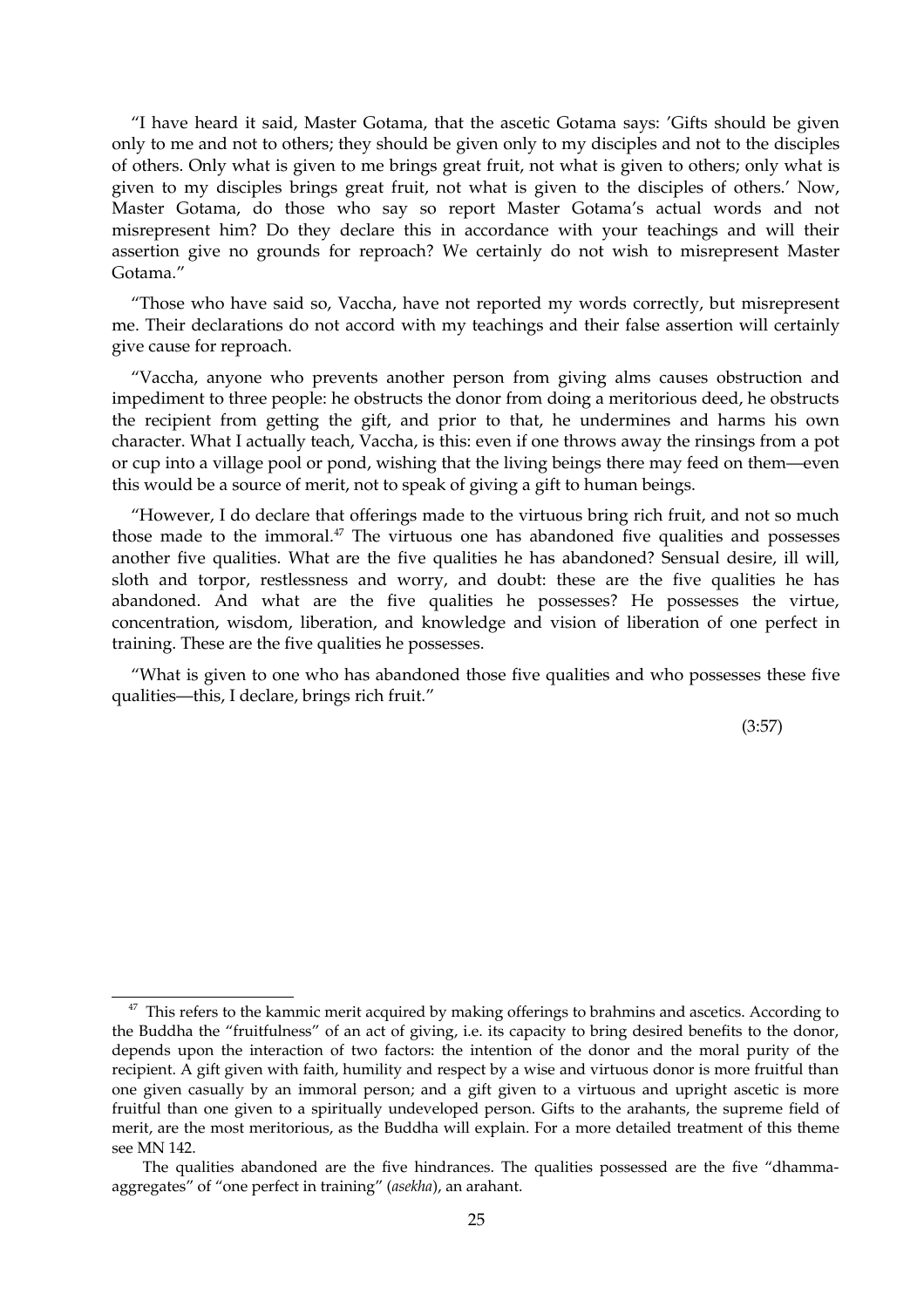#### <span id="page-25-0"></span>*28. Do Monks Benefit Others?*

Once Saṅgārava the brahmin approached the Blessed One and said to him:<sup>[48](#page-25-1)</sup>

"We are brahmins, Master Gotama: we sacrifice and enjoin others to make sacrifices. Now one who himself sacrifices and one who enjoins others to do so both engage in a meritorious practice, the offering of sacrifice that extends to many persons. But one of this or that family who goes forth from home into the homeless life, he tames himself alone, calms himself alone, attains Nibbāna for himself alone. If this is so, he then engages in a meritorious practice involving only one person, namely, the act of going forth into the homeless life."

"Well, brahmin, I shall ask you a question and you may answer as you think fit. Now, brahmin, what do you think of this: A Tathāgata arises in the world, an arahat, fully enlightened, accomplished in true knowledge and conduct, sublime, knower of the world, unsurpassed leader of persons to be tamed, teacher of devas and humans, the Enlightened One, the Blessed One. He speaks thus: 'Come! This is the way, this is the path treading which I have directly known and realised that highest consummation of the holy life which I now proclaim. Come! You too should practise thus, so that you too, by your own effort, may directly know and realise this highest consummation of the holy life and dwell in its attainment!'

"Thus this teacher shows the Dhamma and others too practise in that way. And of such who do so, there are many hundreds, many thousands, many hundreds of thousands. What do you think, brahmin: since this is so, is that act of going forth into homelessness a meritorious practice involving only one person or many people?"

"Since it is so, Master Gotama, the going forth is a meritorious practice extending to many people."

When this was said, the Venerable Ānanda spoke to the brahmin Saṅgārava thus:<sup>[49](#page-25-2)</sup> "Of these two practices, brahmin, which appeals to you more as being simpler and less harmful, and as giving richer fruit and greater benefit?"

Thereupon the brahmin Saṅgārava said to the Venerable Ānanda: "I must honour and praise those like Master Gotama and Master Ānanda."

For a second time and third time, the Venerable Ānanda addressed the brahmin: "I do not ask you, brahmin, whom you honour and praise, but which of those two practices appeals to you more as being simpler and less harmful, and as giving richer fruit and greater benefit?"

But also for a second time and third time, the brahmin Saṅgārava replied: "I must honour and praise those like Master Gotama and Master Ānanda."

Then the Blessed One thought: "Even for a third time this brahmin Saṅgārava, on being asked by Ānanda a pertinent question, makes evasions and does not reply to it. Should I not release

<span id="page-25-1"></span><sup>&</sup>lt;sup>48</sup> The brahmin Saṅgārava also appears in AN 5:193. His criticism of the Buddha succinctly expresses the differences in perspective that separated the brahmins from the non-brahmanical ascetics, the *samaṇa*. While the brahmins led settled household lives as priests, dedicated to earning merits through ritual and sacrifice, the ascetics stressed the importance of renunciation and self-mastery through meditation. The brahmins aimed at rebirth in the heavens or in the Brahma-world, while the ascetics sought liberation from the entire cycle of repeated birth and death. Generally the ascetics did not recognize the authority of the Vedas (see Text 30), and the Buddha specifically criticized the brahmanical practice of animal sacrifice, which he declared a source of demerit rather than of merit.

<span id="page-25-2"></span><sup>49</sup> Ānanda was the Buddha's personal attendant. He had memorized virtually all the Buddha's discourses and was responsible for the codification of the Sutta Piṭaka at the council held after the Buddha's parinibbāna.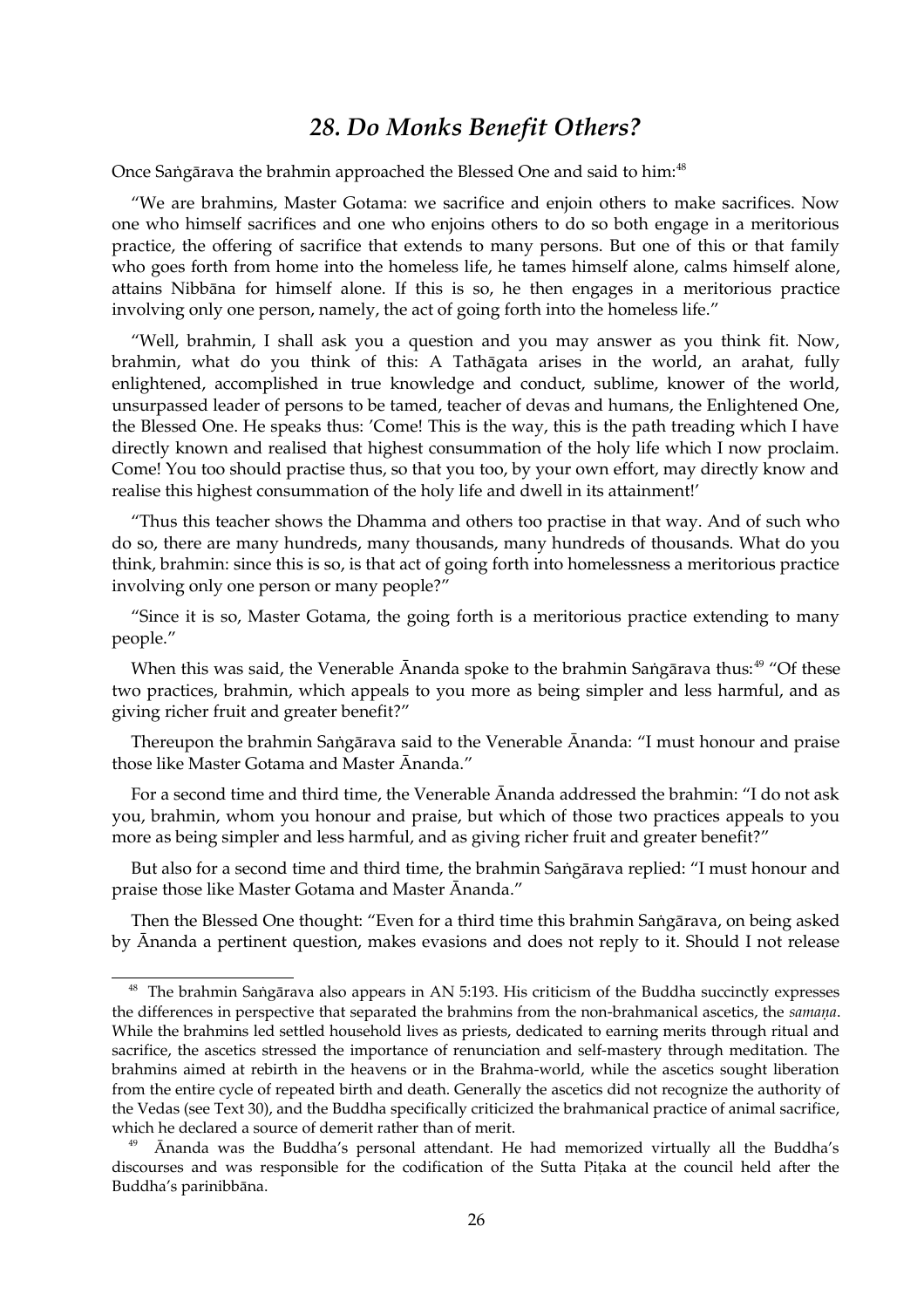him from that situation?" And he spoke to the brahmin: "What might have been the topic of conversation, brahmin, among the king's courtiers when they sat together today in the royal palace?"

"The topic of conversation was this, Master Gotama: 'Formerly there were fewer monks, but there were more who displayed miracles of supernormal power transcending the human level. But now there are more monks, but fewer who display miracles of supernormal power transcending the human level.' This was the topic of conversation."

"There are three kinds of miracles, brahmin. What three? The miracle of supernormal power, the miracle of thought-reading, and the miracle of instruction.

"What now is the miracle of supernormal power? There is one who enjoys the various kinds of supernormal power: having been one, he becomes many; having been many, he becomes one; he appears and vanishes; he goes unhindered through a wall, through a rampart, through a mountain as if through space; he dives in and out of the earth as if it were water; he walks on water without sinking as if it were earth; while seated cross-legged he travels through the sky like a bird; with his hand he touches and strokes the sun and the moon, so powerful and mighty; he exercises mastery with his body even as far as the Brahma-world. This, brahmin, is called the miracle of psychic power.

"Whatnow is the miracle of thought-reading? There is one who, by means of a sign,  $50$ declares: 'Thus is your mind, such and such is your mind, thus is your thought.' And however many such declarations he makes, they are exactly so and not otherwise.

"Another does not make his declarations by means of a sign, but after hearing voices of humans, of spirits or devas … or by hearing the sound of a person's thought-vibrations … or by mentally penetrating the direction of his mental dispositions when he is in a thought-free state of meditation.[51](#page-26-1) And however many such declarations he makes, they are exactly so and not otherwise. This is called the miracle of thought-reading.

"And what, brahmin, is the miracle of instruction? There is one who instructs thus: 'You should think in this way and should not think in that way! You should attend to this and not to that! You should give up this and should dwell in the attainment of that!' This is called the miracle of instruction.<sup>[52](#page-26-2)</sup>

"These, O brahmin, are the three kinds of miracles. Of these three miracles, which appeals to you as the most excellent and sublime?"

"As to the miracles of supernormal power and thought-reading, Master Gotama, only one who performs them will experience their outcome; they belong only to one who performs them. These two miracles, Master Gotama, appear to me as having the nature of a conjurer's trick. But

<span id="page-26-0"></span><sup>&</sup>lt;sup>50</sup> Nimitta. As explained in A-a, this refers to external indications, which are interpreted as referring to the state of mind of the person concerned.

<span id="page-26-1"></span> $51$  This passage has been abridged. A-a explains the first of these to mean revelations from deities who have supernormal knowledge of others' minds. The second indication are subtle sounds produced by thoughts themselves, to be penetrated by the divine-ear faculty. The third refers to a person in a thoughtfree meditative absorption; in this case the thought-reader cannot read the meditator's thoughts but predicts, on the basis of his mental dispositions, the thoughts he will think on emerging from absorption.

<span id="page-26-2"></span><sup>52</sup> *Anusāsanīpāṭihāriya*. A-a gives as examples of such instruction: "You should think thoughts of renunciation, not thoughts of sensuality. You should contemplate the idea of impermanence, not the idea of permanence. You should give up lust for the five cords of sensual pleasure and acquire the supramundane Dhamma of the four paths and fruits." For examples of the Buddha's miraculous pedagogical powers see Text 61.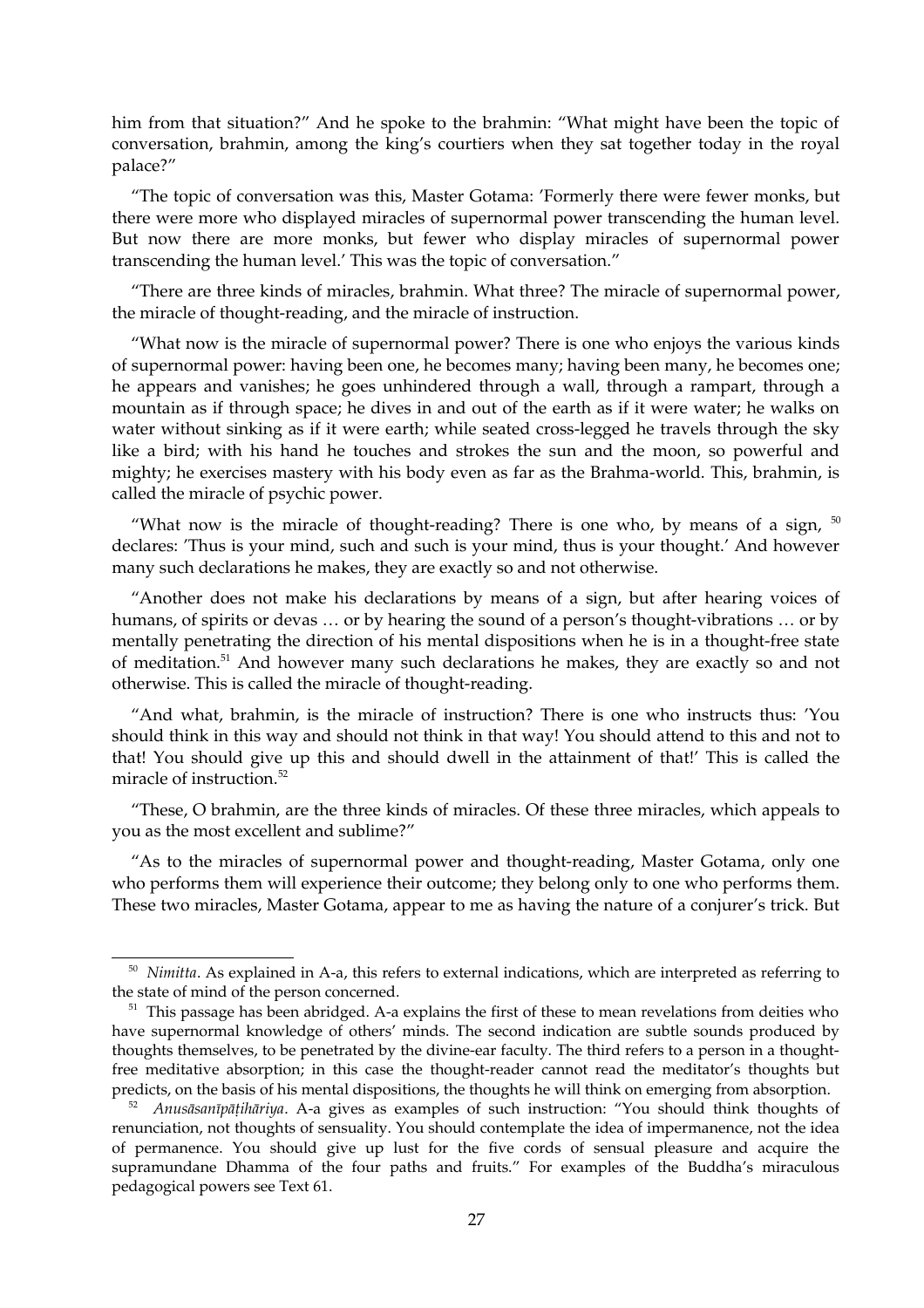as to the miracle of instruction-this, Master Gotama, appeals to me as the most excellent and sublime among these three.

"It is outstanding and remarkable how well this was spoken by Master Gotama. We shall remember Master Gotama as one endowed with these three miracles. For Master Gotama enjoys the various kinds of supernormal power. He mentally penetrates and knows the minds of others. And Master Gotama instructs others thus: 'You should think in this way and not in that way! You should attend to this and not to that! You should give up this and should dwell in the attainment of that! '"

"Indeed, brahmin, you have spoken strikingly befitting words. Hence I too shall confirm that I enjoy the various kinds of supernormal power … that I mentally penetrate and know the minds of others … and that I instruct others how to direct their minds."

"But is there, apart from Master Gotama, any other monk who is endowed with these three miracles?"

"Yes, brahmin. The monks endowed with these three miracles are not just one hundred, or two, three, four or five hundred, but even more monks than that are thus endowed."

"And where are these monks now dwelling, Master Gotama?"

"In this very Sangha of monks, brahmin."

"Excellent, Master Gotama! Excellent, Master Gotama! It is just as if one were to set upright what was overturned, or to reveal what was hidden, or to point out the way to one gone astray, or to hold a lamp in the darkness so that those who have eyes might see forms. Even so has the Dhamma been set forth in various ways by Master Gotama. I now go for refuge to Master Gotama, to the Dhamma, and to the Sangha of monks. Let Master Gotama accept me as a lay follower who has gone for refuge from today until life's end."

(3:60)

#### <span id="page-27-0"></span>*29. Three Sectarian Tenets*

There are, O monks, three sectarian tenets which, if they are fully examined, investigated, and discussed, will end in a doctrine of inaction, even if adopted because of tradition.<sup>[53](#page-27-1)</sup> What are these three tenets?

There are, monks, some ascetics and brahmins who teach and hold this view: "Whatever a person experiences, be it pleasure, pain or a neutral feeling, all that is caused by past action." There are others who teach and hold this view: "Whatever a person experiences … all that is caused by God's creation." And there are still other ascetics and brahmins who teach and hold this view: "Whatever a person experiences … is uncaused and unconditioned."[54](#page-27-2)

(1) Now, monks, I approached those ascetics and brahmins (holding the first view) and said to them: "Is it true, as they say, that you venerable ones teach and hold the view that whatever a

<span id="page-27-1"></span><sup>53</sup> The expression *titthāyatana* is a figurative term for the speculative views of non-Buddhists thinkers. The doctrine of inaction (*akiriyavāda*) teaches the moral inefficacy of actions and involves a denial of kamma, which undermines the motivation for purposeful moral action.

<span id="page-27-2"></span><sup>&</sup>lt;sup>54</sup> The first view, that all experience is the result of past kamma, is ascribed by the Buddhists to the Jains. The third view, which denies the role of human effort, was taught by Makkhali Gosāla, a contemporary of the Buddha, who held that all events were governed by fate (see DN 2; MN 76). This doctrine, as well as that of inaction, belongs to the "wrong views with fixed destiny" (*niyata-micchā-diṭṭhi*), i.e. views leading to a bad rebirth.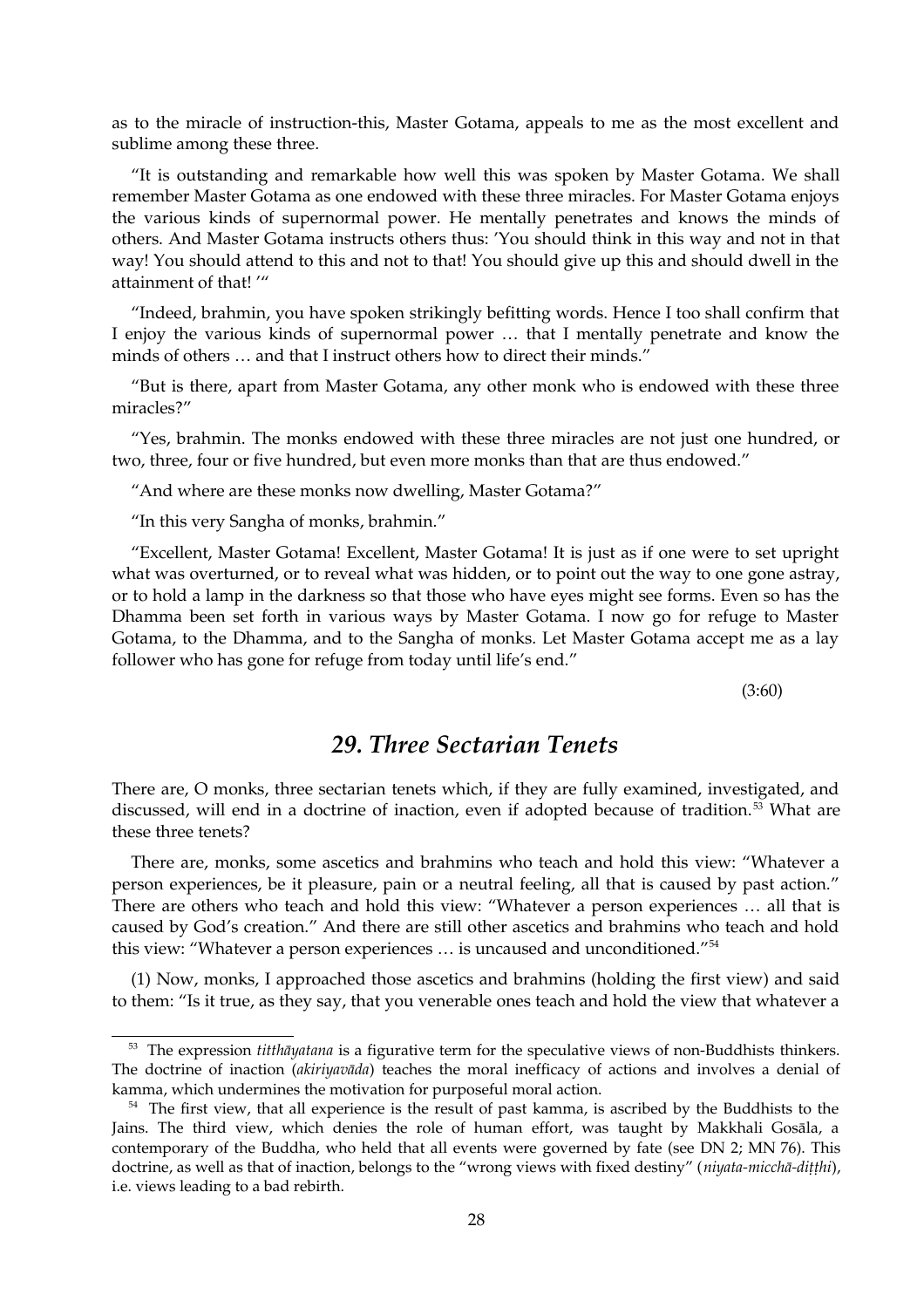person experiences … all that is caused by past action?" When they affirmed it, I said to them: "If that is so, venerable sirs, then it is due to past action (done in a former life) that people kill, steal and engage in sexual misconduct; that they speak falsehood, utter malicious words, speak harshly and indulge in idle talk; that they are covetous and malevolent and hold false views.<sup>[55](#page-28-0)</sup> But those who have recourse to past action as the decisive factor will lack the impulse and effort for doing this or not doing that. Since they have no real valid ground for asserting that this or that ought to be done or ought not to be done, the term 'ascetics' does not rightly apply to them, living without mindfulness and self-control."

This, monks, is my first justified rebuke to those ascetics and brahmins who teach and hold such a view.

(2) Again, monks, I approached those ascetics and brahmins (holding the second view) and said to them: "Is it true, as they say, that you venerable ones teach and hold the view that whatever a person experiences … all that is caused by God's creation?" When they affirmed it, I said to them: "If that is so, venerable sirs, then it is due to God's creation that people kill … and hold false views. But those who have recourse to God's creation as the decisive factor will lack the impulse and effort for doing this or not doing that. Since they have no real valid ground for asserting that this or that ought to be done or ought not to be done, the term 'ascetics' does not rightly apply to them, living without mindfulness and self-control."

This, monks, is my second justified rebuke to those ascetics and brahmins who teach and hold such a view.

(3) Again, monks, I approached those ascetics and brahmins (holding the third view) and said to them: "Is it true, as they say, that you venerable ones teach and hold the view that whatever a person experiences … all that is uncaused and unconditioned?" When they affirmed it, I said to them: "If that is so, venerable sirs, then it is without cause and condition that people kill … and hold false views. But those who have recourse to an uncaused and unconditioned (order of events) as the decisive factor will lack the impulse and effort for doing this or not doing that. Since they have no real valid ground for asserting that this or that ought to be done or ought not to be done, the term 'ascetics' does not rightly apply to them, living without mindfulness and self-control."

This, monks, is my third justified rebuke to those ascetics and brahmins who teach and hold such a view.

These, monks, are the three sectarian tenets which, if fully examined, investigated, and discussed, will end in a doctrine of inaction, even if adopted because of tradition.

Now, monks, this Dhamma taught by me is unrefuted, untarnished, unblamed, and uncensored by intelligent ascetics and brahmins.<sup>[56](#page-28-1)</sup> And what is that Dhamma?

"These are the six elements"—that is the Dhamma taught by me, which is unrefuted … by intelligent ascetics and brahmins

<span id="page-28-0"></span><sup>&</sup>lt;sup>55</sup> These are the ten courses of unwholesome action. In the Devadaha Sutta (MN 101), the Buddha confronts the Jains with other arguments against their theory that everything we experience is caused by past action.

<span id="page-28-1"></span><sup>&</sup>lt;sup>56</sup> A-a: "Having shown that these three views, as leading to inaction (in the moral sense), are empty, unsubstantiated and not conducive to liberation, the Blessed One now begins to expound his own teaching, which is well substantiated and leads to liberation. As there is no end of what unintelligent people may say without proper understanding, the intelligent ones only are specified here."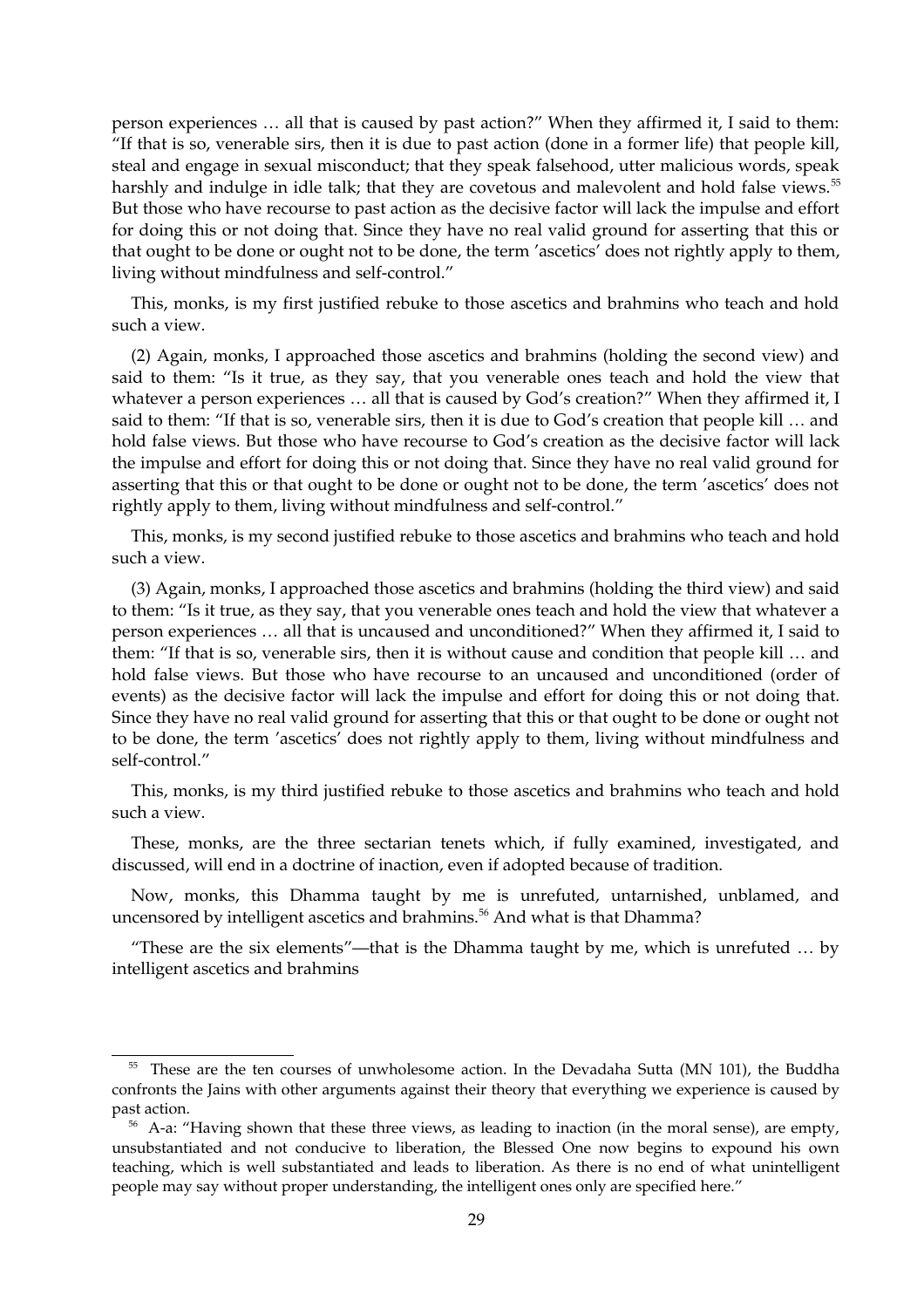"These are the six bases of contact" … "These are the eighteen mental examinations" … "These are the Four Noble Truths"—that is the Dhamma taught by me, which is unrefuted, untarnished, unblamed, and uncensured by intelligent ascetics and brahmins.

Now on account of what was it said that *the six elements* are the Dhamma taught by me? These are the six elements: the elements of earth, water, heat, air, space, and consciousness.<sup>[57](#page-29-0)</sup>

Now on account of what was it said that *the six bases of contact* are the Dhamma taught by me? These are the six bases of contact: the eye, ear, nose, tongue, body, and mind as bases of contact.

Now on account of what was it said that *the eighteen mental examinations* are the Dhamma taught by me?<sup>[58](#page-29-1)</sup> These are the eighteen mental examinations: Seeing a form with the eye, one examines a form that may give rise either to joy, sadness, or indifference. Hearing a sound with the ear … Smelling an odour with the nose … Tasting a flavour with the tongue … Feeling a tactile object with the body … Cognizing a mental object with the mind, one examines an object that may give rise either to joy, sadness or indifference. These are the eighteen mental examinations.

Now, on account of what was it said that *the Four Noble Truths* are the Dhamma taught by me? Based on the six elements there is descent into the womb.<sup>[59](#page-29-2)</sup> Such descent taking place, there is name-and-form.<sup>[60](#page-29-3)</sup> With name-and-form as condition there are the six sense bases; with the six sense bases as condition there is contact; with contact as condition there is feeling. Now it is for

<span id="page-29-1"></span><sup>58</sup> The technical term used here, *manopavicāra*; denotes intentional mental activity, as capable of engendering particular types of affective experience.

<span id="page-29-0"></span><sup>57</sup> A-a: "Hereby reference is made to the meditation subject of the elements (*dhātu-kammaṭṭhāna*). Taking it by way of the six elements, a brief explanation as follows: The elements of earth, water, fire and air are the four primary material elements (*mahā-bhūta*). The element of space represents "derived' or secondary form (*upādā-rūpa*). When this single item of derived form is mentioned, the other types of derived form (i.e. the sense faculties and their objects, etc.) are thereby implied. The element of consciousness (*viññāṇadhātu*) is mind (*citta*) or the aggregate of consciousness (*viññāṇa-khandha*). The coexistent feeling is the aggregate of feeling; the coexistent perception, the aggregate of perception; the coexistent contact and volition, the aggregate of volitional formations. These are the four mental aggregates; the four primaries and the form derived from them are the aggregate of form. The four mental aggregates are "name" (or "mentality," *nāma*) and the aggregate of form is "form" (or matter, *rūpa*). Thus there are only these two things: name and form (*nāmarūpa*). Beyond that, there is neither a substantial being (*satta*) nor a soul (*jīva*). In this way one should understand in brief the meditation subject of the six elements that leads up to arahantship." In a similar way, the other classifications given in the sutta are elaborated in A-a, as a preparation for the practice of analytical insight.

<span id="page-29-2"></span><sup>59</sup> *Gabbhassāvakkanti*. The figurative term *avakkanti* (or *okkanti*; descent) stands, according to A-a, for origination or manifestation. What is being designated by this expression is the process of rebirth, or more precisely, "reconception." The four material elements (and space) are the material foundation for rebirth, supplied by the fertilized ovum. However, for rebirth to occur, a non-material component is necessary, namely, the stream of consciousness contributed by a being who had expired in a previous life. This stream of consciousness is the sixth element, the "element of consciousness." In MN 38 the consciousness component is referred to as the *gandhabba*, and it is there said that for conception to take place three factors are necessary: the sexual union of the parents, the fertility of the woman, and the *gandhabba* or consciousness of the being to be reborn.

<span id="page-29-3"></span><sup>60</sup> *Okkantiyā sati nāmarūpaṃ*. This is a variant of the link of "dependent origination" (see n.43) usually expressed thus: "with consciousness as condition, name-and-form comes to be." The link "consciousness" is here replaced by "descent into the womb" (i.e. the descending of consciousness into the womb, where it infuses life into the fertilized ovum, thus activating the sentient organism, referred to as "name-andform"). This is one of the canonical sources justifying the commentarial explanation of the link "consciousness" as rebirth-consciousness (*paṭisandhi-viññāṇa*). At this point the formula of dependent origination is given only as far as the link "feeling," but just below the formula is stated in its entirety.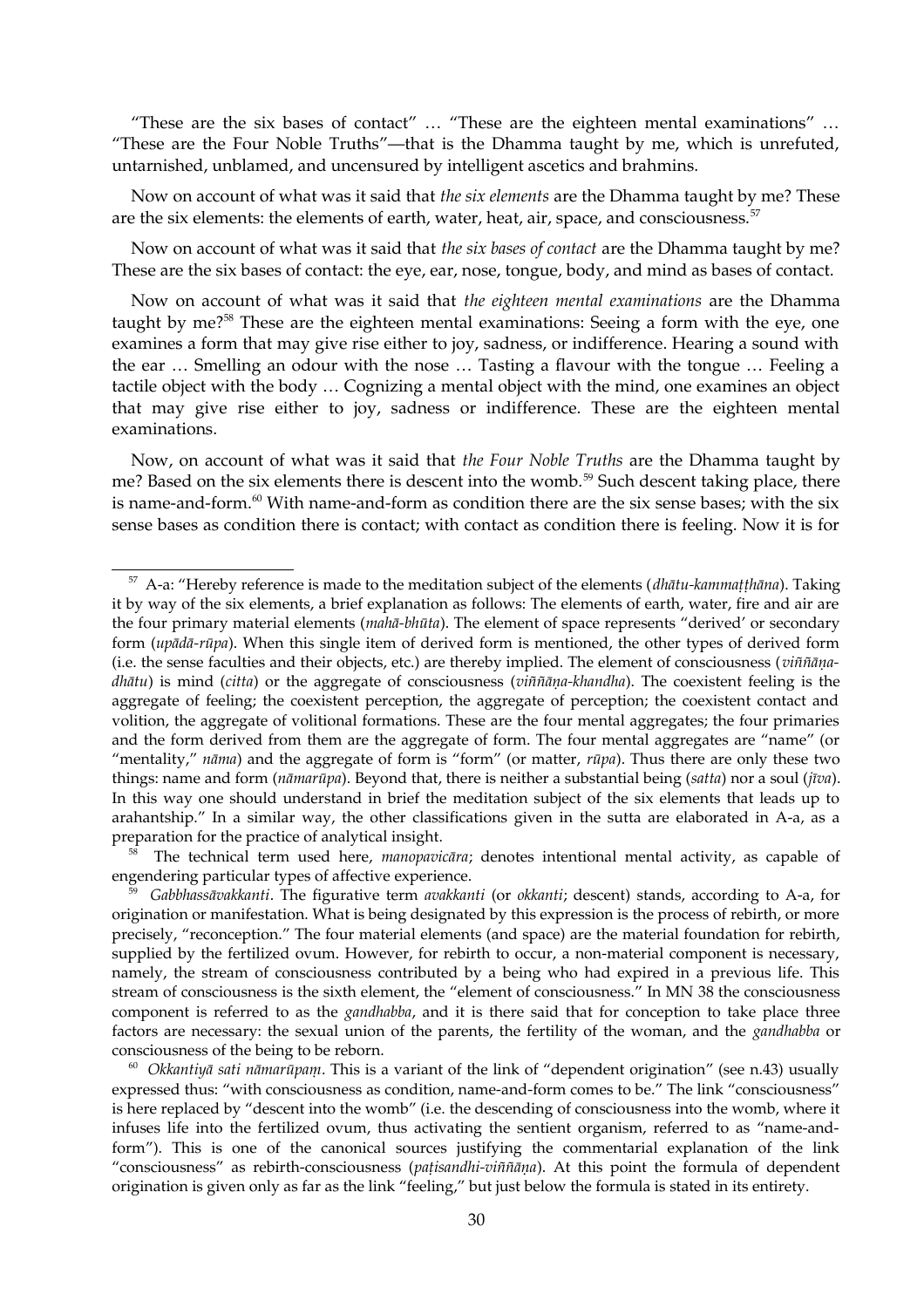one who feels that I make known, "This is suffering," "This is the origin of suffering," "This is the cessation of suffering," "This is the way leading to the cessation of suffering."<sup>[61](#page-30-0)</sup>

What now, monks, is the noble truth of suffering? Birth is suffering; ageing is suffering; illness is suffering; death is suffering; sorrow, lamentation, pain, grief, and despair are suffering; association with the unloved is suffering; separation from the loved is suffering; not to get what one wants is suffering; in brief, the five aggregates subject to clinging are suffering.<sup>[62](#page-30-1)</sup>

And what, monks, is the noble truth of the origin of suffering? With ignorance as condition volitional formations come to be.<sup>[63](#page-30-2)</sup> With the volitional formations as condition, consciousness; with consciousness as condition, name-and-form; with name-and-form as condition, the six sense bases; with the six sense bases as condition, contact; with contact as condition, feeling; with feeling as condition, craving; with craving as condition, clinging; with clinging as condition, the process of becoming; with the process of becoming as condition, birth; with birth as condition, ageing and death, sorrow, lamentation, pain, grief, and despair come to be. Such is the origin of this whole mass of suffering. This, monks, is called the noble truth of the origin of suffering.

And what, monks, is the noble truth of the cessation of suffering? With the entire fading away and cessation of this ignorance, the volitional formations cease. With the cessation of the volitional formations, consciousness ceases. With the cessation of consciousness, name-andform ceases. With the cessation of name-and-form, the six sense bases cease. With the cessation of the six sense bases, contact ceases. With the cessation of contact, feeling ceases. With the cessation of feeling, craving ceases. With the cessation of craving, clinging ceases. With the cessation of clinging, the process of becoming ceases. With the cessation of the process of becoming, birth ceases. With the cessation of birth, ageing and death, sorrow, lamentation, pain, grief, and despair cease. Such is the cessation of this whole mass of suffering. This, monks, is called the noble truth of the cessation of suffering.

And what, monks, is the noble truth of the way leading to the cessation of suffering? It is just this Noble Eightfold Path, namely, right view, right intention, right speech, right action, right livelihood, right effort, right mindfulness, and right concentration. This, monks, is called the noble truth of the way leading to the cessation of suffering.

These Four Noble Truths are the Dhamma taught by me, which is unrefuted, untarnished, unblamed, and uncensured by intelligent ascetics and brahmins.

(3:61)

<span id="page-30-0"></span><sup>61</sup> *Vediyamānassa kho pan'āhaṃ bhikkhave 'idaṃ dukkhan' … ti paññāpemi*. A-a says that by feeling is meant here not mere sensation (*anubhavanto*), but a feeling linked with understanding (*jānanto*), for which it quotes the contemplation of feeling of the Satipaṭṭhāna Sutta as an example. That is to say, the Four Noble Truths are chiefly addressed to those who comprehend the true nature of feeling as it reveals itself in actual experience and to mindful observation.

<span id="page-30-1"></span><sup>62</sup> The "five aggregates subject to clinging" (*pañc'upādānakkhandhā*) is the principal classification scheme the Buddha used for analysing the nature of experience. Between them, these five factors constitute experience in its entirety: material form, feeling, perception, volitional formations, and consciousness. They are also the "fuel" or sustenance for clinging (*upādāna*), the sustenance taken up at the commencement of each existence. According to the Buddha's teachings, there is no substantial self above and beyond these five aggregates to serve as the nucleus of personal identity. The five aggregates are included in the truth of suffering because they are all impermanent and the basis of pain and suffering.

<span id="page-30-2"></span><sup>63</sup> The usual analysis of the Four Truths mentions only craving (*taṇhā*) as the origin of suffering, but here the entire formula of dependent origination (*paṭicca-samuppāda* ) is brought in to provide a fuller explanation. Similarly just below, instead of explaining the cessation of suffering simply as a consequence of the cessation of craving, here the full formula for the reversal of dependent origination is given.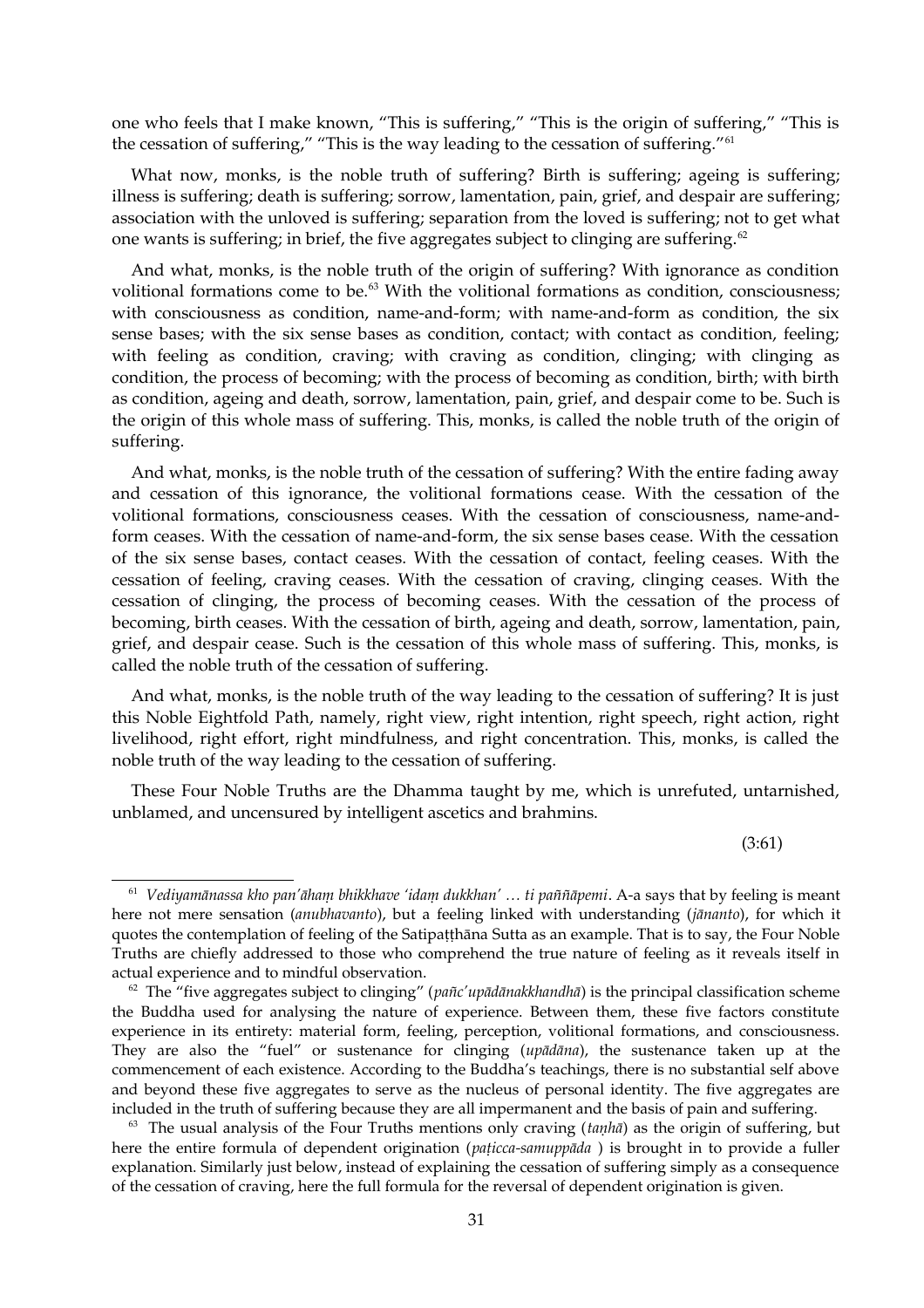#### <span id="page-31-0"></span>*30. To the Kālāmas*

Thus have I heard. On one occasion the Blessed One was wandering on tour together with a large Sangha of monks when he arrived at a town of the Kālāmas named Kesaputta.<sup>[64](#page-31-1)</sup> Now the Kālāmas of Kesaputta heard: "It is said that the ascetic Gotama, the Sakyan son who went forth from a Sakyan family, has arrived at Kesaputta. Now a good report about that master Gotama has been circulating thus: "That Blessed One is an arahat, fully enlightened, accomplished in true knowledge and conduct, sublime, knower of the world, unsurpassed leader of persons to be tamed, teacher of devas and humans, the Enlightened One, the Blessed One. He makes known this world with its devas, with Māra, with Brahmā, this generation with its ascetics and brahmins, with its devas and humans, having realised it through his own direct knowledge. He teaches a Dhamma that is good in the beginning, good in the middle and good in the end, with the right meaning and expression; he reveals a holy life that is perfectly complete and purified.' Now it is good to see arahats such as this."

Then the Kālāmas of Kesaputta approached the Blessed One. Some paid homage to him and sat down to one side; some exchanged greetings with him and, after their greetings and cordial talk, sat down to one side; some saluted him reverentially and sat down to one side; some remained silent and sat down to one side. Then the Kālāmas said to the Blessed One:

"There are, Lord, some ascetics and brahmins who come to Kesaputta. They explain and elucidate their own doctrines, but disparage, debunk, revile and vilify the doctrines of others. But then some other ascetics and brahmins come to Kesaputta, and they too explain and elucidate their own doctrines, but disparage, debunk, revile and vilify the doctrines of the others. For us, Lord, there is perplexity and doubt as to which of these good ascetics speak truth and which speak falsehood."

"It is fitting for you to be perplexed, O Kālāmas, it is fitting for you to be in doubt. Doubt has arisen in you about a perplexing matter. Come, Kālāmas. Do not go by oral tradition, by lineage of teaching, by hearsay, by a collection of scriptures, by logical reasoning, by inferential reasoning, by reflection on reasons, by the acceptance of a view after pondering it, by the seeming competence of a speaker, or because you think, 'The ascetic is our teacher.' <sup>[65](#page-31-2)</sup> But when

<span id="page-31-1"></span> $64$  According to A-a, this town was situated at the edge of a forest and thus served as a way station for various groups of wanderers and ascetics. Their visits gave the townsfolk exposure to a wide range of philosophical theories, but the conflicting systems of thought to which they were exposed caused doubt and confusion. This sutta is often described as "the Buddha's charter of free inquiry," but while it certainly discourages blind belief it does not quite advocate the supremacy of personal opinion in the spiritual domain. One important criterion for sound judgement the Buddha will propose is, as we shall see, the opinion of the wise, and to apply this criterion implies that one is prepared to recognize others as wiser than oneself and to accept their recommendations in the confidence they will lead to one's longrange benefit.

<span id="page-31-2"></span><sup>65</sup> These ten inadequate criteria of truth may be grouped into three categories: (1) The *first* are propositions based on tradition, which includes the first four criteria. Of these "oral tradition" (*anussava*) is generally understood to refer to the Vedic tradition, which, according to the Brahmins, had originated with the Primal Deity and had been handed down orally through successive generations. "Lineage" (*paramarā*) signifies tradition in general, an unbroken succession of teachings or teachers. "Hearsay" (or "report"; *itikarā*) may mean popular opinion or general consensus. And "a collection of scriptures" (*piṭaka-sampadā*) signifies any collection of religious texts regarded as infallible. (2) The *second* set, which comprises the next four terms, refers to four types of reasoning recognized by thinkers in the Buddha's age; their differences need not detain us here. (3) The *third* set, consisting of the last two items, comprises two of personal authority: the first is the personal charisma of the speaker (perhaps including too his external qualifications, e.g. that he is highly educated, has a large following, is respected by the king, etc.); the second is the authority stemming from the speaker's relationship to oneself, i.e. that he is one's own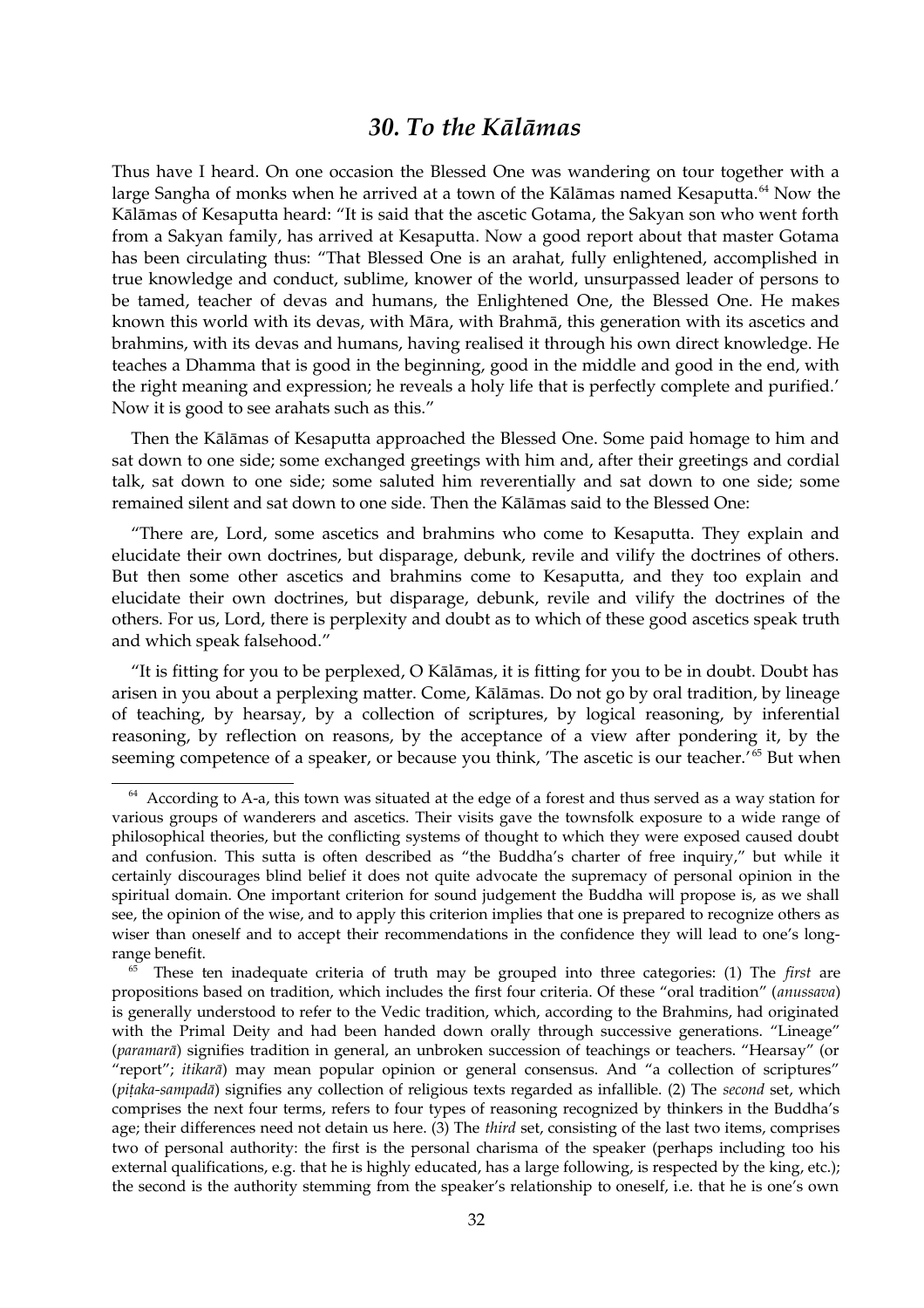you know for yourselves, 'These things are unwholesome, these things are blamable; these things are censured by the wise; these things, if undertaken and practised, lead to harm and suffering,' then you should abandon them.

"What do you think, Kālāmas? When greed, hatred, and delusion arise in a person, is it for his welfare or harm?"<sup>[66](#page-32-0)</sup>—"For his harm, Lord."—"Kālāmas, a person who is greedy, hating and deluded, overpowered by greed, hatred, and delusion, his thoughts controlled by them, will destroy life, take what is not given, engage in sexual misconduct and tell lies; he will also prompt others to do likewise. Will that conduce to his harm and suffering for a long time?"—"Yes, Lord."

"What do you think, Kālāmas? Are these things wholesome or unwholesome? —"Unwholesome, Lord."—"Blamable or blameless?"—"Blamable, Lord."—"Censured or praised by the wise?"—"Censured, Lord."—"Undertaken and practised, do they lead to harm and suffering or not, or how is it in this case?"—"Undertaken and practised, these things lead to harm and suffering. So it appears to us in this case."

"It was for this reason, Kālāmas, that we said: Do not go by oral tradition.…

"Come, Kālāmas. Do not go by oral tradition, by lineage of teaching, by hearsay, by a collection of scriptures, by logical reasoning, by inferential reasoning, by reflection on reasons, by the acceptance of a view after pondering it, by the seeming competence of a speaker, or because you think, "The ascetic is our teacher.' But when you know for yourselves, "These things are wholesome, these things are blameless; these things are praised by the wise; these things, if undertaken and practised, lead to welfare and happiness,' then you should engage in them.

"What do you think, Kālāmas? When non-greed, non-hatred, and non-delusion arise in a person, is it for his welfare or harm?"—"For his welfare, Lord."—"Kālāmas, a person who is without greed, without hatred, without delusion, not overpowered by greed, hatred, and delusion, his thoughts not controlled by them, will abstain from the destruction of life, from taking what is not given, from sexual misconduct and from false speech; he will also prompt others to do likewise. Will that conduce to his welfare and happiness for a long time?"—"Yes, Lord."

"What do you think, Kālāmas? Are these things wholesome or unwholesome?—"Wholesome, Lord."—"Blamable or blameless?"—"Blameless, Lord."—"Censured or praised by the wise?"—"Praised, Lord."—"Undertaken and practised, do they lead to welfare and happiness or not, or how is it in this case?"—"Undertaken and practised, these things lead to welfare and happiness. So it appears to us in this case."

"It was for this reason, Kālāmas, that we said: Do not go upon oral tradition….

"Then, Kālāmas, that noble disciple—devoid of covetousness, devoid of ill will, unconfused, clearly comprehending, ever mindful—dwells pervading one quarter with a mind imbued with loving kindness, likewise the second quarter, the third and the fourth.<sup>[67](#page-32-1)</sup> Thus above, below,

personal teacher (the Pāli word *garu* used here is identical with the Sanskrit *guru*). For a detailed analysis, see Jayatilleke, *Early Buddhist Theory of Knowledge,* London, 1963, pp. 175–202, 271–75.

<span id="page-32-0"></span><sup>&</sup>lt;sup>66</sup> These, according to the Buddha, are the three unwholesome roots, which underlie all immoral conduct and all defiled states of mind; see Texts 20, 31. As the aim of the Buddha's Teaching is the destruction of greed, hatred and delusion, the Buddha has subtly led the Kālāmas to affirm his teaching simply by reflecting on their own experience, without any need for him to impose his authority on them.

<span id="page-32-1"></span><sup>67</sup> At this point the Buddha introduces the practice of the four "divine abidings" (*brahmavihāra*), the development of universal loving-kindness, compassion, altruistic joy and equanimity. Loving-kindness (*mettā*) is formally defined as the wish for the welfare and happiness of all beings; compassion (*karuṇā*), as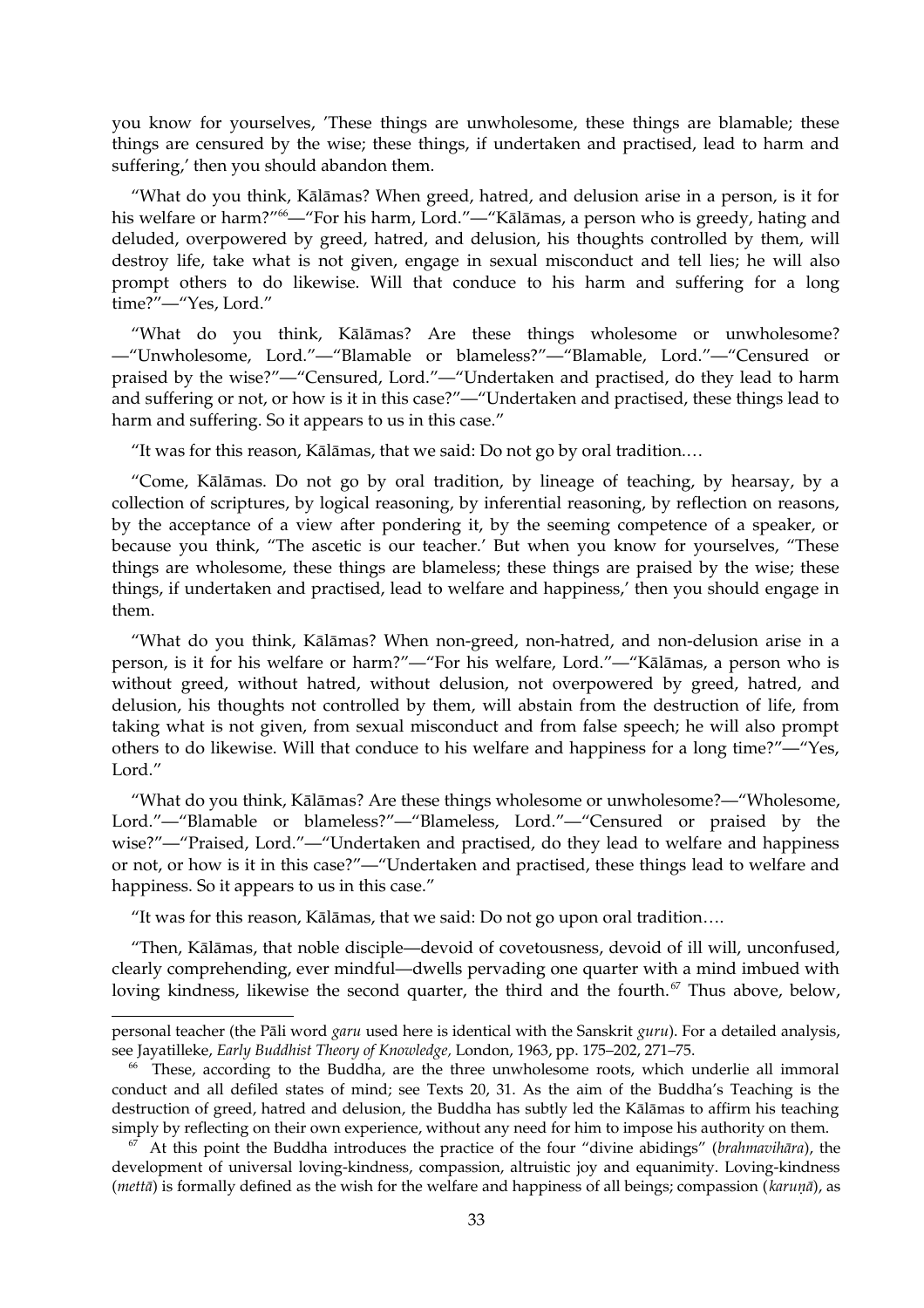across and everywhere, and to all as to himself, he dwells pervading the entire world with a mind imbued with loving kindness, vast, exalted, measureless, without hostility, and without ill will.

"He dwells pervading one quarter with a mind imbued with compassion … with altruistic joy … with equanimity, likewise the second quarter, the third and the fourth. Thus above, below, across and everywhere, and to all as to himself, he dwells pervading the entire world with a mind imbued with equanimity, vast, exalted, measureless, without hostility, and without ill will.

"When, Kālāmas, this noble disciple has thus made his mind free of enmity, free of ill will, uncorrupted and pure, he has won four assurances in this very life.

"The first assurance he has won is this: "If there is another world, and if good and bad deeds bear fruit and yield results, it is possible that with the breakup of the body, after death, I shall arise in a good destination, in a heavenly world.'

"The second assurance he has won is this: "If there is no other world, and if good and bad deeds do not bear fruit and yield results, still right here, in this very life, I live happily, free of enmity and ill will.

"The third assurance he has won is this: "Suppose evil befalls the evil-doer. Then, as I do not intend evil for anyone, how can suffering afflict me, one who does no evil deed?'

"The fourth assurance he has won is this: "Suppose evil does not befall the evil-doer. Then right here I see myself purified in both respects.'[68](#page-33-1)

"When, Kālāmas, this noble disciple has thus made his mind free of enmity, free of ill will, uncorrupted and pure, he has won these four assurances in this very life."

"So it is, Blessed One! So it is, Sublime One! When this noble disciple has thus made his mind free of enmity, free of ill will, uncorrupted, and pure, he has won these four assurances in this very life.

"Excellent, Lord!… (as in Text 28) … Let the Blessed One accept us as lay followers who have gone for refuge from today until life's end."

 $(3:65)$ 

#### <span id="page-33-0"></span>*31. Lust, Hatred, and Delusion*

"O monks, wandering ascetics of other sects might question you thus: 'Friends, there are these three qualities: lust, $69$  hatred, and delusion. Now, friends, what is the distinction between these three qualities, what are their disparity and their difference?' If questioned thus, monks, how would you answer those wandering ascetics of other sects?"

"For us, Lord, the teachings are rooted in the Blessed One and have the Blessed One as guide and resort. It would be good, Lord, if the Blessed One himself would clarify the meaning of this statement. Having listened to the Blessed One, the monks will keep it in mind."

empathy with those afflicted by suffering; altruistic joy (*muditā*), as rejoicing in the success and good fortune of others; and equanimity (*upekkhā*), as an attitude of neutrality or impartiality towards beings. For a detailed discussion of these qualities, both as general virtues and as meditation objects, see Vism Ch. IX.

<span id="page-33-2"></span><span id="page-33-1"></span><sup>68</sup> A-a: "'In both respects' (*ubhayen'eva*): because he does no evil and because no evil will befall him."

<sup>69</sup> Lust (*rāga*). Often the synonymous term greed (*lobha* ) is used where, as here, the three roots of unwholesome action (*akusala-mūla*) are treated.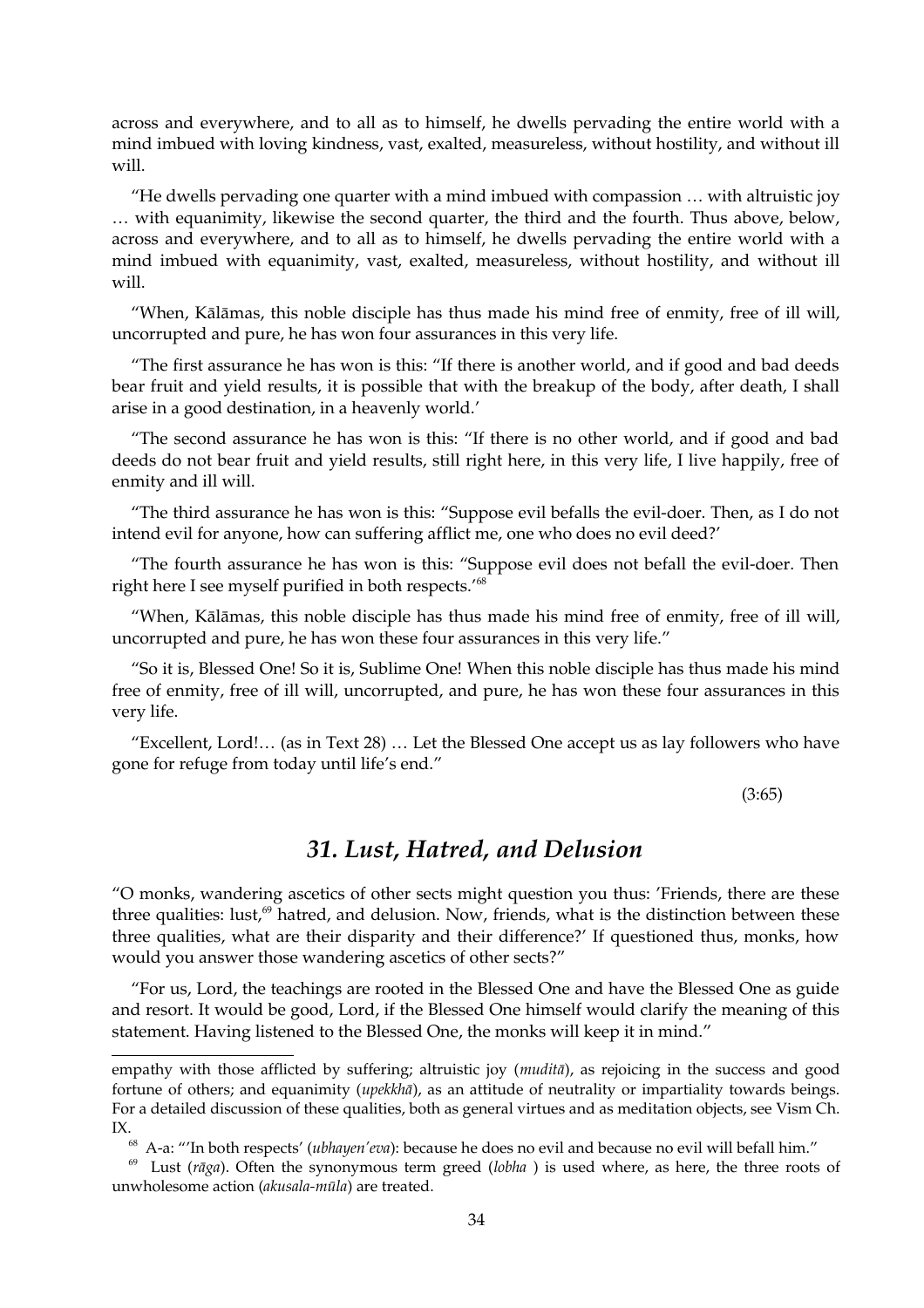"Listen then, monks, pay careful attention. I will speak."

"Yes, Lord," the monks replied. The Blessed One said this:

"If those wandering ascetics of other sects should ask you about the distinction, disparity, and difference between these three qualities, you should answer them thus: 'Lust is less blamable but hard to remove. Hatred is more blamable but easier to remove. Delusion is very blamable and hard to remove.<sup>'[70](#page-34-0)</sup>

"If they ask: 'Now, friends, what is the cause and reason for the arising of unarisen lust, and for the increase and strengthening of arisen lust?' you should reply: 'A beautiful object: for one who attends improperly to a beautiful object, unarisen lust will arise and arisen lust will increase and become strong.'[71](#page-34-1)

"If they ask: 'And what, friends, is the cause and reason for the arising of unarisen hatred, and for the increase and strengthening of arisen hatred?' you should reply: 'A repulsive object:

 On the liberation of the mind by loving-kindness: *Mettācetovimutti*. Loving-kindness (*mettā*) is the wish for the welfare and happiness of all living being. It is called a "liberation of the mind" when it is developed to the level of the jhānas, since it then effectively liberates the mind from such oppressive states as ill will, anger and aversion.

<span id="page-34-0"></span> $70$  To show that lust is "less blamable," A-a offers as an example that no social stigma attaches to marriage, though it is rooted in sexual desire; and if, in such a case, lust remains within the limits of the basic moral law, such lust will not by itself lead to an unhappy rebirth in lower states. Hence it is less blamable in regard to its kammic consequences. But as lust has very deep roots in human nature, it is "as hard to remove as oily soot, and a particular attachment might follow a person even through two or three lives."

*Hatred* and *delusion* are both regarded as blamable in society and have dire kammic consequences, because both may lead to rebirth in states of misery. Hatred, however, is an unpleasant state of mind, and as beings naturally wish for happiness they will generally wish to be rid of it. Also by asking pardon from those whom one has wronged through anger, it is easier to nullify the effects of anger in oneself and in others. Delusive ideas, however, if deeply rooted in craving, wrong views or conceit, will be as hard to remove as lust.

<span id="page-34-1"></span><sup>&</sup>lt;sup>71</sup> The present passage corresponds to AN 1:2.1–10, with "ill will" represented here by "hatred," of which it is a synonym, and "doubt" replaced by "delusion," its underlying root. For clarification of the technical terms, see the following notes.

On improper attention: AA quotes the definition of improper attention (*ayoniso manasikāra*) from the Abhidhamma Vibh 373, § 936): "Therein, what is 'improper attention'? There is improper attention thus, 'In the impermanent there is permanence' ... 'In pain there is pleasure' ... 'In what is non-self there is self' ... 'In what is foul there is beauty'; or, turning of the mind, repeated turning, cognition, advertence, attention to what is contrary to truth. This is called improper attention" (trans. Ashin Thittila, slightly modified). Although improper attention is mentioned at AN 1:2.1–10 as the main cause for doubt, it is elsewhere said to contribute to the arising of all five hindrances. See SN 46:2, 46:51.

On proper attention: Proper attention (*yoniso manasikāra*) is attention to the impermanent as impermanent to what is suffering as suffering, to what is non-self as non-self, and to what is foul as foul. In AN 3:53–54 it is mentioned as the main cause for the non-arising of unarisen delusion and for the abandoning of arisen delusion. In. MN 2.10 it is mentioned as the cause for non-arising of unarisen taints (āsavas) and for the abandoning of arisen taints.

On foul object: A foul object (*asubhanimitta*) is a theme for meditation which reveals the inherent unattractiveness of the body. The commentaries mention ten types of corpses, in different stages of decay (see Vism Ch. IV), but in the Nikāyas the chief object of foulness meditation is the thirty-one parts of the body (increased to thirty-two in the later literature by the addition of the brain). See the treatment of "the perception of foulness" in Texts AN 4:49, AN 5:30, AN 9:30 and AN 7:46, AN 10:60 (see Wheel Publication 177), and MN 10.10. To be fully effective as an antidote against lust, AA holds, the contemplation of foulness should be developed to the level of the first jhāna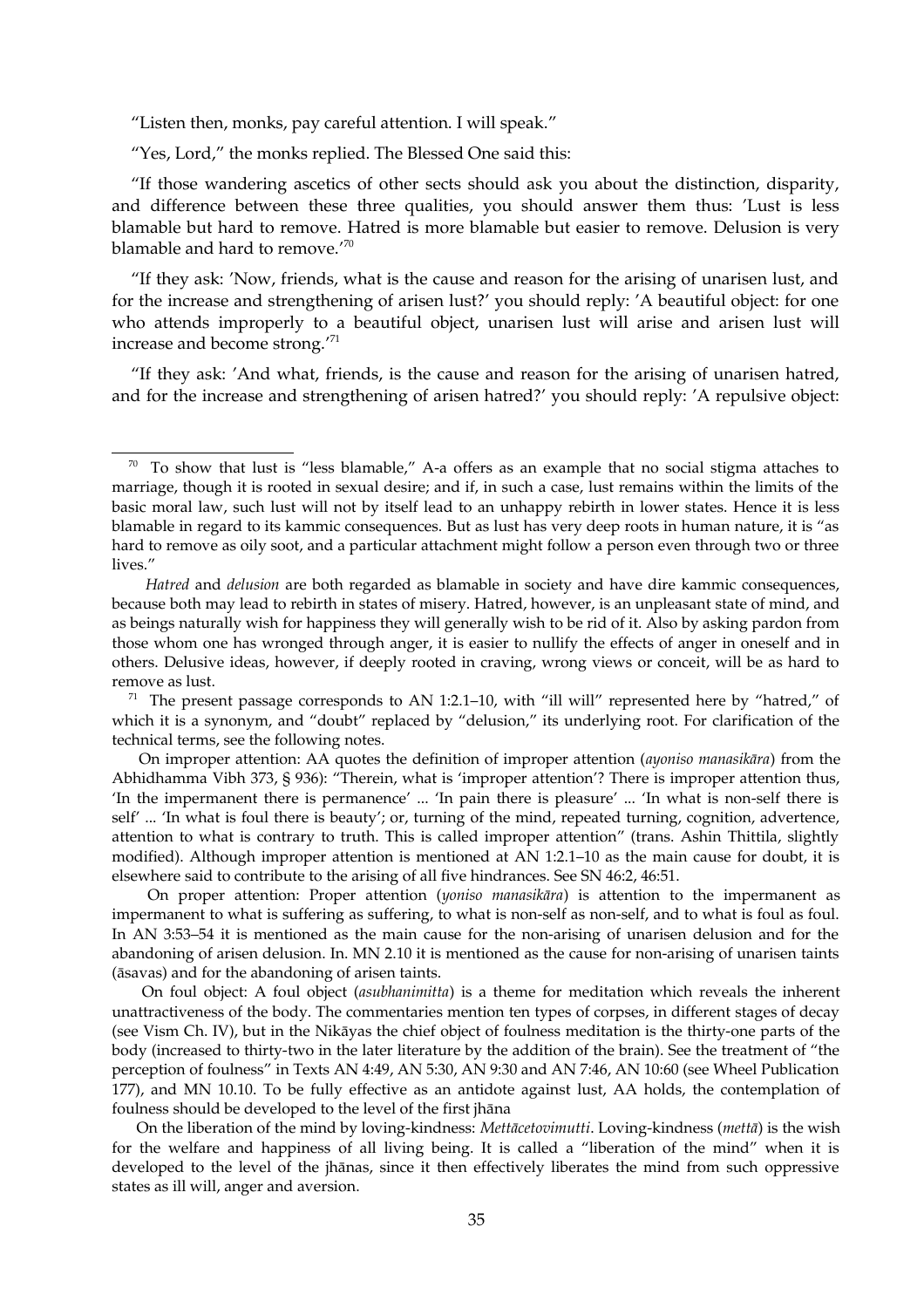for one who attends improperly to a repulsive object, unarisen hatred will arise and arisen hatred will increase and become strong.'

"If they ask: 'And what, friends, is the cause and reason for the arising of unarisen delusion, and for the increase and strengthening of arisen delusion?' you should reply: 'Improper attention: for one who attends improperly to things, unarisen delusion will arise and arisen delusion will increase and become strong.'

"If they ask: 'But what, friends, is the cause and reason for the non-arising of unarisen lust, and for the abandoning of arisen lust?' you should reply: 'A foul object: for one who attends properly to a foul object, unarisen lust will not arise and arisen lust will be abandoned.'

"If they ask: 'And what, friends, is the cause and reason for the non-arising of unarisen hatred, and for the abandoning of arisen hatred?' you should reply: 'The liberation of the mind by loving kindness: for one who attends properly to the liberation of the mind by loving kindness, unarisen hatred will not arise and arisen hatred will be abandoned.'

"If they ask: 'And what, friends, is the cause and reason for the non-arising of unarisen delusion, and for the abandoning of arisen delusion?' you should reply: 'Proper attention: for one who attends properly to things, unarisen delusion will not arise and arisen delusion will be abandoned.'"

(3:68)

#### <span id="page-35-0"></span>*32. Becoming*

Once the Venerable Ānanda came to see the Blessed One and said to him: "One speaks, Lord, of 'becoming, becoming.' How does becoming taking place?"<sup>[72](#page-35-1)</sup>

"If, Ānanda, there were no kamma ripening in the sense-sphere realm, would there appear any sense-sphere becoming?"[73](#page-35-2)

"Surely not, Lord."

"Therefore, Ānanda, kamma is the field, consciousness the seed and craving the moisture for the consciousness of beings hindered by ignorance and fettered by craving to become established in a lower realm. Thus there is re-becoming in the future.<sup>[74](#page-35-3)</sup>

<span id="page-35-1"></span><sup>72</sup> *Bhava*: personal existence, which is always conceived by Buddhism as a dynamic process of becoming. The commentaries distinguish between two constantly oscillating phases of becoming *kammabhava*, "kammically active becoming," the occasions when we engage in volitional activity (= kamma), which sows the "seeds" of rebirth and future experience; and *upapattibhava*, "rebirth becoming," the occasions of experience that result from the maturation of past kamma and within which kamma bears its fruits. The present sutta offers an explanation of how *kammabhava* generates *upapattibhava*.

<span id="page-35-2"></span><sup>73</sup> *Kāmabhava*: "sense-sphere becoming" is existence in the sense-sphere realm, the lowest of the three realms of existence, comprising the hells, the animal realm, the sphere of ghosts, the human world and the six lower heavens. (See Sunthorn Na-Rangsi, *The Four Planes of Existence*, BPS, *Wheel Publication* No. 462.)

<span id="page-35-3"></span> $74$  Just as a seed has the potential to develop into the kind of plant that corresponds to its nature, so the consciousness with which one performs a volitional action functions as a seed with the potential to generate a new form of existence corresponding to the ethical quality of the action. The statement is a capsule summary of the principle of dependent origination: consciousness accompanied by ignorance and craving is driven by kamma (= "volitional formations") into a new existence (= consciousness and nameand-form) bounded by birth at one end and death at the other.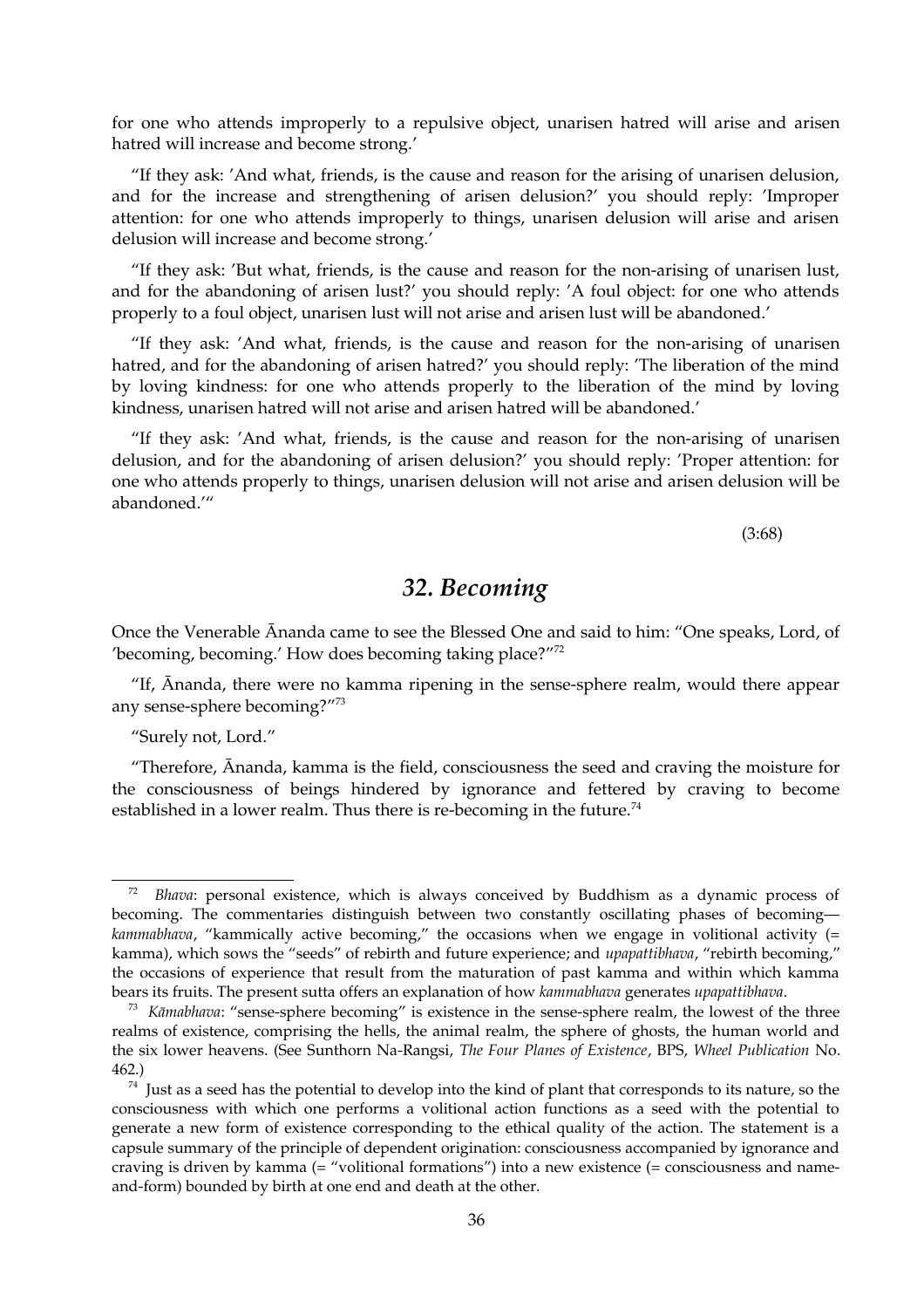"If, Ānanda, there were no kamma ripening in the form realm, would there appear any formsphere becoming?"[75](#page-36-1)

"Surely not, Lord."

"Therefore, Ānanda, kamma is the field, consciousness the seed and craving the moisture for the consciousness of beings hindered by ignorance and fettered by craving to become established in an intermediate realm. Thus there is re-becoming in the future.

"If, Ānanda, there were no kamma ripening in the formless realm, would there appear any formless-sphere becoming?"[76](#page-36-2)

"Surely not, Lord."

"Therefore, Ānanda, kamma is the field, consciousness the seed and craving the moisture for the consciousness of beings hindered by ignorance and fettered by craving to become established in a lofty realm. Thus there is re-becoming in the future.

"It is in this way, Ānanda, that there is becoming."

(3:76)

#### <span id="page-36-0"></span>*33. The Threefold Training*

On one occasion the Blessed One was dwelling at Vesālī in the Great Wood in the Hall with the Peaked Roof. Then a certain monk from the Vajjian clan approached him … and said to him:

"Lord, I am unable to train in the more than a hundred and fifty training rules that come for recitation every forthnight."[77](#page-36-3)

"Then, monk, there are these three trainings: the training in the higher virtue, the training in the higher mind, and the training in the higher wisdom.<sup>[78](#page-36-4)</sup>

"And what is the training in the higher virtue? Here, a monk is virtuous, restrained by the restraint of the Pātimokkha, perfect in conduct and resort, seeing danger in the slightest faults. Having undertaken the training rules, he trains himself in them. This is called the training in the higher virtue.

"And what is the training in the higher mind? Here, secluded from sensual pleasures, secluded from unwholesome states, a monk enters and dwells in the first jhāna, which is accompanied by thought and examination, with rapture and happiness born of seclusion. With the subsiding of thought and examination, he enters and dwells in the second jhāna, which has internal confidence and unification of the mind, is without thought and examination, and has rapture and happiness born of concentration. With the fading away as well of rapture, he dwells equanimous and, mindful and clearly comprehending, he experiences happiness with the body;

<span id="page-36-1"></span><sup>75</sup> *Rūpabhava*: the realm of subtle form, the intermediate realm of the Buddhist cosmos; here the grosser levels of sensory experience are absent and the beings pass most of their time in meditative bliss. Rebirth into this realm comes about through mastery over the jhānas (see AN 4:123). Within this realm are the five Pure Abodes into which non-returners are reborn.

<span id="page-36-2"></span><sup>76</sup> *Arūpabhava*: the highest cosmological realm, where matter has completely disappeared and only mind exists. This realm consists of four extremely subtle planes, into which rebirth is gained by mastery over the four formless or non-material meditations (*Āruppa*; see AN 4:190).

<span id="page-36-3"></span> $\frac{77}{10}$  This is said with reference to the Pātimokha, the code of monastic rules, which in its Pāli version actually contains 227 rules. Perhaps at this time the Pātimokha had not yet reached its final shape.

<span id="page-36-4"></span><sup>78</sup> *Adhisila-sikkhā, adhicitta-sikkhā, adhipaññā-sikkhā*. These three divisions of the Buddhist training are often correlated with the eight factors of the Noble Eightfold Path.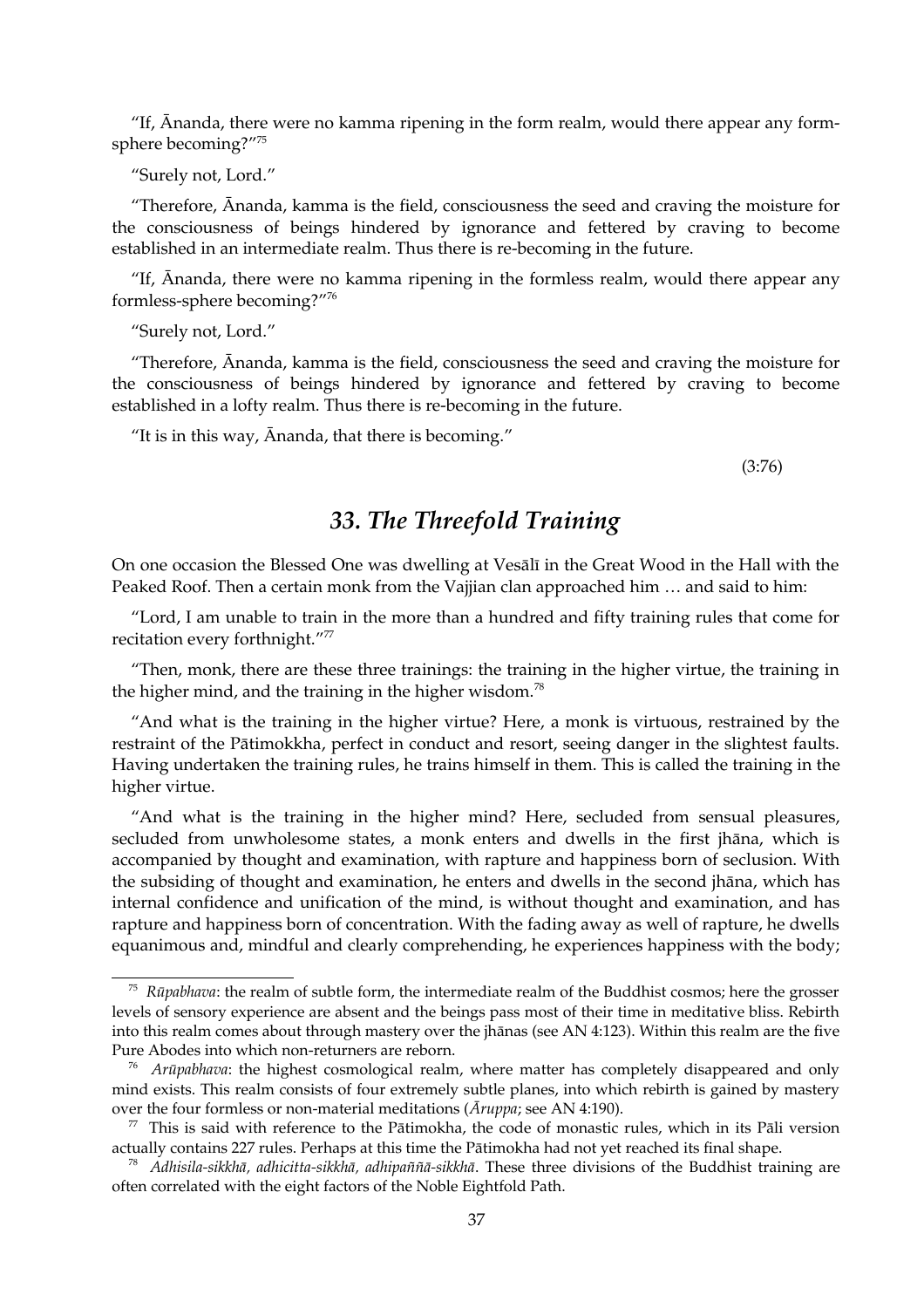he enters and dwells in the third jhāna of which the noble ones declare: 'He is equanimous, mindful, one who dwells happily,' With the abandoning of pleasure and pain, and with the previous passing away of joy and sadness, he enters and dwells in the fourth jhāna, which is neither painful nor pleasant and includes the purification of mindfulness by equanimity. This is the training in the higher mind.

"And what is the training in the higher wisdom? Here, a monk understands as it really is: 'This is suffering. This is the origin of suffering. This is the cessation of suffering. This is the way leading to the cessation of suffering.' This is the higher wisdom.<sup>[79](#page-37-1)</sup>

"Are you able, monk, to train in these three trainings?"

"I am, Lord."

"Well then, monk, train in these three trainings: the higher virtue, the higher mind and the higher wisdom. When you train thus you will abandon lust, hatred, and delusion. With their abandoning you will not do anything unwholesome or resort to anything evil."

Then afterwards that monk trained in the training in the higher virtue, in the training in the higher mind, and in the training in the higher wisdom. As he so trained, he abandoned lust, hatred, and delusion. With their abandoning he did not do anything unwholesome or resort to anything evil.

(3:83 & 88; combined)

#### <span id="page-37-0"></span>*34. The Refinement of the Mind–I*

There are, O monks, gross impurities in gold, such as earth and sand, gravel and grit. Now the goldsmith or his apprentice first pours the gold into a trough and washes, rinses and cleans it thoroughly. When he has done this, there still remain moderate impurities in the gold, such as fine grit and coarse sand. Then the goldsmith or his apprentice washes, rinses and cleans it again. When he has done this, there still remain minute impurities in the gold, such as fine sand and black dust. Now the goldsmith or his apprentice repeats the washing, and thereafter only the gold dust remains.

He now pours the gold into a melting pot, smelts it and melts it together. But he does not yet take it out from the vessel, as the dross has not yet been entirely removed $80$  and the gold is not yet quite pliant, workable, and bright; it is still brittle and does not yet lend itself easily to moulding. But a time comes when the goldsmith or his apprentice repeats the melting thoroughly, so that the flaws are entirely removed. The gold is now quite pliant, workable, and bright, and it lends itself easily to moulding. Whatever ornament the goldsmith now wishes to make of it, be it a diadem, earrings, a necklace or a golden chain, the gold can now be used for that purpose.

It is similar, monks, with a monk devoted to the training in the higher mind: there are in him gross impurities, namely, bad conduct of body, speech, and mind. Such conduct an earnest, capable monk abandons, dispels, eliminates, and abolishes.

<span id="page-37-1"></span> $79$  This, of course, is the penetration of the Four Noble Truths. The full penetration of the Four Truths comes with the attainment of the supramundane path, but the higher wisdom can also include the wisdom of insight which leads up to the supramundane path.

<span id="page-37-2"></span><sup>&</sup>lt;sup>80</sup> The editions of the Pāli text show here various and uncertain readings, but as the meaning is clear enough a simplified, free rendering has been given.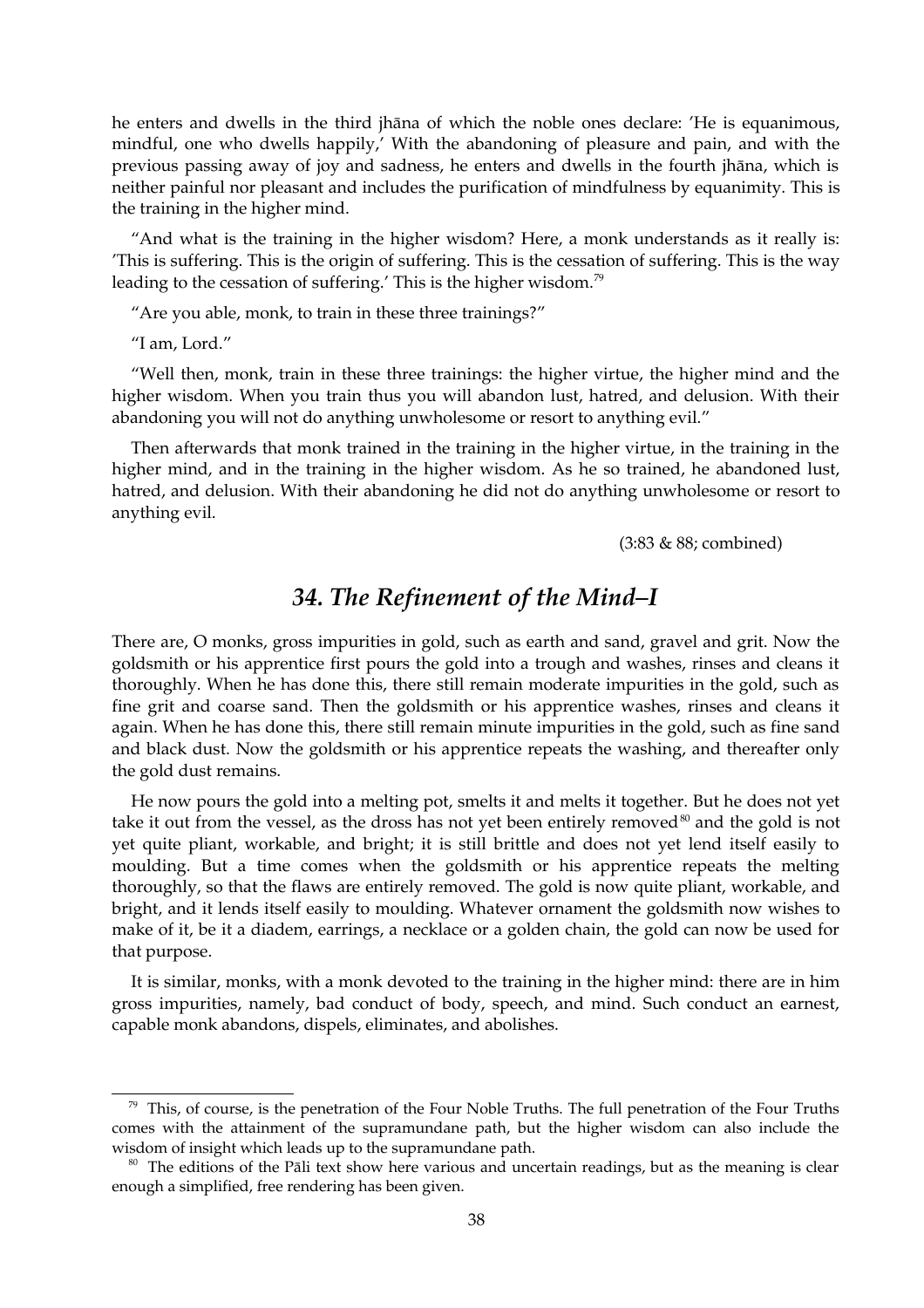When he has abandoned these, there are still impurities of a moderate degree that cling to him, namely, sensual thoughts, thoughts of ill will, and violent thoughts.<sup>[81](#page-38-0)</sup> Such thoughts an earnest, capable monk abandons, dispels, eliminates, and abolishes.

When he has abandoned these, there are still some subtle impurities that cling to him, namely, thoughts about his relatives, his home country, and his reputation. Such thoughts an earnest, capable monk abandons dispels, eliminates, and abolishes.

When he has abandoned these, there still remain thoughts about higher mental states experienced in meditation.<sup>[82](#page-38-1)</sup> That concentration is not yet peaceful and sublime; it has not attained to full tranquillity, nor has it achieved mental unification; it is maintained by strenuous suppression of the defilements.

But there comes a time when his mind becomes inwardly steadied, composed, unified, and concentrated. That concentration is then calm and refined; it has attained to full tranquillity and achieved mental unification; it is not maintained by strenuous suppression of the defilements.

Then, to whatever mental state realisable by direct knowledge he directs his mind, he achieves the capacity of realising that state by direct knowledge, whenever the necessary conditions obtain.[83](#page-38-2)

"If he wishes: 'May I wield the various kinds of spiritual power: having been one, may I become many; having been many, may I become one; may I appear and vanish; go unhindered through a wall, through a rampart, through a mountain as if through space; dive in and out of the earth as if it were water; walk on water without sinking as if it were earth; travel through the sky like a bird while seated cross-legged; touch and stroke with my hand the moon and sun, so powerful and mighty; exercise mastery with my body even as far as the Brahma-world'—he achieves the capacity of realising that state by direct knowledge, whenever the necessary conditions obtain.

"If he wishes: 'With the divine ear element, which is purified and surpasses the human, may I hear both kinds of sounds, the divine and human, those that are far as well as near'—he achieves the capacity of realising that state by direct knowledge, whenever the necessary conditions obtain.

If he wishes: "May I understand the minds of other beings, of other persons, having encompassed them with my own mind. May I understand a mind with lust as a mind with lust; a mind without lust as a mind without lust; a mind with hatred as a mind with hatred; a mind without hatred as a mind without hatred; a mind with delusion as a mind with delusion; a mind without delusion as a mind without delusion; a contracted mind as contracted and a distracted mind as distracted; an exalted mind as exalted and an unexalted mind as unexalted; a surpassable mind as surpassable and an unsurpassable mind as unsurpassable; a concentrated

<span id="page-38-0"></span><sup>81</sup> *Kāmavitakka, byāpādavitakka, vihiṃsāvitakka*. These are identical with the three wrong thoughts or wrong intentions, to be overcome by right intention, the second factor of the Noble Eightfold Path. See too Texts 43, 128, AN 10:20.

<span id="page-38-1"></span><sup>82</sup> *Dhammavitakka*. This translation is based on the explanation of A-a, which takes this expression to refer to the ten corruptions of insight meditation (*dasa vipassanūpakkilesā*); see Vism XX, 105–28. A similar explanation is given of *dhammuddhacca*, "agitation about higher states," in Text 64. It may, however, be possible to understand *dhammavitakka* simply as reflections about the Teaching.

<span id="page-38-2"></span><sup>83</sup> *Sati sati āyatane*. This refers to the preliminary conditions required for the attainments to follow, namely, the six "super-knowledges" (*abhiññā*). Five of these are mundane; the sixth is the supramundane attainment of arahantship, here called the destruction of the taints (*āsavakkhaya*). The necessary condition for the five super-knowledges is mastery over the fourth jhāna; the foundation for arahantship is the development of insight based on concentration. For a detailed explanation of the five mundane superknowledges, see Vism Ch. XII and XIII.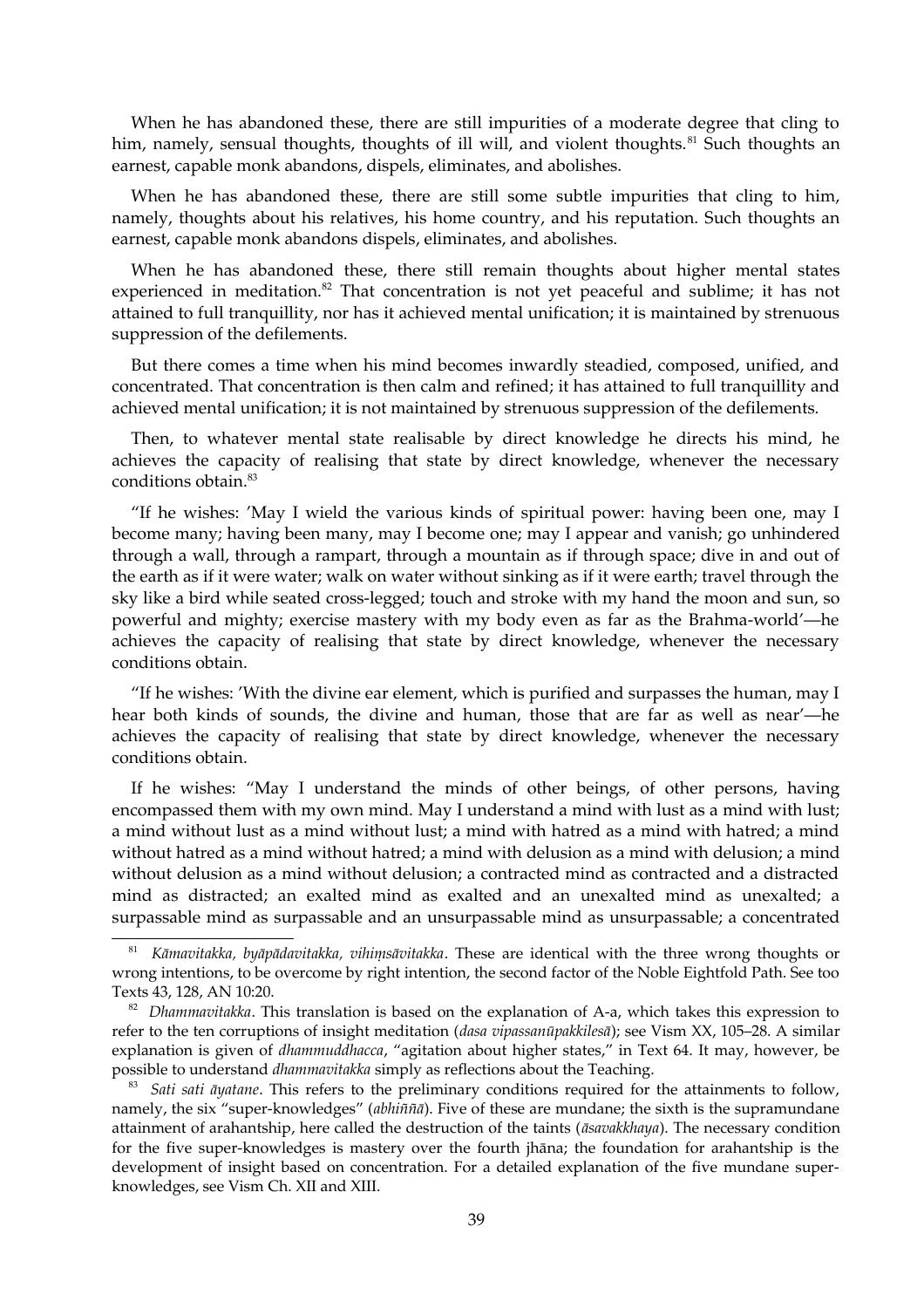mind as concentrated and an unconcentrated mind as unconcentrated; a liberated mind as liberated and an unliberated mind as unliberated"—he achieves the capacity of realising that state by direct knowledge, whenever the necessary conditions obtain.

If he wishes, "May I recollect my manifold past abodes, that is, one birth, two births, three births, four births, five births, ten births, twenty births, thirty births, forty births, fifty births, a hundred births, a thousand births, a hundred thousand births, many aeons of worldcontraction, many aeons of world-expansion, many aeons of world-contraction and expansion thus: 'There I was so named, of such a clan, with such an appearance, such was my food, such my experience of pleasure and pain, such my lifespan; passing away from there, I was reborn elsewhere, and there too I was so named, of such a clan, with such an appearance, such was my food, such my experience of pleasure and pain, such my lifespan; passing away from there, I was reborn here.' May I thus recollect my manifold past abodes with their modes and details" he achieves the capacity of realising that state by direct knowledge, whenever the necessary conditions obtain.

If he wishes, "With the divine eye, which is purified and surpasses the human, may I see beings passing away and being reborn, inferior and superior, beautiful and ugly, fortunate and unfortunate, and understand how beings fare on in accordance with their kamma thus: 'These beings who engaged in misconduct of body, speech, and mind, who reviled the noble ones, held wrong view, and undertook actions based on wrong view, with the breakup of the body, after death, have been reborn in the plane of misery, in a bad destination, in the lower world, in hell; but these beings who engaged in good conduct of body, speech, and mind, who did not revile the noble ones, who held right view, and undertook action based on right view, with the breakup of the body, after death, have been reborn in a good destination, in the heavenly world.' Thus with the divine eye, which is purified and surpasses the human, may I see beings passing away and being reborn, inferior and superior, beautiful and ugly, fortunate and unfortunate, and understand how beings fare on in accordance with their kamma"—he achieves the capacity of realising that state by direct knowledge, whenever the necessary conditions obtain.

If he wishes, "By the destruction of the taints, may I in this very life enter and dwell in the taintless liberation of mind, liberation by wisdom, realising it for myself with direct knowledge"—he achieves the capacity of realising that state by direct knowledge, whenever the necessary conditions obtain.

(3:100.1–10)

#### <span id="page-39-0"></span>*35. The Refinement of the Mind–II*

A monk devoted to the training in the higher mind should from time to time give attention to three items.<sup>[84](#page-39-1)</sup> He should from time to time give attention to the item of concentration, from time to time to the item of energetic effort, from time to time to the item of equanimity.<sup>[85](#page-39-2)</sup>

If a monk devoted to the training in the higher mind should give exclusive attention to the item of concentration, it is possible that his mind may fall into indolence. If he should give exclusive attention to the item of energetic effort, it is possible that his mind may fall into

<span id="page-39-1"></span><sup>&</sup>lt;sup>84</sup> In Ee this discourse is included in Sutta No. 100, i.e. linked to our preceding Text 34. There is, however, little doubt that it is a separate sutta, and it appears as such in Be as well as in A-a.

<span id="page-39-2"></span><sup>85</sup> *Upekkhānimitta*. This refers to the detached observation and examination of the meditative state of mind. A-a: He examines the speed or velocity of knowledge (*ñāṇajavaṃ upekkheyya*), i.e. the penetrative intensity of insight.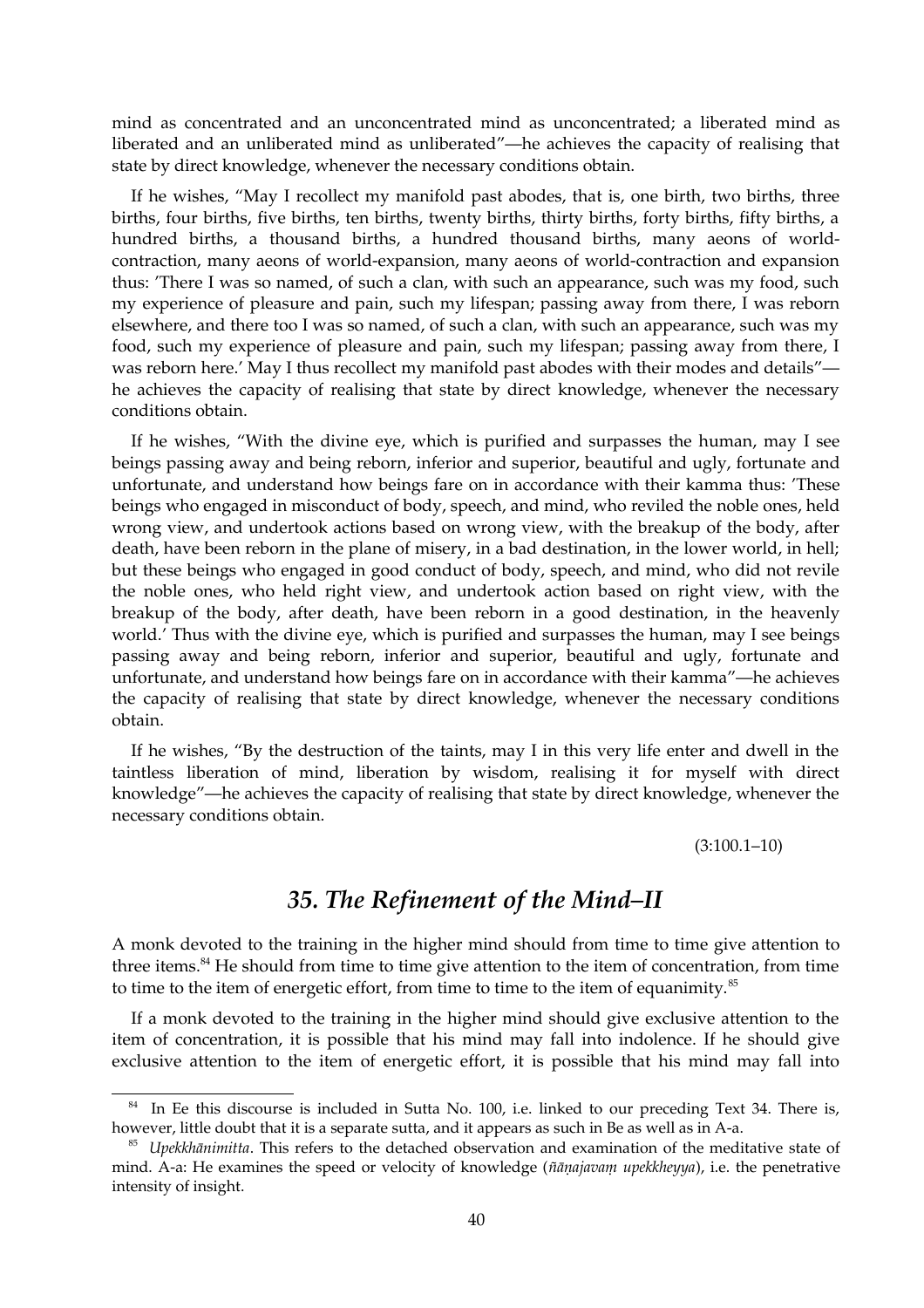restlessness. If he should give exclusive attention to the item of equanimity, it is possible that his mind will not be well concentrated for the destruction of the taints.

But if, from time to time, he gives attention to each of these three items, then his mind will be pliant, workable, lucid, and not unwieldy, and it will be well concentrated for the destruction of the taints.

Suppose a goldsmith or his apprentice builds a furnace, lights a fire in its opening, takes the gold with a pair of tongs, and puts it into the furnace. From time to time he blows on it, from time to time he sprinkles water on it, from time to time he just looks on.<sup>[86](#page-40-1)</sup> If the goldsmith were to blow on the gold continuously it might be heated too much. If he continuously sprinkled water on it, it would be cooled. If he were only to look at it, the gold would not come to perfect refinement. But if, from time to time, the goldsmith attends to each of these three functions, the gold will become pliant, workable, and bright, and it can easily be moulded. Whatever ornaments the goldsmith wishes to make of it, be it a diadem, earrings, a necklace, or a golden chain, the gold can now be used for that purpose.

Similarly there are those three items to which a monk devoted to the training in the higher mind should give attention from time to time, namely, the items of concentration, energetic effort, and equanimity. If he gives regular attention to each of them, then his mind will become pliant, workable, lucid, and not unwieldy, and it will be well concentrated for the destruction of the taints.

To whatever mental state realisable by direct knowledge he directs his mind, he achieves the capacity of realising that state by direct knowledge, whenever the necessary conditions obtain.

(3:100.11–15)

### <span id="page-40-0"></span>*36. Gratification, Danger and Escape–I*

Before my enlightenment, O monks, when I was still a bodhisatta, this thought occurred to me: "What is the gratification in the world, what is the danger in the world, and what is the escape from the world?"<sup>[87](#page-40-2)</sup> Then I thought: "Whatever joy and happiness there is in the world, that is the gratification in the world; that the world is impermanent, pervaded by suffering and subject to change, that is the danger in the world; the removal and abandoning of desire and lust for the world, that is the escape from the world."

So long, monks, as I did not fully understand, as they really are, the world's gratification as gratification, its danger as danger, and the escape from the world as escape, for so long I did not claim that I had awakened to the unsurpassed perfect enlightenment in this world with its devas, Māra and Brahmā, in this generation with its ascetics and brahmins, its devas and humans.

But when I had fully understood all this, then I claimed that I had awakened to the unsurpassed perfect enlightenment in this world with … its devas and humans. The knowledge and vision arose in me: "Unshakeable is the liberation of my mind; this is my last birth; there is now no further re-becoming."

<span id="page-40-1"></span><sup>86</sup> *Ajjhupekkhati*. This refers to the third item, *upekkhā*, equanimity, which literally means "onlooking," i.e. detached observation or examination.

<span id="page-40-2"></span><sup>87</sup> These three terms, which often appear together in the texts, are in Pāli: *assāda*, *ādīnava*, *nissaraṇa*. The commentaries relate them to the Four Noble Truths thus: "danger" indicates the truth of suffering; "gratification," the truth of the origin (for pleasure is the stimulus for craving, the true origin of suffering); and "escape," the truth of the cessation of suffering, or Nibbāna. Although the fourth truth, the truth of the path, is not explicitly mentioned in the triad, it is implied as the means of escape.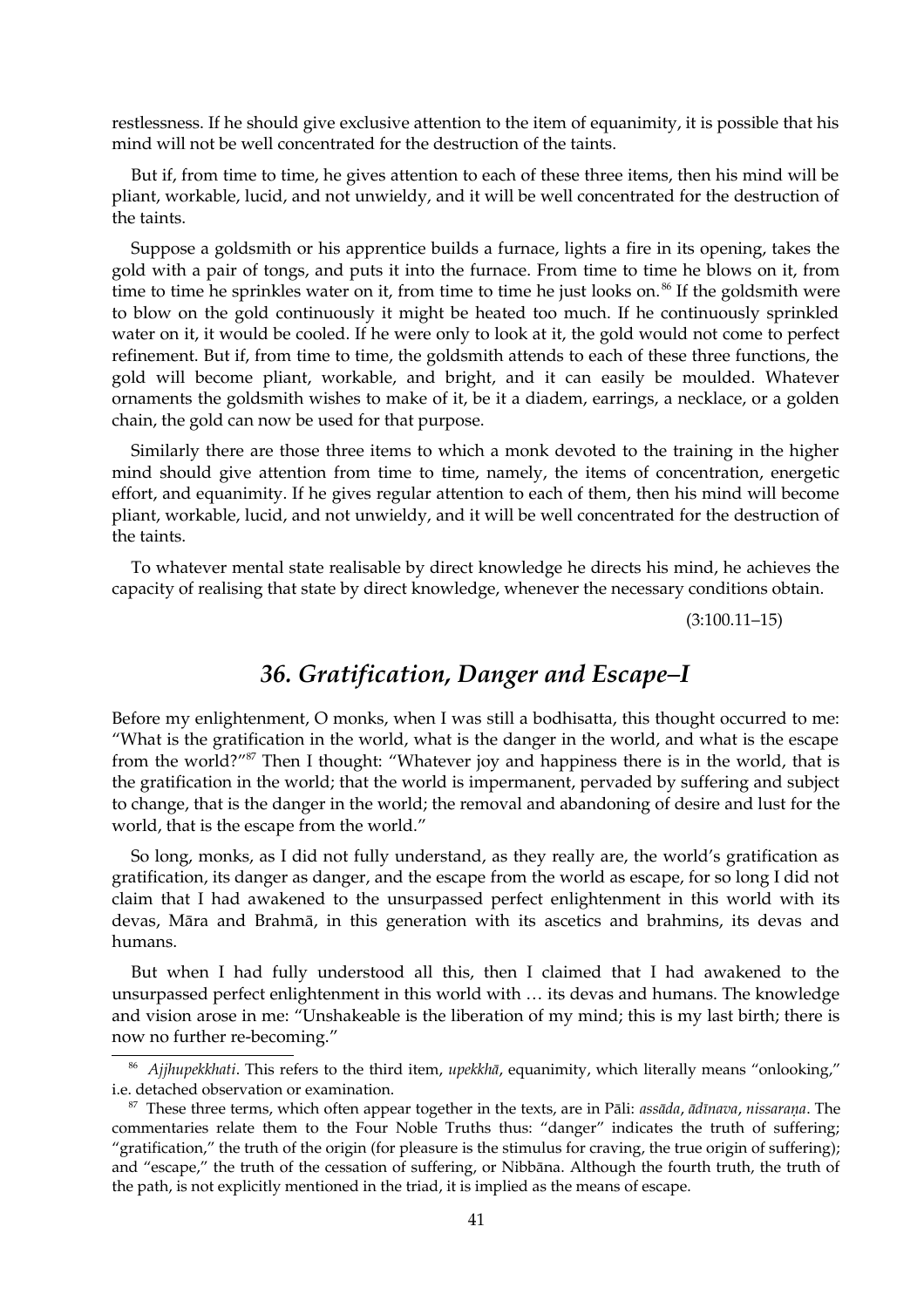#### <span id="page-41-1"></span>*37. Gratification, Danger and Escape–II*

I went in search of the gratification in the world, O monks. Whatever gratification there is in the world, that I have found; and in how far there is gratification in the world, that I have clearly seen by wisdom.

I went in search of the danger in the world. Whatever danger there is in the world, that I have found; and in how far there is danger in the world, that I have clearly seen by wisdom.

I went in search of an escape from the world. That escape from the world I have found; and in how far there is an escape from the world, that I have clearly seen by wisdom.

(3:101.3)

#### <span id="page-41-0"></span>*38. Gratification, Danger and Escape–III*

If, monks, there were no gratification in the world, beings would not become attached to the world. But as there is gratification in the world, beings become attached to it.

If there were no danger in the world, beings would not become disenchanted with the world. But as there is danger in the world, beings become disenchanted with it.

If there were no escape from the world, beings could not escape from the world. But as there is an escape from the world, beings can escape from it.

(3:102)

#### <span id="page-41-2"></span>*39. At the Gotamaka Shrine*

On one occasion the Blessed One was dwelling at the Gotamaka Shrine, near Vesālī. There the Blessed One addressed the monks thus:

"On the basis of direct knowledge I teach the Dhamma, O monks, not without direct knowledge. On good grounds I teach the Dhamma, not without good grounds. Convincingly I teach the Dhamma, not unconvincingly. Therefore, monks, my advice should be followed and my instruction accepted. This, monks, is sufficient for your satisfaction, sufficient for your gladness, sufficient for your joy: fully enlightened is the Blessed One; well proclaimed is the Blessed One's Dhamma; well conducted is the Sangha."

Thus spoke the Blessed One. Gladdened, those monks approved the Blessed One's words. While this discourse was being spoken, the thousandfold world system shook.<sup>[88](#page-41-3)</sup>

(3:123)

<span id="page-41-3"></span><sup>&</sup>lt;sup>88</sup> According to A-a, these monks were the same as those to whom the Buddha had earlier taught the Mūlapariyāya Sutta (MN 1). They had been proud and arrogant, but the Buddha had humbled them with the Mūla Sutta and later preached the present sutta to them when he knew that their attitude had changed and that their understanding had matured. This time the monks gave their approval and, while seated, attained to arahantship together with the four analytical knowledges (*paṭisambhidā*—see Ch. I, n.8). If we consider that it was this Gotamaka Sutta which brought the impact of the great Mūlapariyāya Sutta to fulfilment, we shall better understand why it is said that this short text had such great power that it could cause the world system to shake.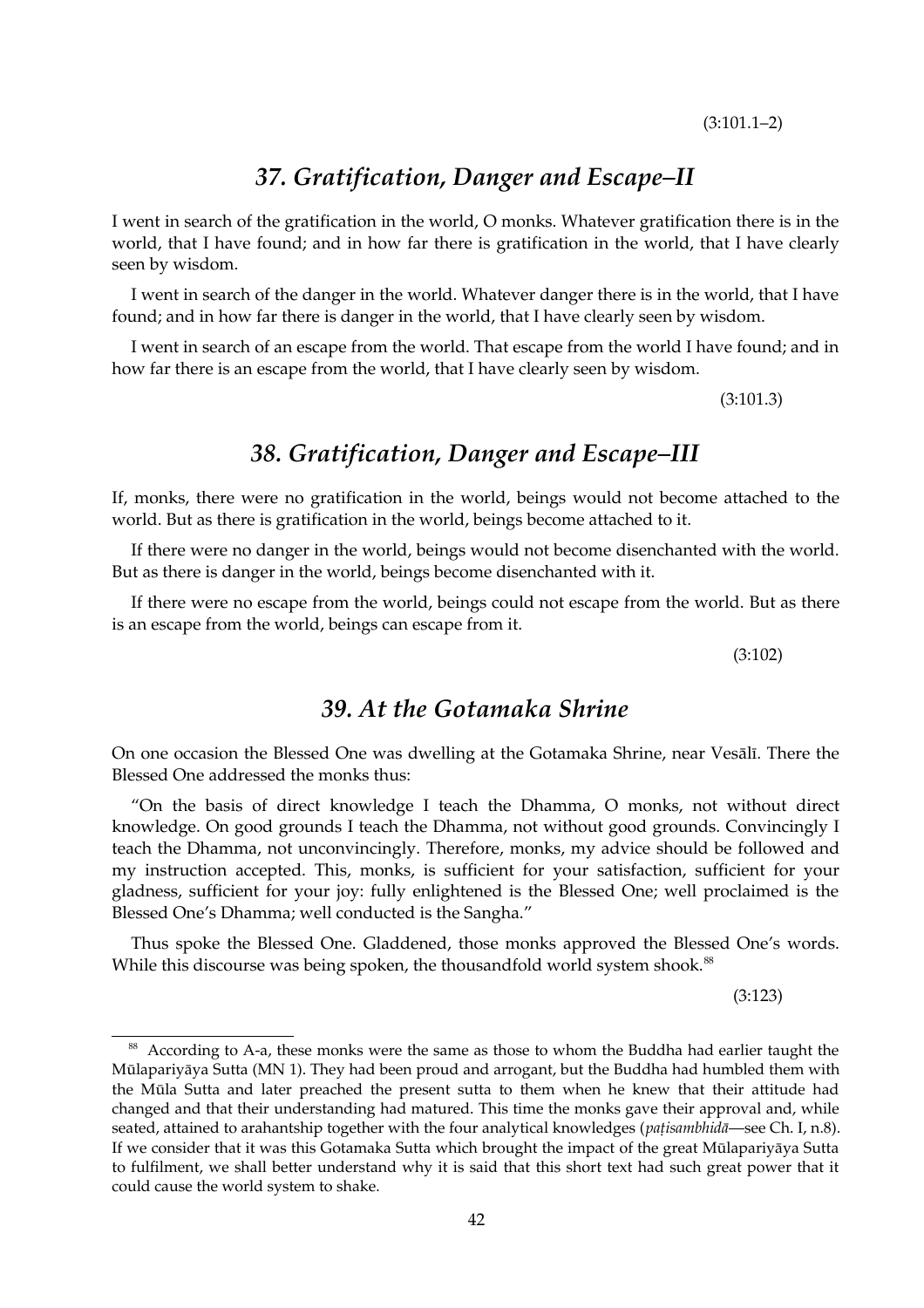#### <span id="page-42-1"></span>*40. The Three Characteristics of Existence*

Whether Tathāgatas arise in the world or not, it still remains a fact, a firm and necessary condition of existence, that all formations are impermanent … that all formations are subject to suffering  $\ldots$  that all things are non-self.<sup>[89](#page-42-2)</sup>

A Tathāgata fully awakens to this fact and penetrates it. Having fully awakened to it and penetrated it, he announces it, teaches it, makes it known, presents it, discloses it, analyses it and explains it: that all formations are impermanent, that all formations are subject to suffering, that all things are non-self.

(3:134)

### <span id="page-42-0"></span>*41. Happy Days*

Whatever beings, O monks, behave righteously by body, speech, and mind during the morning, a happy morning will be theirs.

Whatever beings behave righteously by body, speech, and mind at noon, a happy noon will be theirs.

Whatever beings behave righteously by body, speech, and mind during the evening, a happy evening will be theirs.

Truly auspicious and a festive time, A happy morning and a joyful rising, A precious moment and a blissful hour Will come for those who offer alms To the ones who lead the holy life.

On such a day, right acts in words and deeds, Right thoughts and noble aspirations, Bring gain to those who practise them; Happy are those who reap such gain, For they have grown in the Buddha's Teaching. May you and all your relatives Be happy and enjoy good health!

(3:150)

<span id="page-42-2"></span><sup>89</sup> *Sabbe saṅkhārā aniccā, sabbe saṅkhārā dukkhā*, *sabbe dhammā anattā*. On the distinction between the *saṅkhārā* or "formations" and the *dhammā*, "things" in general, see Ch. I, n.10.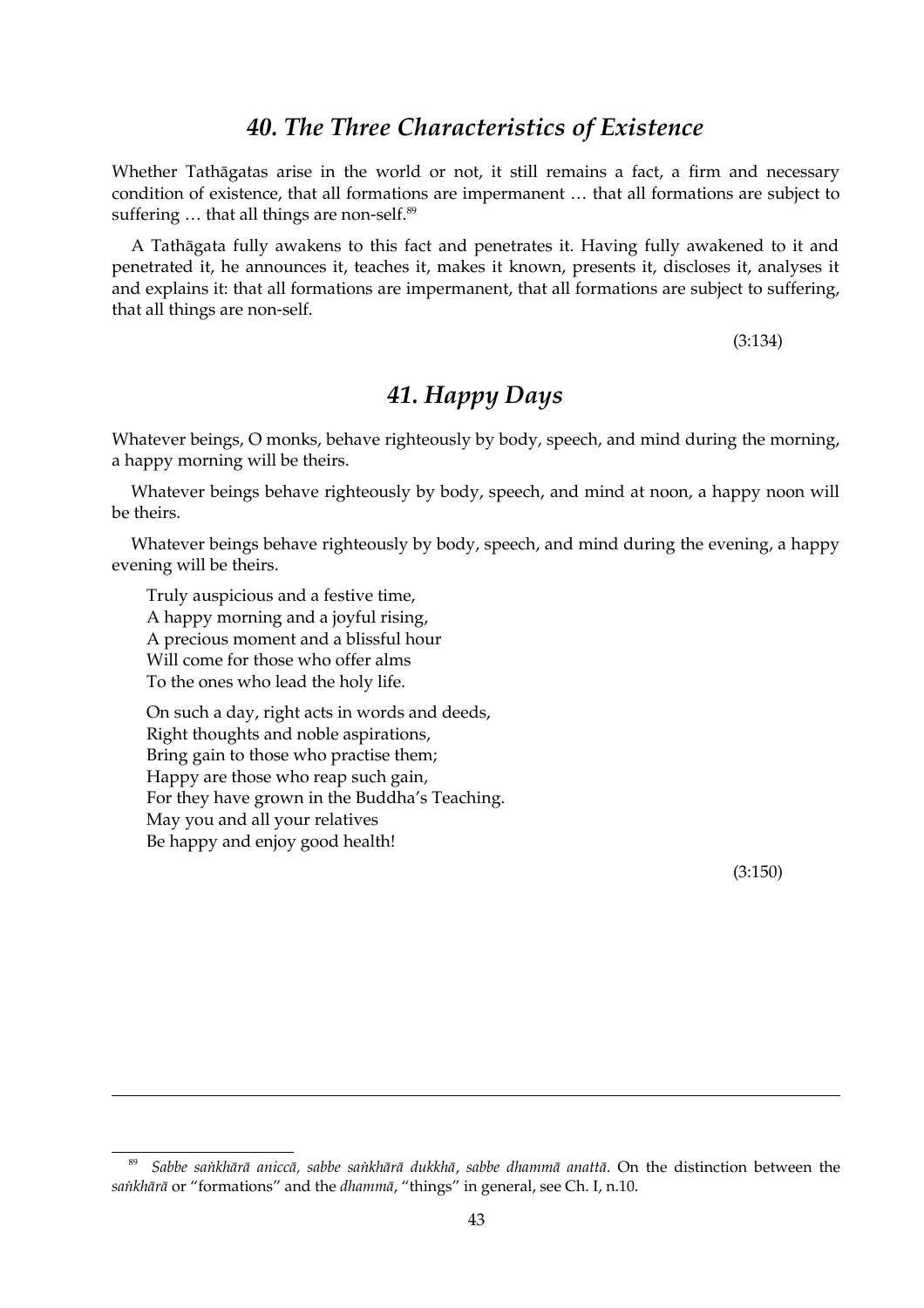# <span id="page-43-2"></span>**IV. The Chapter of the Fours**

#### <span id="page-43-1"></span>*42. The Stream*

These four kinds of persons, O monks, are to be found in the world. What four? The person who goes with the stream; one who goes against the stream; one who stands firm; and one who has crossed over and gone to the far shore, a brahmin who stands on dry land.<sup>[90](#page-43-3)</sup>

Of what nature is the person going with the stream? It is one who indulges his sensual desire and commits wrong deeds.<sup>[91](#page-43-4)</sup>

Of what nature is one who goes against the stream? It is one who does not indulge sensual desire and commit wrong deeds. He lives the holy life, though in painful struggle, with difficulty, sighing and in tears. $92$ 

Of what nature is one who stands firm? It is one who, with the utter destruction of the five lower fetters, is due to be reborn spontaneously (in a celestial realm) and there attain final Nibbāna, without ever returning from that world.<sup>[93](#page-43-6)</sup>

Of what nature is one who has crossed over and gone to the far shore, a brahmin who stands on dry land? It is one who, with the destruction of the taints, in this very life enters and dwells in the taintless liberation of mind, liberation by wisdom, having realised it for himself by direct knowledge.<sup>[94](#page-43-7)</sup>

These, monks, are the four kinds of persons to be found in the world.

(4:5)

#### <span id="page-43-0"></span>*43. Training for Enlightenment*

If while walking, standing, sitting or reclining when awake, a sensual thought, a thought of ill will, or a violent thought arises in a monk, and he tolerates it, does not abandon it, dispel it, eliminate it and abolish it, that monk—who in such a manner is ever and again lacking in earnest endeavour and moral shame —is called indolent and devoid of energy.

If while a monk is walking, standing, sitting or reclining while awake, a sensual thought, a thought of ill will, or a violent thought arises in him, and he does not tolerate it but abandons it, dispels it, eliminates it and abolishes it, that monk—who in such a manner ever and again shows earnest endeavour and moral shame—is called energetic and resolute.

Whether walking or standing, Whether sitting or lying down, One who cherishes evil thoughts

<span id="page-43-7"></span> $94$  The Buddha here identifies the true brahmin with the arahant. See in this connection Dhp 383–423.

<span id="page-43-3"></span><sup>90</sup> The stream signifies the world (*saṃsāra*) and worldliness. The dry land or secure ground is Nibbāna. The word "brahmin" is used here in the sense of one foremost in purity and holiness.

<span id="page-43-5"></span><span id="page-43-4"></span> $91$  He violates the Five Precepts.

<sup>&</sup>lt;sup>92</sup> According to A-a, this refers to stream-enterers and once-returners (particularly to those whose path of progress is difficult) and to virtuous persons who are still unliberated worldlings (*puthujjana*).

<span id="page-43-6"></span><sup>93</sup> This passage refers to the non-returner (*anāgāmi*), whose character is firm because he has unshakeable faith and other steadfast qualities; and because, his mind being free from sensual desire and hatred, he is not liable to return from the celestial world to a lower plane.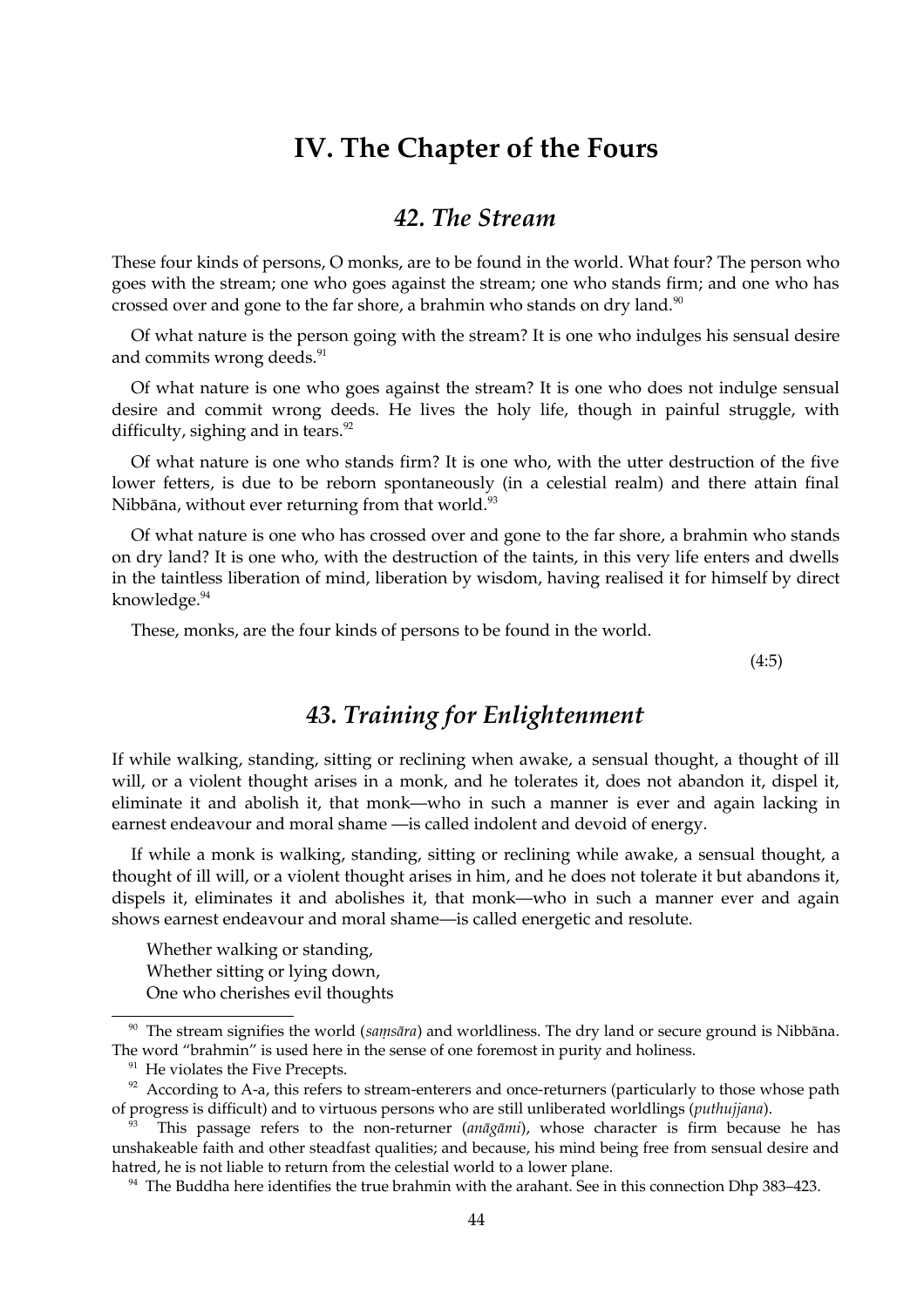Connected with the worldly life Is travelling down a treacherous path, Beguiled by delusive things. Such a monk cannot attain Enlightenment, the supreme goal.

Whether walking or standing, Whether sitting or lying down, One who overcomes these thoughts Finds delight in stilling the mind. Such a monk may well attain Enlightenment, the supreme goal.

(4:11)

#### <span id="page-44-0"></span>*44. Training in Determination and Insight*

You should dwell, O monks, devoted to virtue, restrained by the restraint of the Pātimokkha, perfect in conduct and resort, seeing danger in the slightest faults. Having undertaken the training rules, you should train yourselves in them. But if a monk lives like that, what further should he do?

If while he is walking, standing, sitting, or reclining, a monk is free from greed and ill will, from sloth and torpor, from restlessness and worry, and has discarded doubt,<sup>[95](#page-44-1)</sup> then his will has become strong and impregnable; his mindfulness is alert and unclouded; his body is calm and unexcited; his mind is concentrated and collected.

A monk who in such a manner ever and again shows earnest endeavour and moral shame is called energetic and resolute.

Controlled when walking, controlled when standing, Controlled when sitting and lying down, Controlled when drawing in the limbs, Controlled when stretching out the limbs: Above, across and below, As far as the world extends, A monk observes how things occur, How aggregates arise and fall.<sup>[96](#page-44-2)</sup>

When one thus lives ardently Calm and quiet in demeanour, Ever mindful, training oneself In the practice of calming the mind, They call a monk of such behaviour "One who is ever resolute."

(4:12)

<span id="page-44-2"></span><span id="page-44-1"></span><sup>&</sup>lt;sup>95</sup> These are the five hindrances.

<sup>96</sup> *Khandhānaṃ udayabbayaṃ*. This alludes to the practice of insight meditation on the arising and passing away of the five aggregates; see AN 4:41, on "the concentration that leads to the destruction of the taints."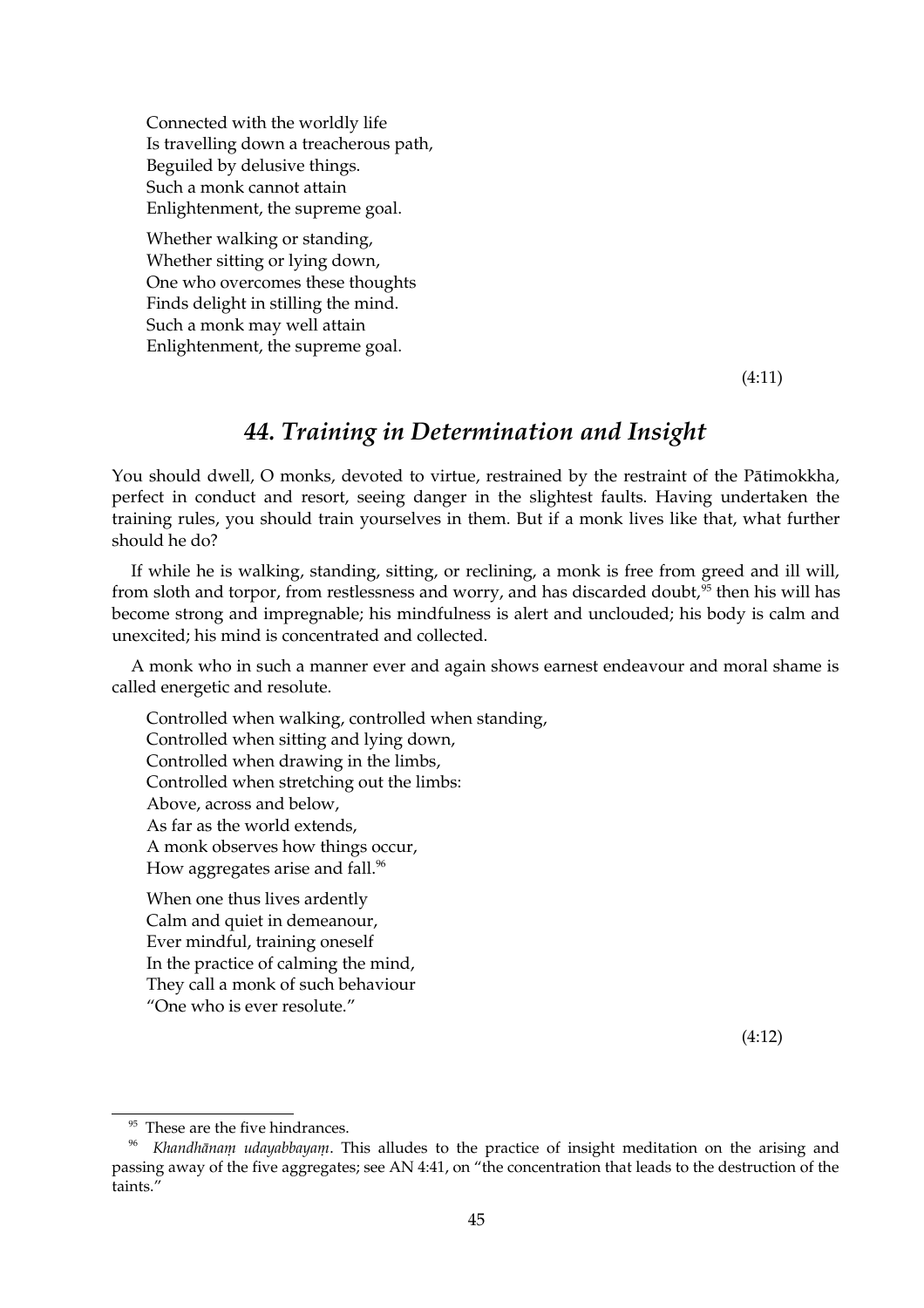#### <span id="page-45-1"></span>*45. The Four Right Efforts*

There are four right efforts, O monk.<sup>[97](#page-45-2)</sup> What four?

Herein a monk rouses his will not to permit the arising of evil, unwholesome states that have not arisen—to abandon evil, unwholesome states already arisen—to arouse wholesome states that have not yet arisen—to maintain wholesome states already arisen and not allow them to disappear; he makes an effort (for it), stirs up his energy exerts his mind and strives.

(4:13)

#### <span id="page-45-0"></span>*46. The Tathāgata*

Monks, the world is fully understood by the Tathāgata; the Tathāgata is released from the world.[98](#page-45-3)

The origin of the world is fully understood by the Tathāgata; the origin of the world is abandoned by the Tathāgata.

The cessation of the world is fully understood by the Tathāgata; the cessation of the world has been realised by the Tathāgata.

The path to the cessation of the world is fully understood by the Tathāgata; the path to the cessation of the world has been developed by the Tathāgata.

Monks, in the world with its devas, Māra and Brahmā, in this generation with its ascetics and brahmins, devas and humans, whatever is seen, heard, sensed and cognized, attained, searched into, pondered over by the mind—all that is fully understood by the Tathāgata. That is why he is called the Tathāgata.

Moreover, monks, whatever the Tathāgata speaks, utters, and proclaims from the day of his perfect enlightenment up to the day when he utterly passes away into the Nibbāna-element without residue left<sup>[99](#page-45-4)</sup>—all that is just so and not otherwise. Therefore he is called the Tathāgata.

Monks, as the Tathāgata speaks, so he acts; as he acts, so he speaks. Therefore he is called the Tathāgata.

Monks, in the whole world with its devas, Māra and Brahmā, in this generation with its ascetics and brahmins, devas and humans, the Tathāgata is the conqueror, unconquered, one who sees-at-will, the wielder of power. Therefore he is called the Tathāgata.

By comprehending all the world, All in the world just as it is, From all the world he is released; In all the world he clings to nothing.

<span id="page-45-2"></span> $97$  *Sammappadhāna*. These four occur frequently in the texts as the standard explanation of the 6<sup>th</sup> factor of the Noble Eightfold Path, i.e. Right Effort (*sammā-vāyāma*). These four are also called the Effort of Avoiding, of Overcoming, of Developing and Maintaining, respectively.

<span id="page-45-4"></span><span id="page-45-3"></span><sup>&</sup>lt;sup>98</sup> On the designation "Tathāgata," see Ch. I, n.7.

<sup>99</sup> *Anupādisesāya nibbānadhātuyā* (missing in Ee). The "residue" is the five aggregates. This remains as long as the Buddha or the arahant lives, in which case he is said to abide in the "Nibbāna-element with residue left," i.e. the permanent destruction of all defilements headed by greed, hatred and delusion (see Text 26 and Ch. III, n.25). With his physical demise, the last residue of the five aggregates is discarded and he attains the Nibbāna-element with no residue left; see It 44.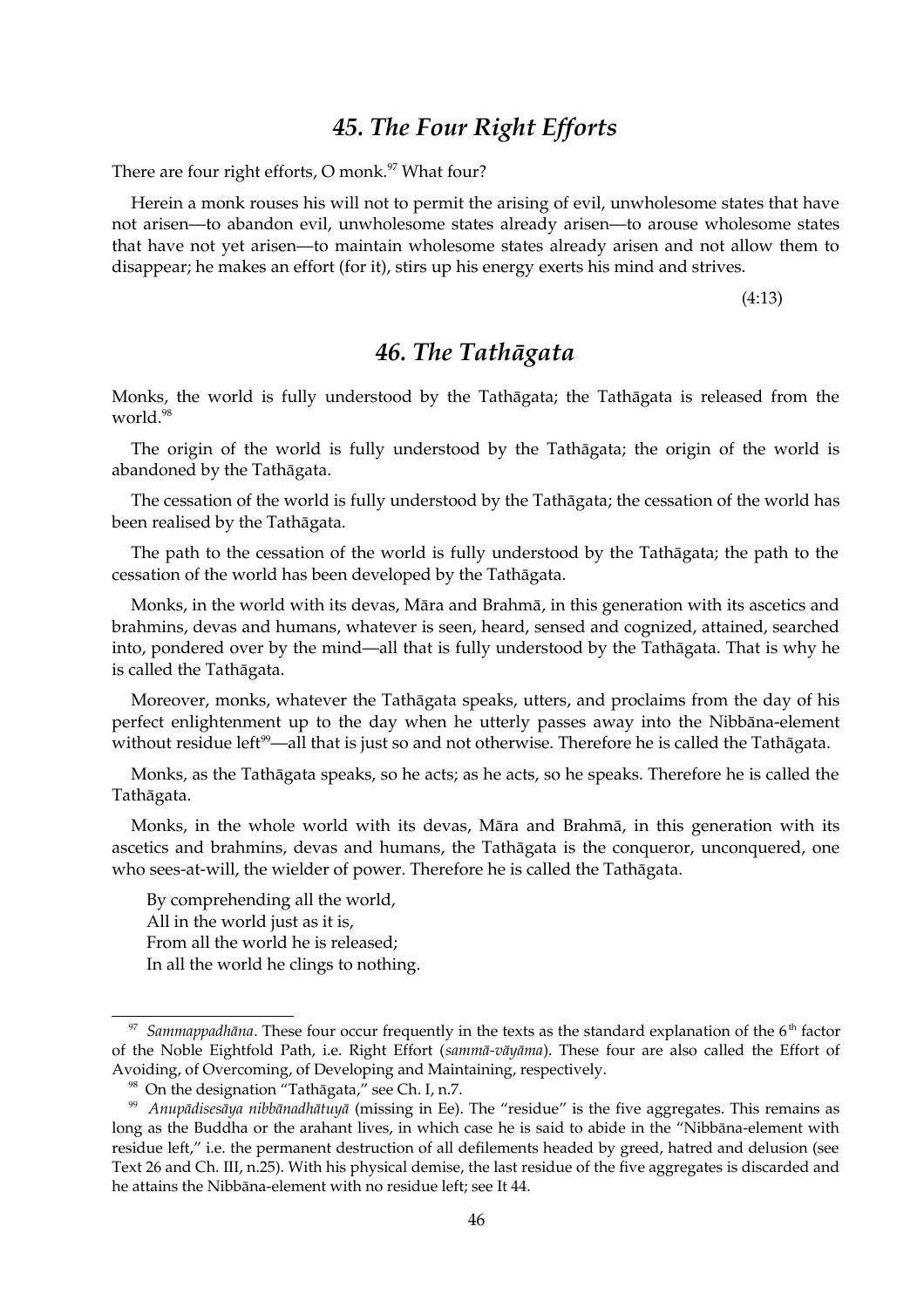He is the all-victorious sage, The liberator from all bonds, By him the highest peace was won: Nibbāna that is free of fear.

A taintless Enlightened One, Free from all woe, with doubt destroyed, Has made an end to all kamma, Set free in the destruction of life's props.

Exalted One, he is the Buddha, The lion without compare; For the divine and human worlds He has set rolling the Supreme Wheel.

Therefore devas and human beings Who go for refuge to the Buddha, Meet him full of reverence, The mighty one free from self-doubt.

"Tamed, of the tamed he is the best; Calmed, of the calm he is the first; Freed, of the free he is supreme; Crossed over, the best of those who cross."

So saying, they pay him reverence, The mighty one free from self-doubt; In all the worlds of devas and humans There is none who ever equals you!

(4:23)

#### <span id="page-46-0"></span>*47. The Lion*

Monks, the lion, the king of beasts, comes forth from his lair in the evening. Then he stretches himself, surveys the four directions all around, and roars three times his lion's roar, after which he sets out in search of prey.

Now whatever animals hear the lion's roar are for the most part gripped by fear, excitement and terror. Those animals which live in holes hide in their holes; those which live in the forest resort to the forest; and the birds rise into the sky. All the royal elephants living in villages, towns or capital cities, tethered with strong leather thongs, burst and break those thongs and, voiding urine and excrement, they run here and there full of fear. So much power, O monks, has the lion, the king of beasts, over the animals, so mighty is his influence and majesty.

Just so, monks, the Tathāgata arises in the world, an arahat, fully enlightened, accomplished in true knowledge and conduct, sublime, knower of the world, unsurpassed leader of persons to be tamed, teacher of devas and humans, the Enlightened One, the Blessed One. He teaches the Dhamma thus: "Such is personality, such is the origin of personality, such is the cessation of personality, such is the path leading to the cessation of personality."[100](#page-46-1)

<span id="page-46-1"></span><sup>&</sup>lt;sup>100</sup> Sakkāya, "personality," is a collective designation for the five aggregates (see Ch. III, n.42). The word is derived from *sat* in the sense of existing and *kāya* in the sense of a mass, i.e. a mass of bodily and mental processes which are impermanent and without an abiding self. Since, in the explanation of the first noble truth, the Buddha states that the five aggregates are suffering, this implies that "personality" can be used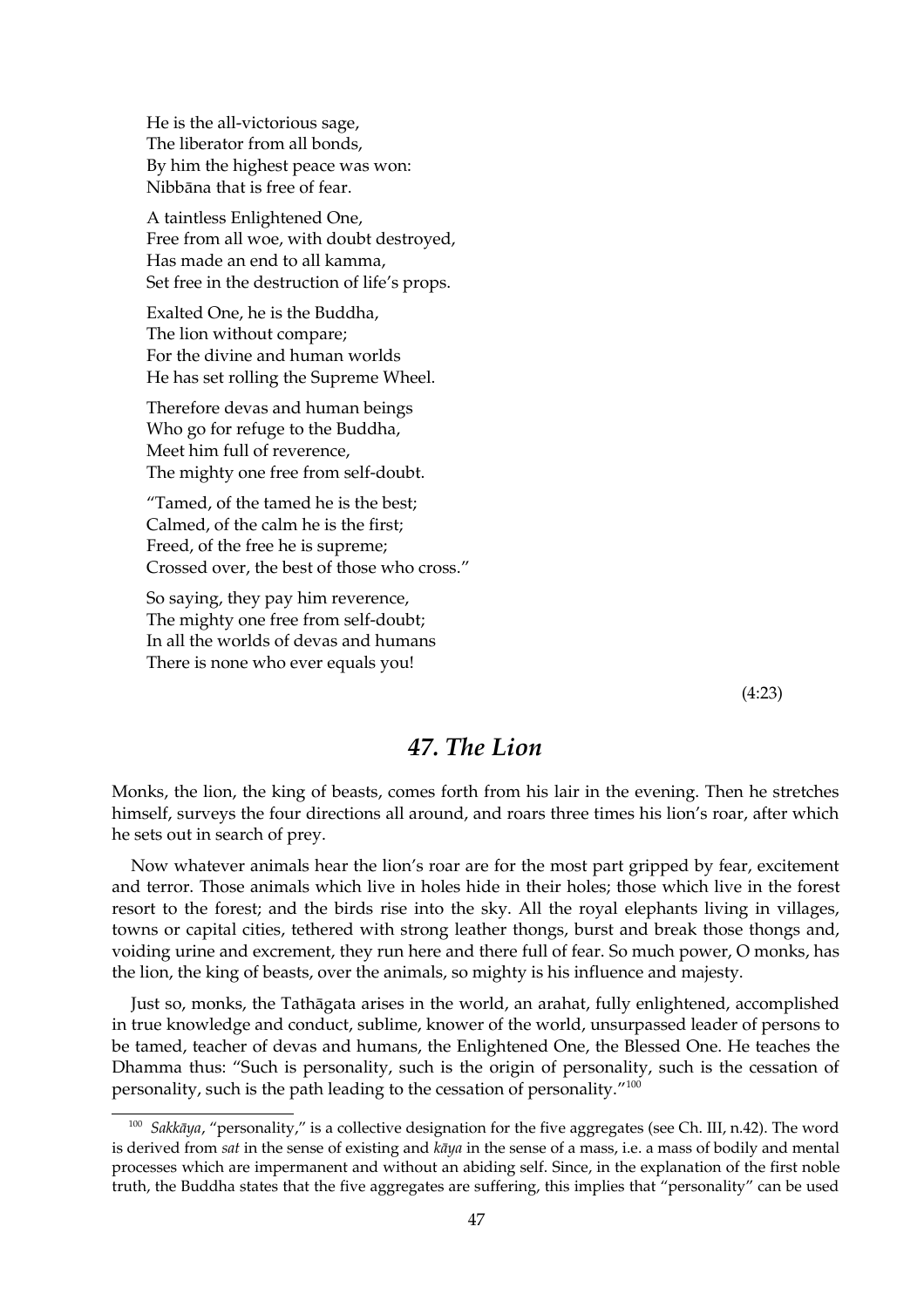Then, monks, whatever devas there be—long-lived, lovely, full of happiness, living for a long time in their lofty celestial abodes—they too, when hearing the Tathāgata's teaching of the Dhamma, are for the most part<sup>[101](#page-47-1)</sup> gripped by fear, excitement and terror, and exclaim: "Oh, we who thought ourselves to be permanent are really impermanent. We who thought ourselves to be secure are really insecure. We who thought ourselves to be eternal are really non-eternal. So indeed we are impermanent, insecure, and non-eternal, and are within the sphere of personality."[102](#page-47-2)

So much power, O monks, has the Tathāgata over the world with its devas, so mighty is his influence and majesty.

(4:33)

#### <span id="page-47-0"></span>*48. The Best Kinds of Faith*

Monks, there are four best kinds of faith. What four?

Monks, among all living beings—be they footless or two-footed, with four feet or many feet, with form or formless, percipient, non-percipient or neither-percipient-nor-non-percipient<sup>[103](#page-47-3)</sup> the Tathāgata, the Arahant, the Fully Enlightened One, is reckoned the best of them all. Those who have faith in the Buddha have faith in the best; and for those who have faith in the best, the best result will be theirs.<sup>[104](#page-47-4)</sup>

Monks, among all things conditioned, the Noble Eightfold Path is reckoned to be the best of them all.<sup>[105](#page-47-5)</sup> Those who have faith in the Noble Eightfold Path have faith in the best; and for those who have faith in the best, the best result will be theirs.

Monks, among things conditioned and unconditioned, dispassion is reckoned to be the best of them all: the crushing of all infatuation, the removal of thirst, the uprooting of attachment, the cutting off of the round (of rebirth), the destruction of craving, dispassion, Nibbāna.<sup>[106](#page-47-6)</sup> Those who have faith in the Dhamma of dispassion have faith in the best; and for those who have faith in the best, the best result will be theirs.

Monks, among all (religious) orders or communities, the Sangha of the Tathāgata's disciples is reckoned to be the best, that it to say, the four pairs of noble persons, the eight noble individuals; this Sangha of the Blessed One's disciples is worthy of gifts, worthy of hospitality,

to represent the first noble truth, as is done in the present exposition.

<span id="page-47-1"></span> $101$  A-a: Who are those excepted here (by the word "mostly")? Those devas who are noble disciples. As they have destroyed the taints, fear and terror do not arise in their minds.

<span id="page-47-2"></span><sup>&</sup>lt;sup>102</sup> A-a: Thus when the Fully Enlightened One teaches them the Dhamma showing the faults in the round of becoming, stamped with the three characteristics (impermanence, suffering, non-self), the "fear arisen through knowledge" (*ñāṇa-bhaya*) descends on them.

<span id="page-47-3"></span><sup>&</sup>lt;sup>103</sup> Those beings "with form" (*rūpino*) are those that have material bodies; those "without form" (*arūpino*) are the beings of the four formless realms, who lack material bodies. The "non-percipient" beings (*asaññino*) are a class of beings in the form realm bereft of conscious experience; those "neitherpercipient-nor-non-percipient" (*nevasaññī-nāsaññino*) are the denizens of the fourth formless realm. The word *saññā*, translated as "perception," here stands for the entirety of consciousness and its concomitant mental factors.

<span id="page-47-5"></span><span id="page-47-4"></span><sup>104</sup> *Aggo vipāko*, i.e. the fruit of wholesome kamma at its best.

<sup>&</sup>lt;sup>105</sup> The Eightfold Path consists of eight mental factors which arise from causes and conditions and are thus conditioned phenomena (*saṅkhata*). Though the path is the best of all conditioned states, being conditioned it is in that respect defective. It is contrasted just below with Nibbāna, which is unconditioned (*asaṅkhata*) and thus the best of everything that exists.

<span id="page-47-6"></span><sup>&</sup>lt;sup>106</sup> All these terms are synonyms for Nibbāna, the sole unconditioned state.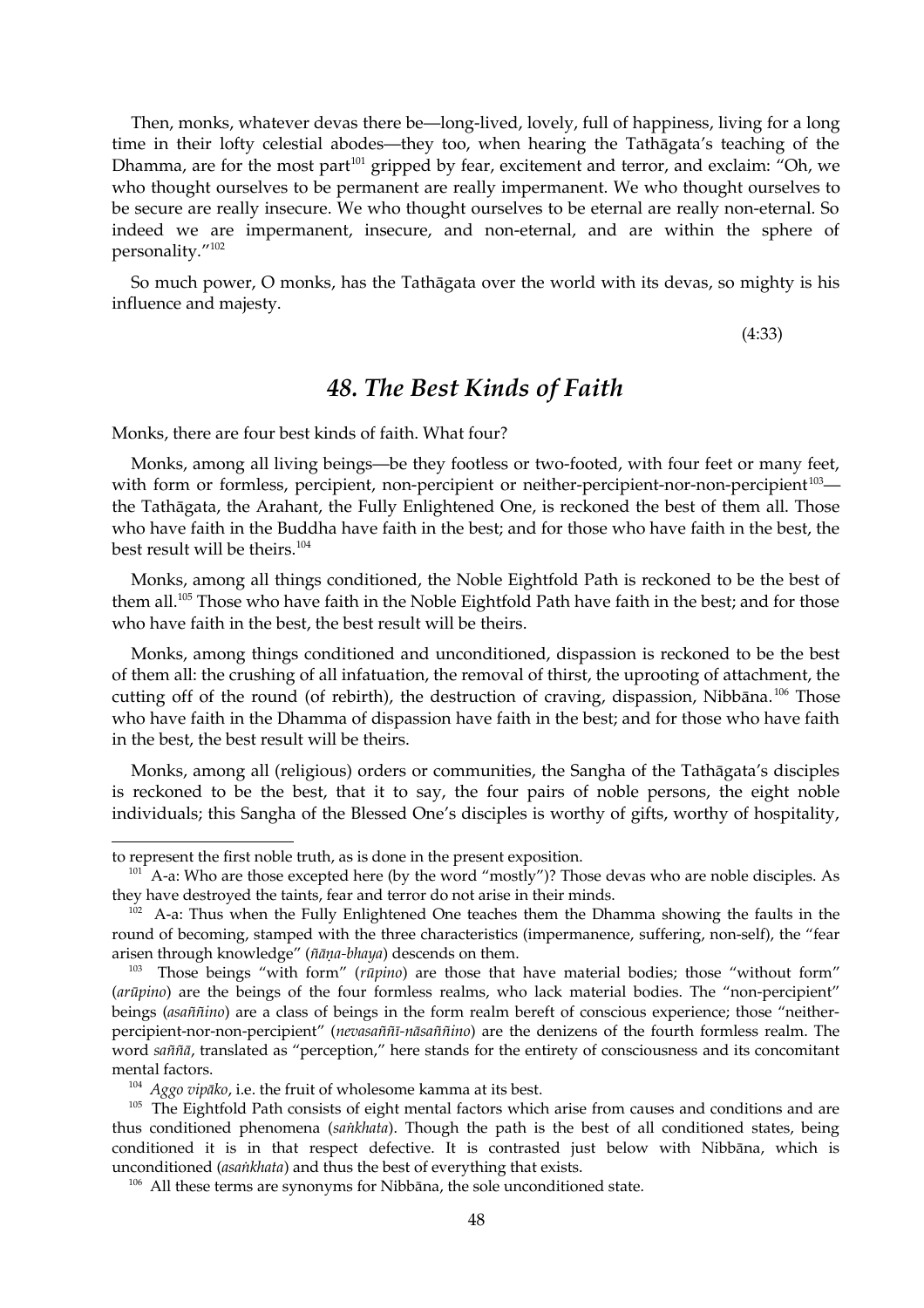worthy of offerings, worthy of reverential salutation, an unsurpassed field of merit for the world.<sup>[107](#page-48-1)</sup> Those who have faith in the Sangha have faith in the best; and for those who have faith in the best, the best result will be theirs.

These, O monks, are the four best kinds of faith.

(4:34)

#### <span id="page-48-0"></span>*49. Doṇa the Brahmin*

On one occasion the Blessed One was walking on the highway between Ukkaṭṭhā and Setavyā. And it happened that the brahmin Doṇa was also walking along that road. Doṇa the brahmin saw on the footprints of the Blessed One the wheel marks with their thousand spokes, with felly and hub, perfect in every respect.<sup>[108](#page-48-2)</sup> Seeing these marks, he thought to himself: "It is truly wonderful, it is astonishing! These certainly cannot be the footprints of a human being!"

Meanwhile the Blessed One had left the highway and had sat down under a tree not far off, with legs crossed, keeping his body erect, having set up mindfulness before him. Then Doṇa the brahmin, following the Blessed One's footprints, saw him seated under a tree, of pleasing appearance, inspiring confidence, with calm features and calm mind, in perfect composure and equipoise, controlled and restrained (like) a well-trained bull elephant.

Seeing the Blessed One, Doṇa approached him and said:

"Will your reverence become a deva?"<sup>[109](#page-48-3)</sup>

<span id="page-48-1"></span> $107$  On the eight noble individuals:

 The Buddha often speaks of four principal stages of awakening culminating in unshakeable liberation of mind. Each of these stages is in turn divided into two phases: a phase of the path (*magga*), when the disciple is practising for the realization of a particular fruit; and a phase of the fruit (*phala*), the actual attainment of the corresponding stage. From these four pairs we obtain the eight types of persons who make up the Sangha of the Blessed One's noble disciples, "the unsurpassed field of merit for the world."

 The four stages are distinguished by their ability to eliminate particular clusters of fetters (*saṃyojana*), mental defilements that keep living beings bound to the round of existence (see Ch. I, n.12). The first stage of awakening is called *stream-entry* (*sotāpatti*). With this attainment the disciple clearly sees the Four Noble Truths for the very first time, and thereby enters irreversibly upon the "stream of the Dhamma" that leads to Nibbāna (see Text 103). Stream-entry is marked by the eradication of the coarsest three fetters: personality view; doubt in the Buddha and his Teaching; and wrong grasp of rules and vows. With the attainment of stream-entry the disciple is freed from the prospect of rebirth in the plane of misery and is certain to reach final liberation in a maximum of seven more lives passed either in the human world or in the heavens.

 The next major stage of awakening is that of the *once-returner* (*sakadāgāmī*), who will be reborn only one more time in the human realm or in the sense-sphere heavens and there reach the goal. The path of once-returning does not eradicate any additional fetters, but it attenuates greed, hatred, and delusion so that they arise only sporadically and mildly. The third path, that of the *non-returner* (*anāgāmī*), cuts off two additional fetters, sensual lust and ill will, the principal ties that keep beings bound to the sense-sphere realm. For this reason the non-returner, as the name implies, never returns to the sensuous realm but is spontaneously reborn in one of the exalted form-realm heavens called the Pure Abodes (*suddhāvāsa*), and there attains final Nibbāna. The fourth and final stage of the path is that of arahantship (*arahatta*), which is attained by the elimination of the five subtle fetters that remain unabandoned even in the non-returner: desire for existence in the form realm and formless realm, conceit, restlessness and ignorance. See also AN 3:85, AN 8:19, AN 8:59.

<span id="page-48-2"></span>108 *Sabbākāraparipūrāni* . The wheel marks on the soles of the feet are one of the thirty-two marks of a great man (*mahāpurisalakkhaṇa*) attributed to the Buddha (see DN 30, MN 91).

<span id="page-48-3"></span><sup>109</sup> The brahmin's question uses the future tense *bhavissati*, but it is difficult to tell whether he actually intended the question to refer to the Buddha's future (as A-a supposes) or used the future form simply as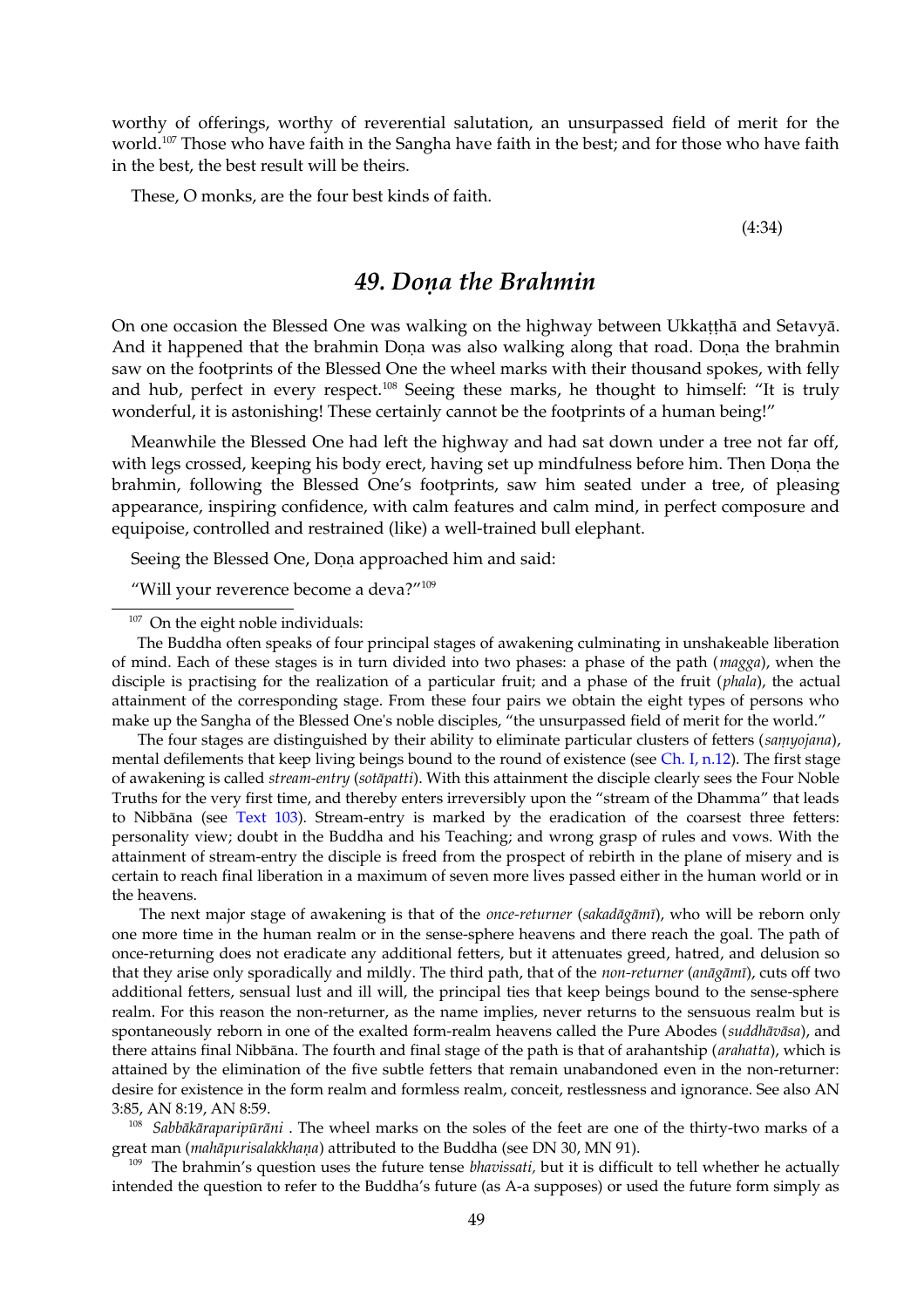"No, brahmin, I shall not become a deva."

"Then your reverence might become a gandhabba?"[110](#page-49-1)

"No, brahmin, I shall not become a gandhabba."

"Then will your reverence become a yakkha?"

"No, brahmin, I shall not become a yakkha."

"Then will your reverence become a human being?"

"No, brahmin, I shall not become a human being."

"Now when I asked whether your reverence will become a deva or a gandhabba or a yakkha or a human being, you replied, 'I shall not.' What, then, will your reverence become?"

"Brahmin, those taints whereby, if they were not abandoned, I might become a deva—these taints are abandoned by me, cut off at the root, made barren like palm-tree stumps, obliterated so that they are no more subject to arise in the future.

"Those taints whereby, if they were not abandoned, I might become a gandhabba, a yakkha or a human being—these taints are abandoned by me, cut off at the root, made barren like palmtree stumps, obliterated so that they are no more subject to arise in the future.

"Just as, brahmin, a blue, red or white lotus, though born and grown in the water, rises up and stands unsoiled by the water, so, brahmin, though born and grown in the world, I have overcome the world and dwell unsoiled by the world. Consider me, O brahmin, a Buddha."[111](#page-49-2)

(4:36)

#### <span id="page-49-0"></span>*50. Seeking the End of the World*

On one occasion the Blessed One was dwelling at Sāvatthī, in Jeta's Grove, Anāthapindika's monastery. At an advanced hour of the night Rohitassa, a son of the devas,<sup>[112](#page-49-3)</sup> approached the Blessed One, and in resplendent beauty shed his brilliant light over the entire Jeta Grove. Having come to the Blessed One, he paid homage to him, stood at one side, and said:

"Is it possible, O Lord, that by going one can know, see, or reach the end of the world, where one is not born, does not age, does not die, does not pass away, and is not reborn?"

"I declare, O friend, that by going it is not possible to know, see or reach the end of the world, where one is not born, does not age, does not die, does not pass away, and is not reborn."<sup>[113](#page-49-4)</sup>

a polite mannerism. Possibly there is a word play going on, the brahmin using the future in the polite sense, the Buddha deliberately speaking as if the future was literally intended. A-a: "The brahmin could also have asked whether he is at present a deva, but thinking that the Buddha could in future become a powerful king of the devas, he formulated his question with reference to the future."

<span id="page-49-1"></span><sup>&</sup>lt;sup>110</sup> Gandhabba: a class of demi-gods belonging to the heaven of the Four Great Kings, said to be celestial musicians; they also dwell in trees and flowers and inhabit the ocean. The *yakkha* (mentioned just below) were demonic beings depicted as inhabiting forests and hillsides.

<span id="page-49-2"></span><sup>&</sup>lt;sup>111</sup> According to A-a, at the end of the discourse Dona reached the first three paths and fruits and composed a long poem in praise of the Buddha, called "Doṇa's Thunder" (*doṇa-gajjita*). He is said to be identical with the brahmin Doṇa who, after the passing away of the Buddha, distributed his relics, as described at the end of the Mahā Parinibbāna Sutta (DN 16.6.25).

<span id="page-49-4"></span><span id="page-49-3"></span><sup>112</sup> *Devaputta*: a youthful celestial being.

<sup>&</sup>lt;sup>113</sup> No earthly travel or space travel, no peregrinations through the endless possibilities of human or divine experience, can terminate the world with its suffering, can stop the migrations and transmigrations of beings who are beckoned again and again by the illusory promises of an ever-receding horizon.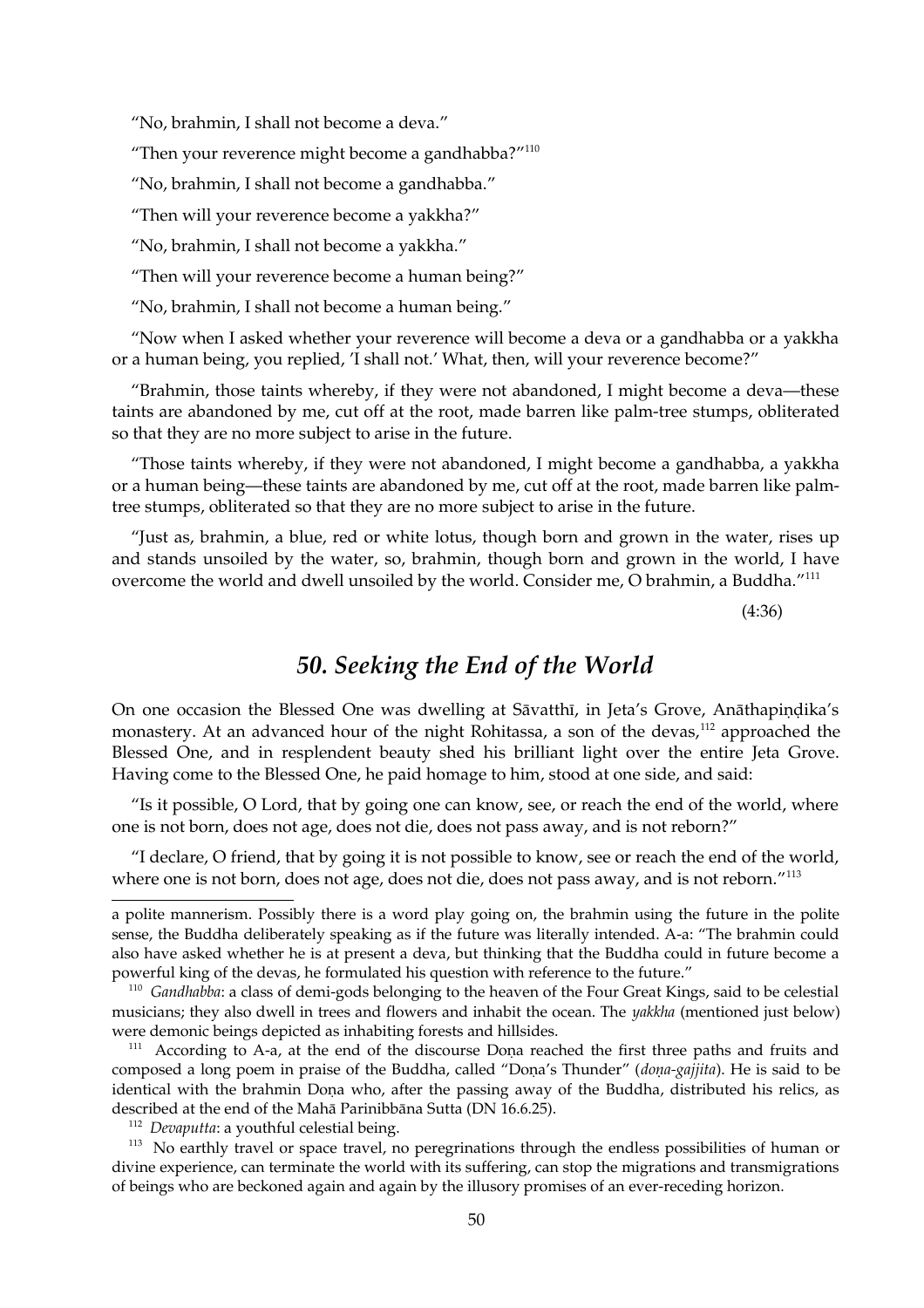"It is wonderful, Lord! It is amazing, Lord, how well it was said by the Blessed One that by going it is not possible to know, see or reach the end of the world, where one is not born, does not age, does not die, does not pass away, and is not reborn. Once in a former life I was a seer named Rohitassa, Bhoja's son. Endowed with supernormal power I could walk through the sky. Such, Lord, was my speed that in the time needed for a strong, skilled, experienced and trained archer to shoot easily, with a swift arrow, across the shadow of a palm tree—in such time I could take a step as long as the distance between the eastern and the western sea. Endowed with such speed and such a stride, I wanted to reach the end of the world by walking. And with my lifespan of a hundred years, except the time needed to eat and drink, to urinate and defecate, to sleep and rest, I walked for a hundred years, and without reaching the world's end I died along the way.

"It is wonderful, Lord! It is amazing, Lord, how well it was said by the Blessed One that by going it is not possible to know, see or reach the end of the world, where one is not born, does not age, does not die, does not pass away, and is not reborn."

"Indeed, friend, so do I declare. But I do not say that one can make an end to suffering without having reached the end of the world. And I further proclaim, friend, that it is in this fathom-long body with its perceptions and thoughts that there is the world, the origin of the world, the cessation of the world, and the path leading to the cessation of the world."[114](#page-50-1)

By walking one can never reach The end and limit of the world, Yet there is no release from suffering Without reaching the world's end.

Hence the wise one who knows the world, The one who has lived the holy life, Will reach the end of the world, Knowing the world's end, at peace. He no more longs for this world Nor for any other.

(4:45)

### <span id="page-50-0"></span>*51. Distortions of Perception*

Monks, there are these four distortions of perception, four distortions of thought and four distortions of views.<sup>[115](#page-50-2)</sup> What four?

To hold that in the impermanent there is permanence: this is a distortion of perception, thought and views.

<span id="page-50-1"></span><sup>&</sup>lt;sup>114</sup> The Buddha explains the "origination of the world" as a constant re-creation of worldly existence through the craving arisen in response to pleasant objects at the six sense doors. Thus the cessation of the world, or liberation from the round of existence, has to be achieved by removing craving; see in this connection SN 12:44. The process of becoming itself, i.e. the round of rebirths, is without discoverable beginning, as Text 145 affirms.

<span id="page-50-2"></span><sup>115</sup> *Vipallāsa*: distortion, or perversion, of reality. Distortion of perception (*saññā-vipallāsa*) is the most fundamental; distortion of thought (*citta-vipallāsa*) introduces a more reflective note to the distorted perception; and distortion of view (*diṭṭhi-vipallāsa*) transforms the thought into a definitive thesis. To give an analogy: A man spontaneously perceives a coiled up piece of rope in the dark as a snake (= distortion of perception); he assumes that what he has seen is a snake (= distortion of thought); he fashions the view that the coiled up object he saw in the dark was a snake (= distortion of view).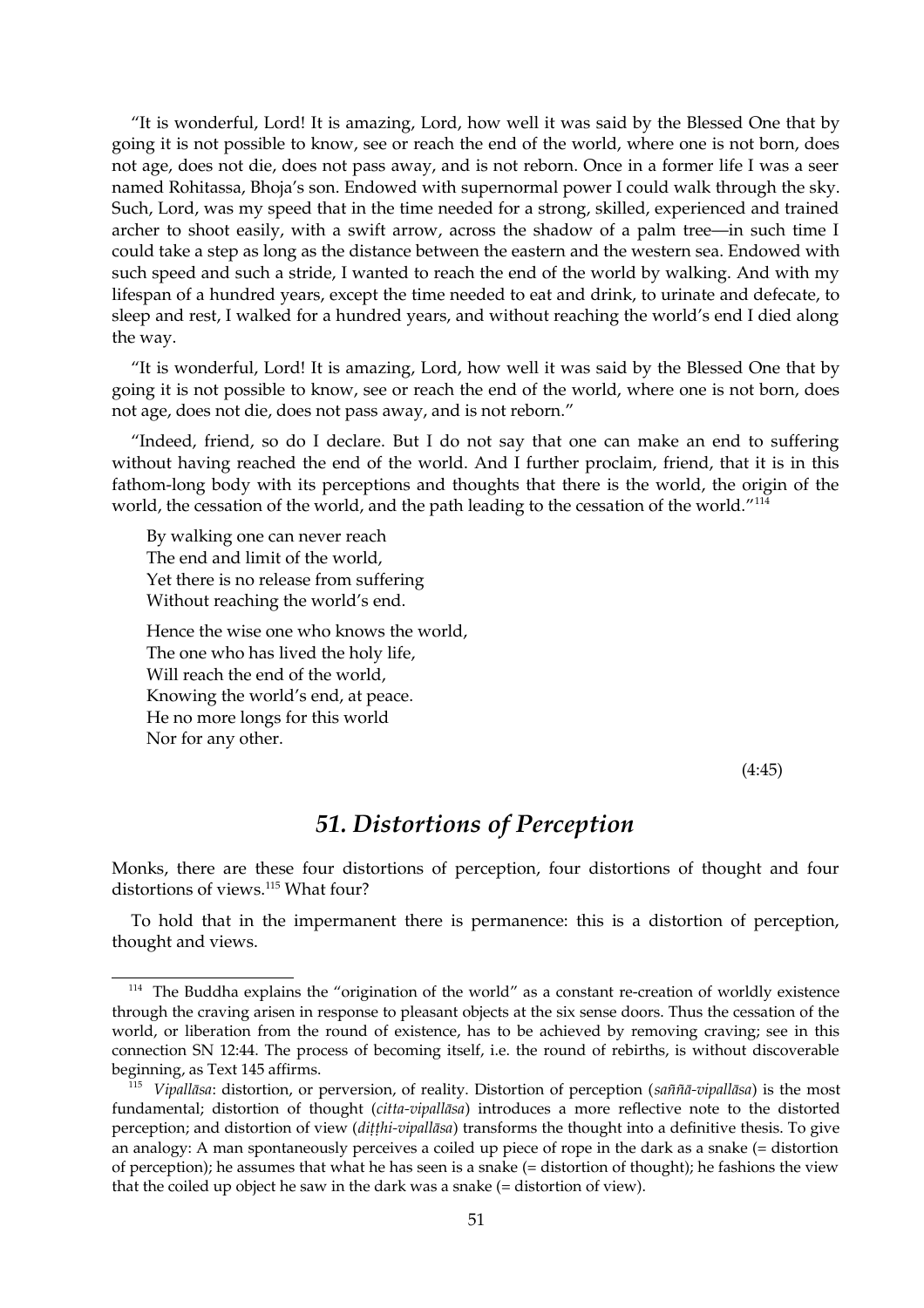To hold that in suffering there is happiness: this is a distortion of perception, thought and views.

To hold that in what is non-self there is a self: this is a distortion of perception, thought and views.

To hold that in the foul there is beauty: this is a distortion of perception, thought and views.

These, monks, are the four distortions of perception, thought and views.

Monks, there are four non-distortions of perception, thought and views. What four?

To hold that in the impermanent there is impermanence … that in suffering there is suffering … that in what is non-self there is no self … that in the foul there is foulness—these are the four non-distortions of perception, thought and views.

Those who perceive the changeful to be permanent, Suffering as bliss, a self in the selfless, And who see in the foul the mark of beauty— Such folk resort to distorted views, Mentally deranged, subject to illusions. Caught by Māra, not free from bonds, They are still far from the secure state. Such beings wander through the painful round And go repeatedly from birth to death.

But when the Buddhas appear in the world, The makers of light in a mass of darkness, They reveal this Teaching, the noble Dhamma, That leads to the end of suffering. When people with wisdom listen to them, They at last regain their sanity. They see the impermanent as impermanent, And they see suffering just as suffering. They see the selfless as void of self, And in the foul they see the foul. By this acceptance of right view, They overcome all suffering.

(4:49)

#### <span id="page-51-0"></span>*52. How to Be United in Future Lives*

On one occasion the Blessed One was dwelling among the Bhagga people, near Suṃsumāragiri, in the Deer Park of the Bhesakalā Grove. One morning the Blessed One dressed, took his upper robe and bowl, and went to the dwelling of the householder Nakulapitā.<sup>[116](#page-51-1)</sup> Having arrived there, he sat down on the seat prepared for him. Then the householder Nakulapitā and the housewife Nakulamātā approached the Blessed One and, after paying homage to him, sat down to one side. So seated, the householder Nakulapitā said to the Blessed One:

<span id="page-51-1"></span><sup>116</sup> Nakulapitā and Nakulamātā are said to have been foremost among the Buddha's male and female lay disciples with regard to their mutual trust and harmony (*vissāsaka*). According to A-a, they had been the Buddha's parents and relatives in more than five hundred past births.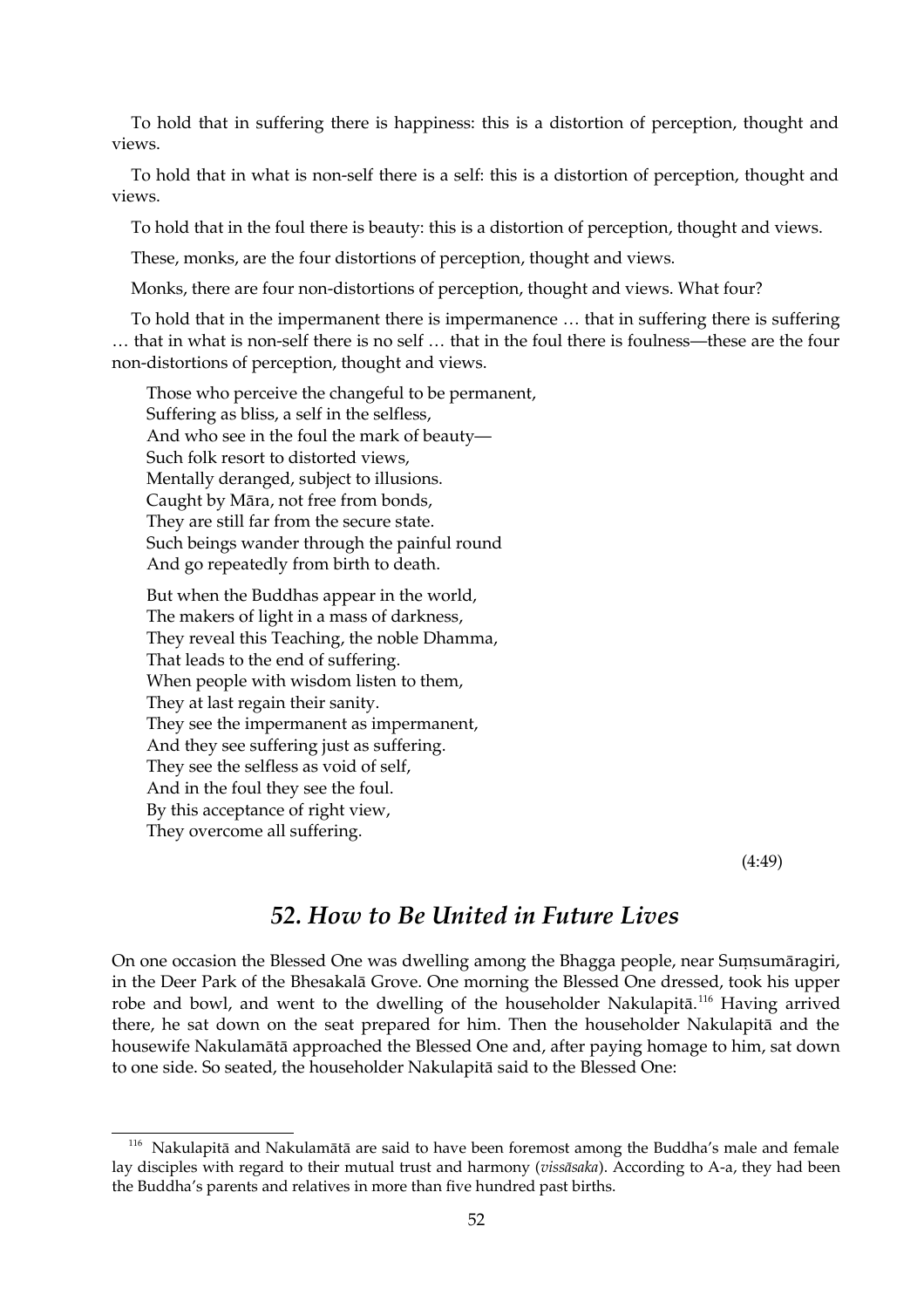"Lord, ever since the young housewife Nakulamātā was brought home to me when I too was still young, I am not aware of having wronged her even in my thoughts, still less in my deeds. Lord, our wish is to be in one another's sight so long as this life lasts and in the future life as well."

Then Nakulamātā the housewife, addressed the Blessed One thus: "Lord, ever since I was taken to the home of my young husband Nakulapitā, while being a young girl myself, I am not aware of having wronged him even in my thoughts, still less in my deeds. Lord, our wish is to be in one another's sight so long as this life lasts and in the future life as well."

Then the Blessed One spoke thus: "If householders, both wife and husband wish to be in one another's sight so long as this life lasts and in the future life as well, they should have the same faith, the same virtue, the same generosity, the same wisdom; then they will be in one another's sight so long as this life lasts and in the future life as well."

When both are faithful and bountiful, Self-restrained, of righteous living, They come together as husband and wife Full of love for each other.

Many blessings come their way, They dwell together in happiness, Their enemies are left dejected, When both are equal in virtue.

Having lived by Dhamma in this world, The same in virtue and observance, They rejoice after death in the deva-world, Enjoying abundant happiness.

(4:55)

#### <span id="page-52-0"></span>*53. The Gift of Food*

On one occasion the Blessed One was dwelling among the Koliyans, at a town called Sajjanela. One morning the Blessed One dressed, took his upper robe and bowl, and went to the dwelling of Suppavāsā, a Koliyan lady.[117](#page-52-1) Having arrived there, he sat down on the seat prepared for him. Suppavāsā the Koliyan lady attended to the Blessed One personally and served him with various kinds of delicious food. When the Blessed One had finished his meal and had withdrawn his hand from the bowl, Suppavāsā the Koliyan lady sat down to one side and the Blessed One addressed her as follows:

"Suppavāsā, a noble woman-disciple, by giving food, gives four things to those who receive it. What four? She gives long life, beauty, happiness, and strength. By giving long life, she herself will be endowed with long life, human or divine. By giving beauty, she herself will be endowed with beauty, human or divine. By giving happiness, she herself will be endowed with happiness, human or divine. By giving strength, she herself will be endowed with strength, human or divine. A noble woman-disciple, by giving food, gives those four things to those who receive it."

(4:57)

<span id="page-52-1"></span> $117$  Suppavāsā is said to have been foremost among those female lay disciples who offer choice almsfood to monks. She was the mother of the arahant Sīvali.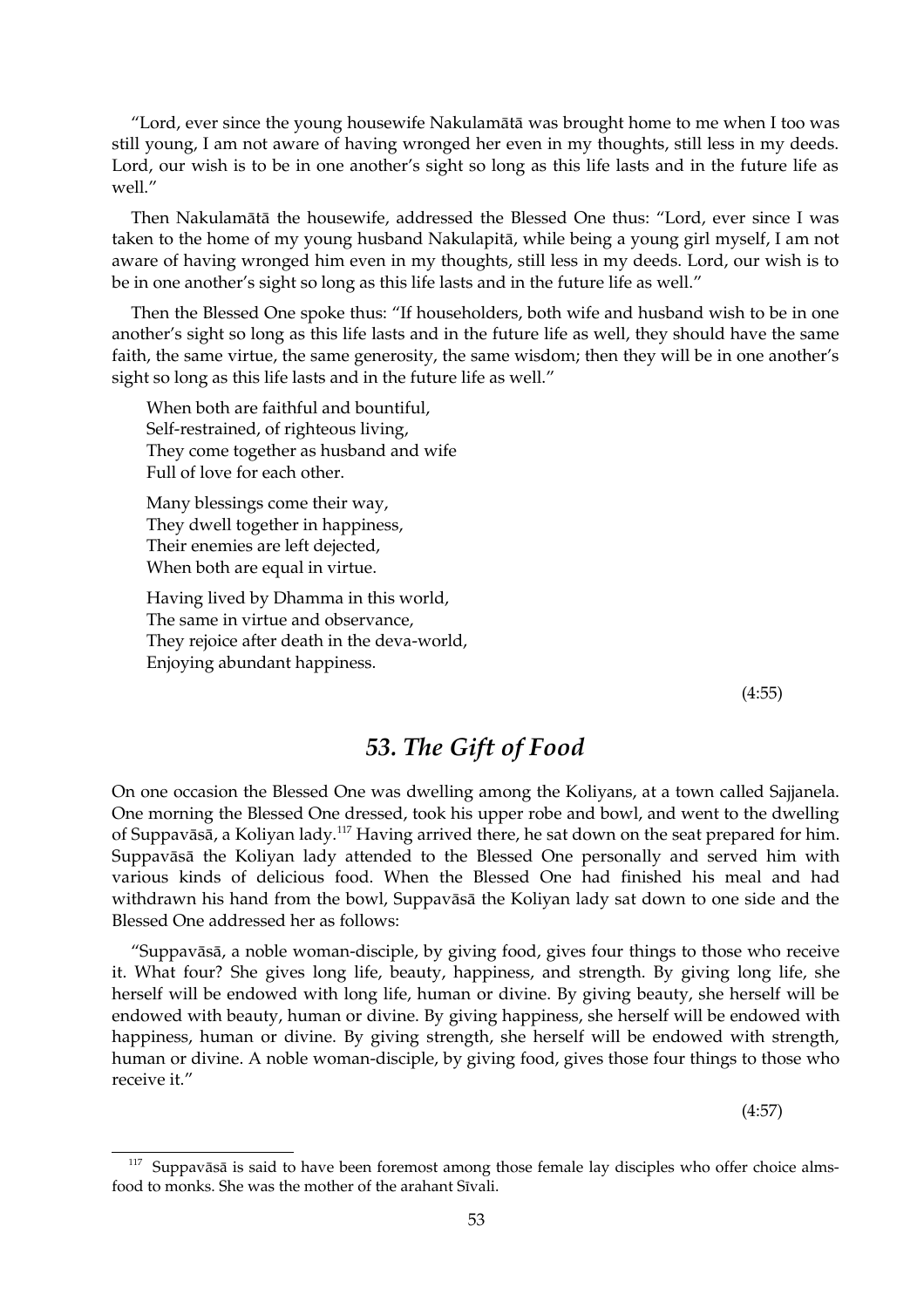#### <span id="page-53-1"></span>*54. Respect for Parents*

Those families, O monks, dwell with Brahmā where at home the parents are respected by their children. Those families dwell with the ancient teachers where at home the parents are respected by their children. Those families dwell with the ancient deities where at home the parents are respected by the children. Those families dwell with those worthy of worship where at home the parents are respected by their children.<sup>[118](#page-53-2)</sup>

"Brahmā ," monks, is a term for father and mother. "The early teachers" is a term for father and mother. "The early deities" is a term for father and mother. "Those worthy of worship" is a term for father and mother. And why? Parents are of great help to their children, they bring them up, feed them and show them the world.

(4:63)

#### <span id="page-53-0"></span>*55. A Superior Person*

Monks, one who has four qualities should be considered an inferior person. What are these four?

Even unasked, an inferior person reveals the faults of others, how much more so when he is asked. When asked, however, and led on by questions, he speaks of others' faults without omitting anything, without holding back, fully and in detail. He should be considered an inferior person.

Further: even when asked, an inferior person does not reveal what is praiseworthy in others, and still less so when not asked. When asked, however, and obliged to reply to questions, he speaks of what is praiseworthy in others with omissions and hesitatingly, incompletely and not in detail. He should be considered an inferior person.

Further: an inferior person does not reveal his own faults even when asked, still less so when not asked. When asked, however, and obliged to reply to questions, he speaks of his own faults with omissions and hesitatingly, incompletely and not in detail. He should be considered an inferior person.

Further: an inferior person reveals his own praiseworthy qualities even unasked, how much more so when asked. When asked, however, and led on by questions, he speaks of his own praiseworthy qualities without omissions and without hesitation, fully and in detail. He should be considered an inferior person.

One who has these four qualities should be considered an inferior person.

Monks, one who has four qualities should be considered a superior person.<sup>[119](#page-53-3)</sup> What are these four?

Even when asked, a superior person does not reveal the faults of others, and still less so when not asked. When asked, however, and led on by questions, he speaks of others' faults with omissions and hesitatingly, incompletely and not in detail. He should be considered a superior person.

<span id="page-53-2"></span><sup>118</sup> Parents are said to be similar to the ancient teachers and ancient deities (*pubbācariyā, pubbadevatā*) because they are the first teachers and spiritual guides of their children. Those "worthy of worship" are saints and sages. Cp. Text 12.

<span id="page-53-3"></span><sup>&</sup>lt;sup>119</sup> Sappurisa; a person of good character, a worthy person. The word is sometimes, though not always, used as a near-synonym for *ariya*, noble one, in the technical sense. See AN 5:148, AN 8:38.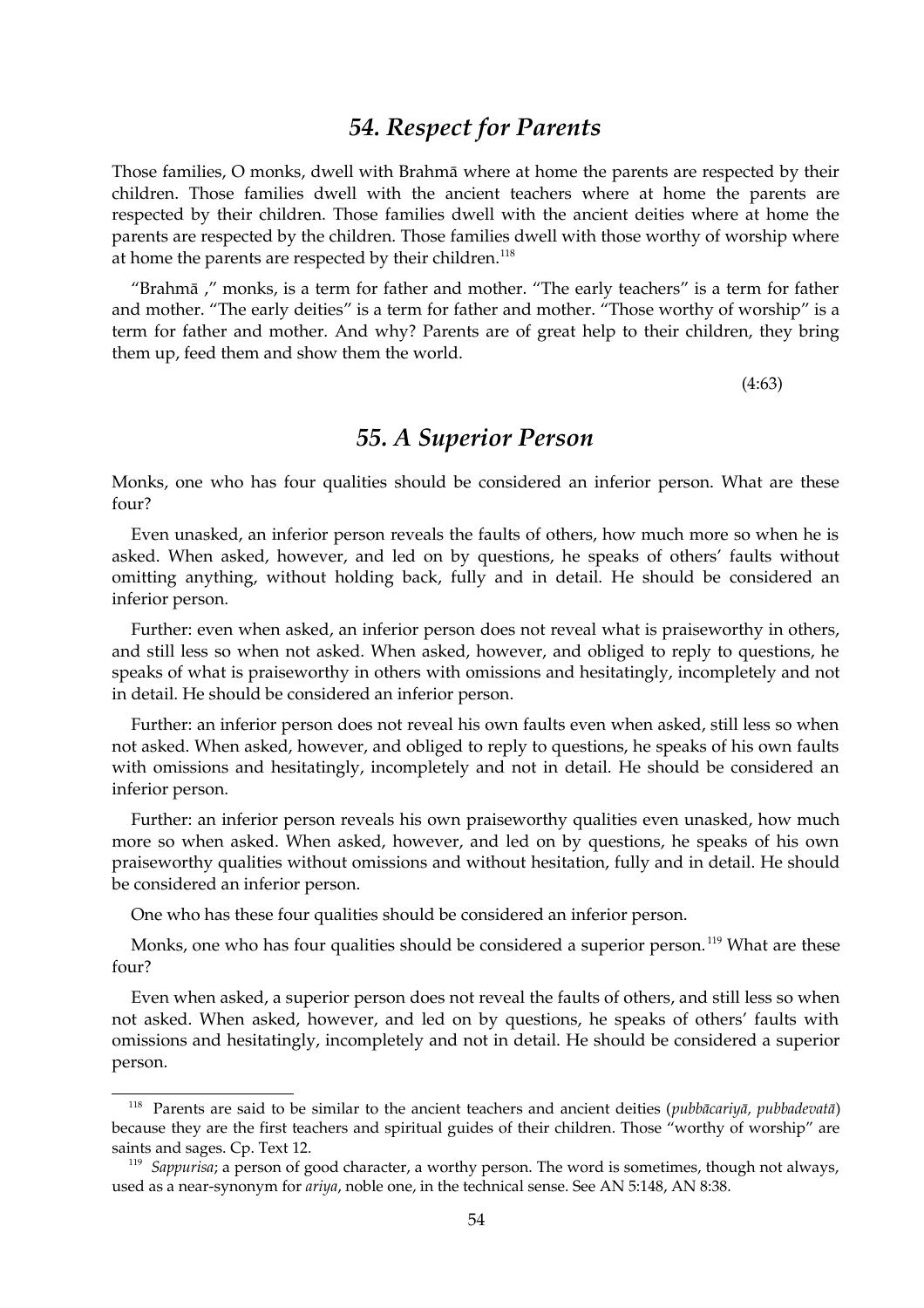Further: even unasked, a superior person reveals what is praiseworthy in others, how much more so when he is asked. When asked, however, and obliged to reply to questions, he speaks of what is praiseworthy in others without omitting anything, without holding back, fully and in detail. He should be considered a superior person.

Further: even unasked, a superior person reveals his own faults, how much more so when he is asked. When asked, however, and obliged to reply to questions, he speaks of his own faults without omitting anything, without holding back, fully and in detail. He should be considered a superior person.

Further: even when asked, a superior person does not reveal his own praiseworthy qualities, still less so when not asked. When asked, however, and obliged to reply to questions, he speaks of his own praiseworthy qualities with omissions and hesitatingly, incompletely and not in detail. He should be considered a superior person.

One who has these four qualities should be considered a superior person.

(4:73)

#### <span id="page-54-1"></span>*56. The Four Unthinkables*

Monks, there are these four unthinkables, $120$  not to be pondered upon; which if pondered upon, would lead one to insanity and distress. What are the four?

The range of a Buddha, $121$  O monk, is an unthinkable, not to be pondered upon; which, if pondered upon, would lead one to insanity and distress.

The range of the meditative absorptions … the results of Kamma … speculations about the world<sup>[122](#page-54-4)</sup> are unthinkables, not to be pondered upon, which if pondered upon, would lead to insanity and distress.

(4:77)

#### <span id="page-54-0"></span>*57. One's Own Good and Another's*

These four kinds of persons, O monks, are found existing in the world. What four? There is one who lives for his own good but not for the good of others; one who lives for the good of others but not for his own good; one who lives neither for his own good nor for the good of others; and one who lives for both his own good and for the good of others.

(1) (AN 4:96) And how, monks, does a person live for his own good and not for the good of others? He practises for the removal of lust, hatred, and delusion in himself, but does not encourage others in the removal of lust, hatred, and delusion.

(AN 4:99) He himself abstains from killing, stealing, sexual misconduct, false speech, and intoxicants, but he does not encourage others in such restraint.

(2) (AN 4:96) And how, monks, does a person live for the good of others but not for his own? He encourages others in the removal of lust, hatred, and delusion, but he himself does not practise for their removal.

<span id="page-54-2"></span><sup>&</sup>lt;sup>120</sup> Acinteyyāni. Com.: not fir to be thought about; not fit subjects of speculative thoughts.

<span id="page-54-3"></span><sup>&</sup>lt;sup>121</sup> Buddhavisayo. Com.: the specific qualities of the Buddhas and their range of influence.

<span id="page-54-4"></span><sup>122</sup> *Jhāna-visayo … kamma-vipāko … loka-cintā*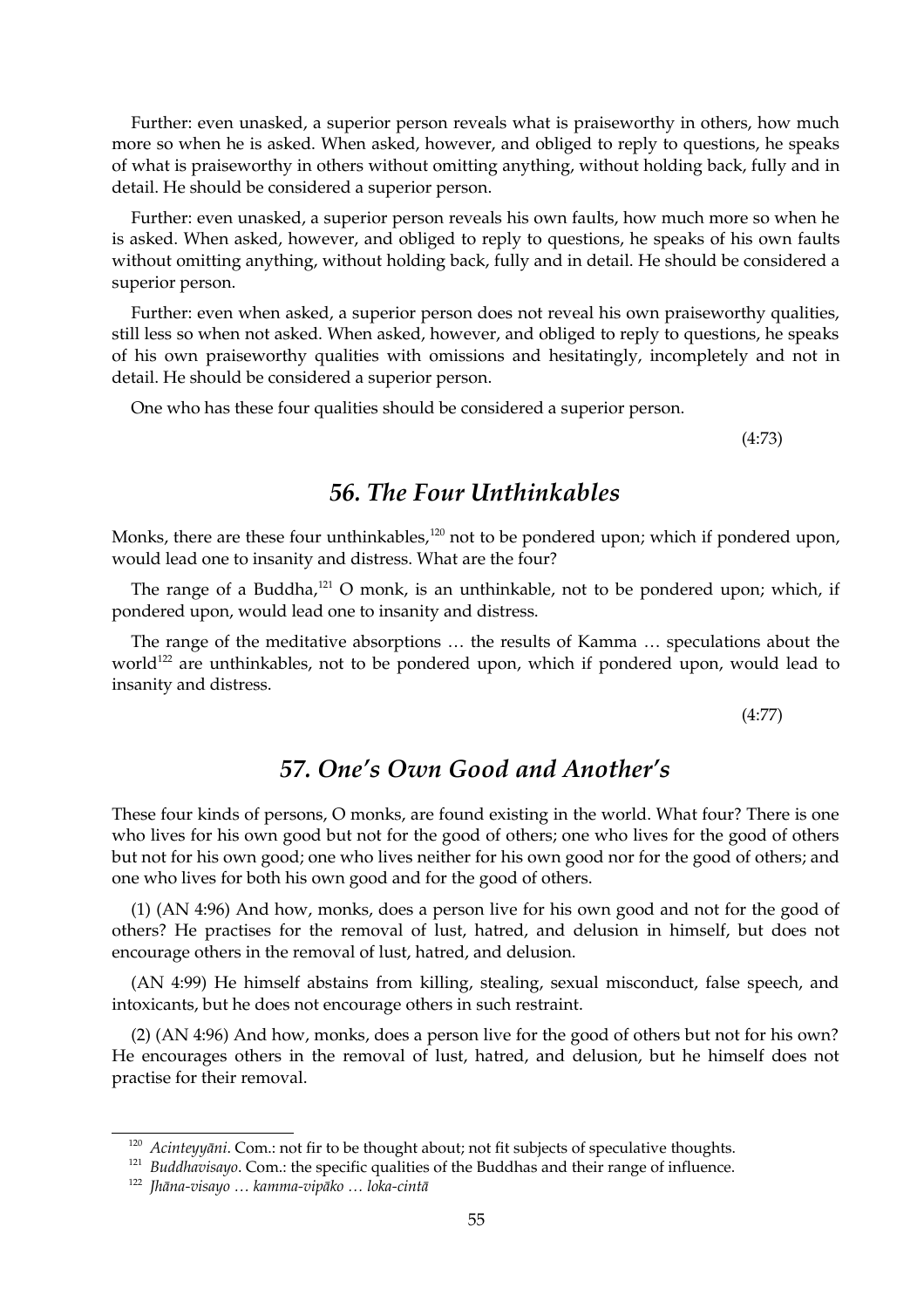(AN 4:99) He encourages others in abstention from killing, stealing, sexual misconduct, false speech and intoxicants, but he himself does not practise such restraint.

(3) (AN 4:96) And how, monks, does a person live neither for his own good nor for the good of others? He neither practises for the removal of lust, hatred, and delusion himself, nor does he encourage others to do so.

(AN 4:99) He neither practises abstention from killing and so forth himself, nor does he encourage others in such restraint.

(4) (AN 4:96) And how, monks, does a person live both for his own good and for the good of others? He himself practises for the removal of lust, hatred, and delusion, and also encourages others to do so.

(AN 4:99) He himself practises abstention from killing and so forth, and also encourages others in such restraint.<sup>[123](#page-55-1)</sup>

(4:96, 99)

#### <span id="page-55-0"></span>*58. Four Thoroughbreds*

Four good, thoroughbred horses, O monks, are found existing in the world. What four?

There is one good, thoroughbred horse which just on seeing the shadow of the goad is alerted and feels stirred, thinking, "What task will my trainer set me today? Shouldn't I obey him?" This is the first good, thoroughbred horse found in the world.

Again, monks, there is one good, thoroughbred horse that is not alerted and stirred by merely seeing the shadow of the goad, but when his hair is touched with the goad he is alerted and stirred, thinking, "What task will my trainer set me today?…" This is the second good, thoroughbred horse found in the world.

Again, monks, there is one good, thoroughbred horse that is not yet alerted and stirred by seeing the shadow of the goad nor when his hair is touched by it, but when his skin is pricked by the goad he becomes alerted and stirred, thinking, "What task will my trainer set me today? …" This is the third good, thoroughbred horse found in the world.

Again, monks, there is one good, thoroughbred horse that is not yet alerted and stirred by seeing the shadow of the goad nor when his hair is touched or his skin pricked by it; but when pierced by the goad to the very bone, he is alerted and stirred, thinking, "What task will my trainer set me today?…" This is the fourth good, thoroughbred horse found in the world.

These, monks, are the four good, thoroughbred horses found existing in the world.

Similarly, O monks, four good, thoroughbred persons can be found existing in the world. What four?

In this case, monks, there is a good, thoroughbred person who hears it said, "In such a village or town, a woman or man is ailing or has died." Thereby he is moved and stirred. Being moved, he strives earnestly. With his mind fully dedicated, he realises in his own person the supreme truth (Nibbāna) and sees it by penetrating it with wisdom. This good, thoroughbred person, I say, is similar to the good, thoroughbred horse that is alerted and stirred when he sees the shadow of the goad. This is the first good, thoroughbred person found in the world.

<span id="page-55-1"></span><sup>&</sup>lt;sup>123</sup> For more on how a lay follower practises for his own good and the good of others, see Text 119.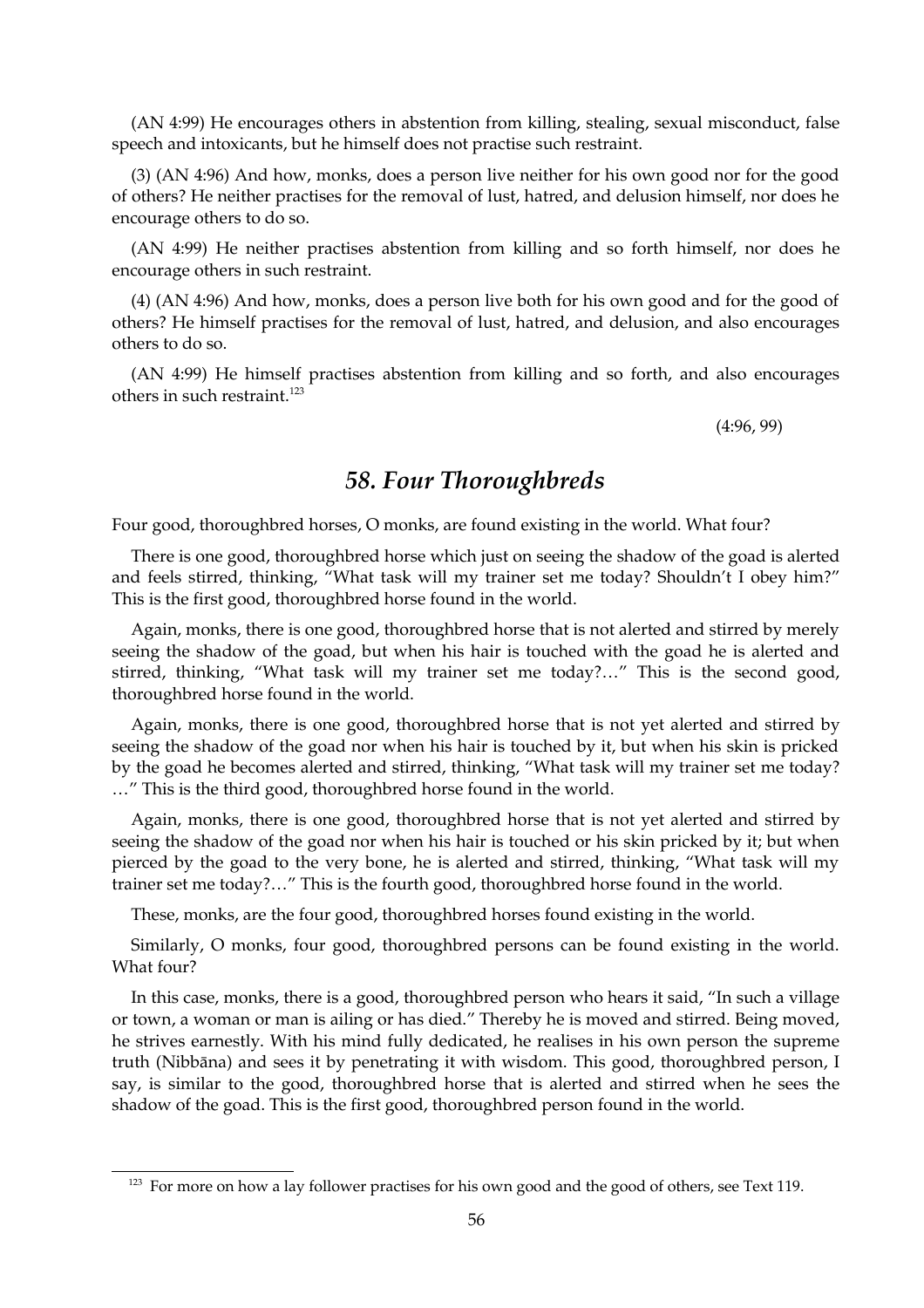Again, monks, there is another good, thoroughbred person who does not hear it said, but who sees for himself that in such a village or town a woman or man is ailing or has died. Thereby he is moved and stirred … he realises in his own person the supreme truth and sees it by penetrating it with wisdom. This good, thoroughbred person, I say, is similar to the good, thoroughbred horse that is alerted and stirred only when his hair is touched. This is the second good, thoroughbred person found in the world.

Again, monks, there is another good, thoroughbred person who neither hears nor sees that some woman or man is ailing or has died; but a kinsman of his, a close relation, is ailing or has died. Thereby he is moved and stirred … he realises in his own person the supreme truth and sees it by penetrating it with wisdom. This good, thoroughbred person, I say, is similar to the good, thoroughbred horse that is alerted and stirred only when his skin is pricked. This is the third good, thoroughbred person found in the world.

Again, monks, there is another good, thoroughbred person who neither hears it said nor sees that some woman or man is ailing or has died, nor did this happen to a kinsman of his, a close relation; but he himself becomes afflicted with great bodily pains that are severe, sharp, piercing, utterly unpleasant and disagreeable, endangering his life. Thereby he is moved and stirred. Being moved, he strives earnestly. With his mind fully dedicated, he realises in his own person the supreme truth and sees it by penetrating it with wisdom. This good, thoroughbred person, I say, is similar to the good, thoroughbred horse that is alerted and stirred only when he is pierced by the goad to the very bone. This, is the fourth good, thoroughbred person found in the world.

These, monks, are the four good, thoroughbred persons found existing in the world.

(4:113)

#### <span id="page-56-1"></span>*59. Four Occasions for Diligence*

To four matters, O monks, diligence should be applied.<sup>[124](#page-56-2)</sup> What four?

You should give up bad conduct in deeds and cultivate good conduct in deeds. Do not be negligent in that.

You should give up bad conduct in speech and cultivate good conduct in speech. Do not be negligent in that.

You should give up bad conduct in thought and cultivate good conduct in thought. Do not be negligent in that.

You should give up wrong view and cultivate right view. Do not be negligent in that.

If a monk has given up bad conduct in deeds, speech and thought, and has cultivated good conduct in deeds, speech and thought; if he has given up wrong view and cultivated right view, he need not fear death in a future existence.

(4:116)

#### <span id="page-56-0"></span>*60. For One's Own Sake*

For one's own sake, O monks, digilent mindfulness should be made the mind's guard, and this for four reasons:

<span id="page-56-2"></span><sup>124</sup> On diligence (*appamāda*), see Ch I, n.6.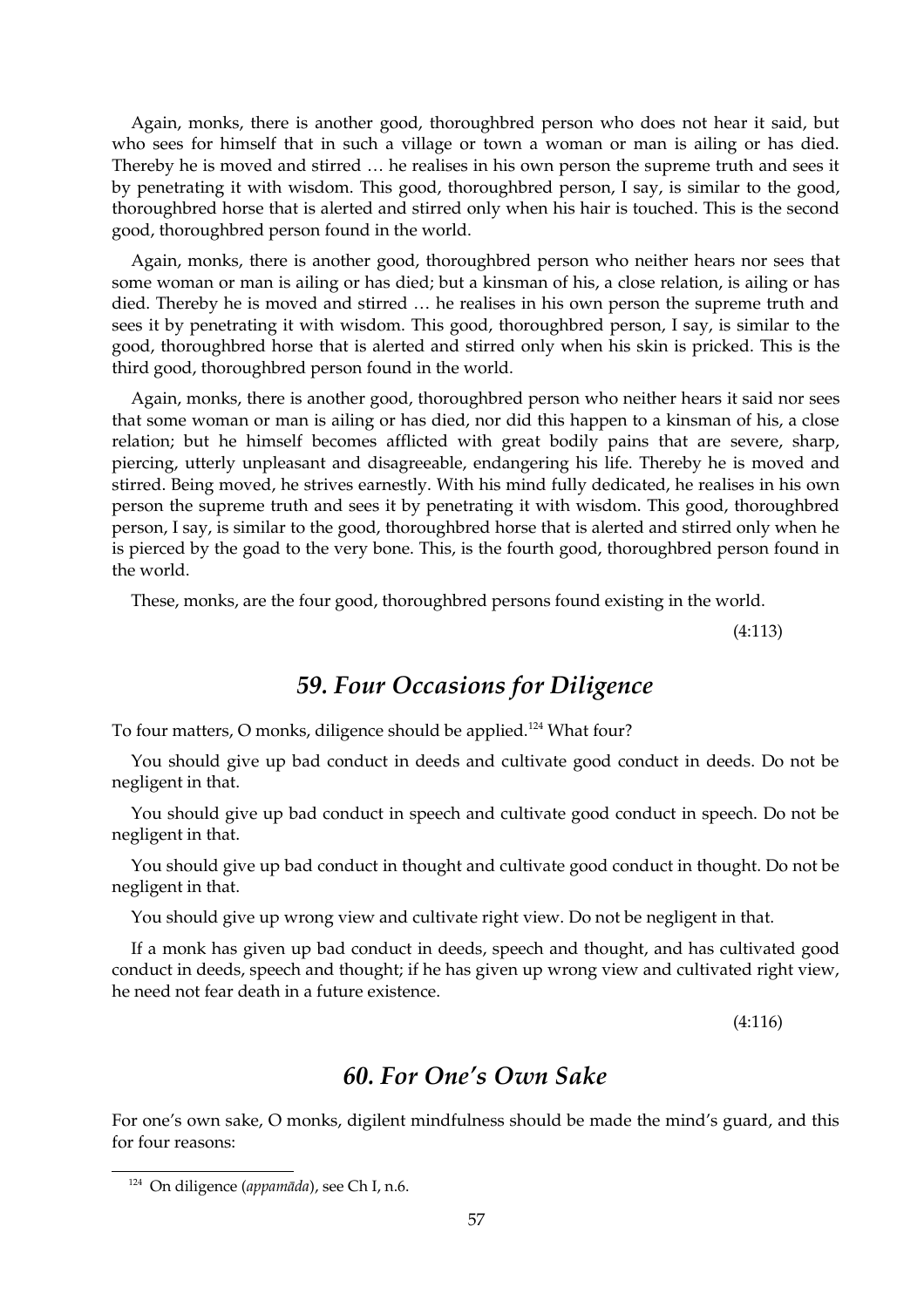"May my mind not harbour lust for anything inducing lust!"—for this reason diligent mindfulness should be made the mind's guard, for one's own sake.

"May my mind not harbour hatred towards anything inducing hatred!"—for this reason diligent mindfulness should be made the mind's guard, for one's own sake.

"May my mind not harbour delusion concerning anything inducing delusion!"—for this reason diligent mindfulness should be made the mind's guard, for one's own sake.

"May my mind not be infatuated by anything inducing infatuation!"[125](#page-57-1)—for this reason diligent mindfulness should be made the mind's guard, for one's own sake.

When, monks, a monk's mind does not harbour lust for lust-inducing objects, because he is free from lust; when his mind does not harbour hatred towards hate-inducing objects, because he is free from hatred; when his mind does not harbour delusion concerning anything inducing delusion, because he is free from delusion; when his mind is not infatuated by anything inducing infatuation, because he is free from infatuation—then such a monk will not waver, shake or tremble, he will not succumb to fear, nor will he adopt the views of other ascetics.<sup>[126](#page-57-2)</sup>

(4:117)

#### <span id="page-57-0"></span>*61. Four Wonderful Things*

Monks, on the manifestation of a Tathāgata, an Arahant, a Fully Enlightened One, four wonderful and marvellous things are manifested. What four?

People generally find pleasure in attachments, take delight in attachments and enjoy attachments. But when the Dhamma of non-attachment is taught by the Tathāgata, people wish to listen to it, give ear, and try to understand it. This is the first wonderful and marvellous thing that appears on the manifestation of a Tathāgata, an Arahant, a Fully Enlightened One.

People generally find pleasure in conceit, take delight in conceit and enjoy conceit. But when the Dhamma is taught by the Tathāgata for the abolition of conceit, people wish to listen to it, give ear, and try to understand it. This is the second wonderful and marvellous thing that appears on the manifestation of a Tathāgata, an Arahant, a Fully Enlightened One.

People generally find pleasure in a life of excitement, take delight in excitement and enjoy excitement. But when the peaceful Dhamma is taught by the Tathāgata, people wish to listen to it, give ear, and try to understand it. This is the third wonderful and marvellous thing that appears on the manifestation of a Tathāgata, an Arahant, a Fully Enlightened One.

People generally live in ignorance, are blinded by ignorance, and fettered by ignorance. But when the Dhamma is taught by the Tathāgata for the abolition of ignorance, people wish to listen to it, give ear, and try to understand it. This is the fourth wonderful and marvellous thing that appears on the manifestation of a Tathāgata, an Arahant, a Fully Enlightened One.

On the manifestation of a Tathāgata, an Arahant, a Fully Enlightened One, these four wonderful and marvellous things become manifest.

(4:128)

<span id="page-57-1"></span><sup>125</sup> *Madanīyesu dhammesu. Mada:* intoxication, pride. In Text 23 pride in one's youth, health and life are mentioned. Vibh 350 (§§843–44) lists twenty-seven types of infatuated pride, among them: the pride of birth, clan, beauty, success, fame, ability, skill, virtue, meditative attainments, etc. This fourth item is missing in the PTS translation.

<span id="page-57-2"></span> $126$  A-a: The arahant is indicated here.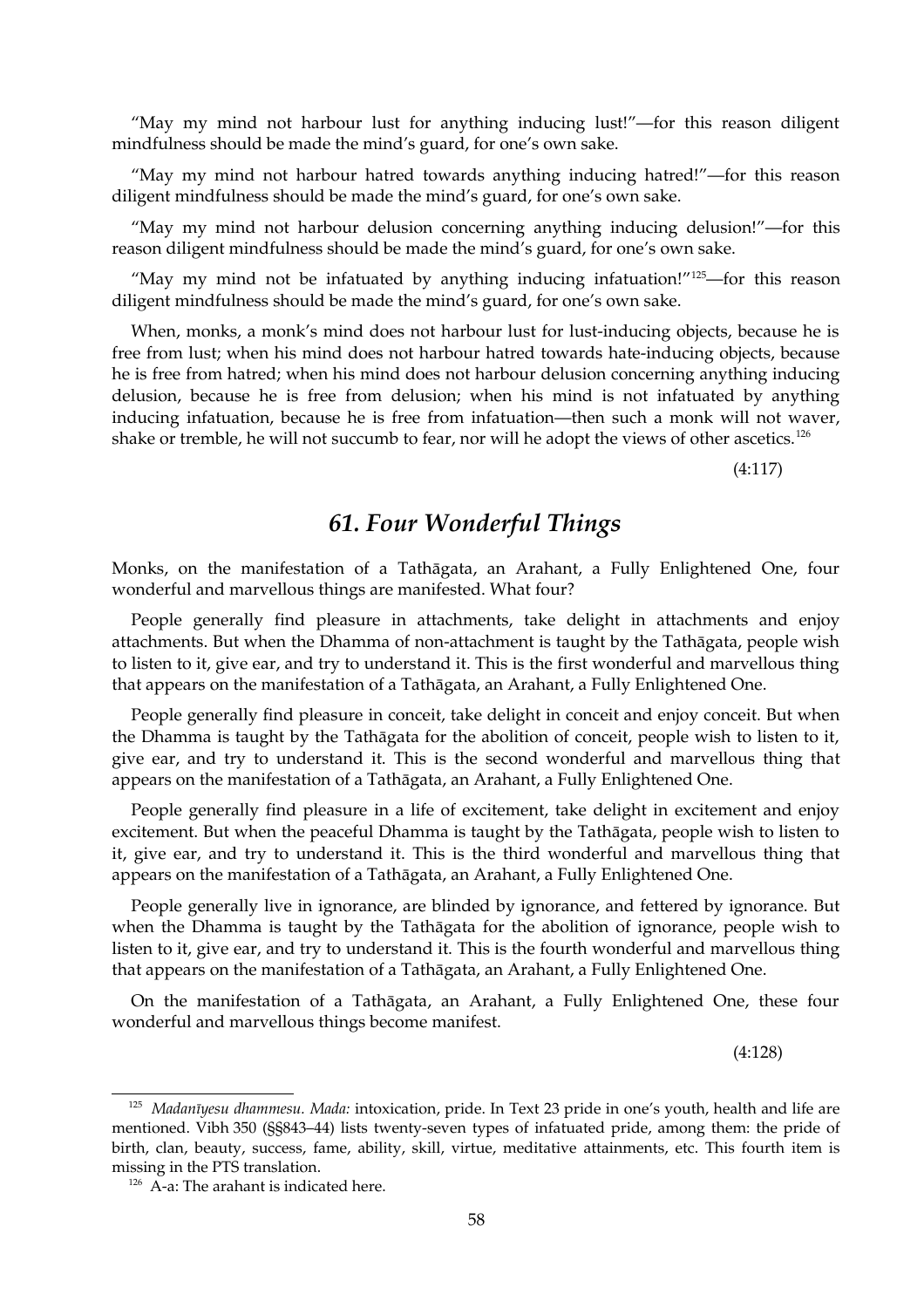#### <span id="page-58-0"></span>*62. The Nun*

On one occasion the Venerable Ānanda was dwelling at Kosambī in Ghosita's monastery. Now on that occasion a certain nun summoned a man and told him: "Go, my good man, and meet the Venerable Ānanda. Salute him on my behalf and speak to him thus: 'Venerable sir, a nun of such and such a name has fallen sick, she is in pain and gravely ill. She pays her homage at the feet of the Venerable Ānanda.' And you may add: 'It would be good, sir, if the Venerable Ānanda would visit the nunnery and meet that nun, out of compassion.'"[127](#page-58-1)

"Yes, venerable sister," that man replied, and he went to the Venerable Ānanda and delivered his message. The Venerable Ānanda consented in silence. In the early morning he dressed, took his bowl and robe, and went to the nunnery where that nun lived. When the nun saw the Venerable Ānanda approaching in the distance, she lay down on her couch, and drew her covering over her head.

When the Venerable Ānanda arrived at the nun's place, he sat down on a prepared seat and spoke to her thus:<sup>[128](#page-58-2)</sup> "Sister, this body has come into being through food; yet based on food, food can be abandoned. This body has come into being through craving; yet based on craving, craving can be abandoned. This body has come into being through conceit; yet based on conceit, conceit can be abandoned. This body has come into being through the sexual act; but in regard to the sexual act the Blessed One has advised the destruction of the bridge.<sup>[129](#page-58-3)</sup>

"It has been said: 'Sister, this body has come into being through food; yet based on food, food can be abandoned.' With reference to what was this said? Here, sister, a monk or nun, reflecting wisely, takes food neither for enjoyment, nor for indulgence, nor for physical beauty and attractiveness, but only for the upkeep and sustenance of this body, for avoiding harm to it and for supporting the holy life, thinking: 'Thus I shall put a stop to old feelings (of hunger) and shall not arouse new feelings, and I shall be healthy and blameless and live in comfort.' Then some time later, based on food, he abandons food.<sup>[130](#page-58-4)</sup> It is on account of this that it was said: 'This body has come into being through food; yet based on food, food can be abandoned.'

"It has been said: 'Sister, this body has come into being through craving; yet based on craving, craving can be abandoned.' With reference to what was this said? In this case, a monk hears it said: 'They say that a monk of such and such a name, by the destruction of the taints, in this very life enters and dwells in the taintless liberation of mind, liberation by wisdom, having realised it for himself by direct knowledge.' Then he thinks, 'Oh, when shall I too realise the taintless liberation of mind, liberation by wisdom?' Then, some time later, based on that craving,

<span id="page-58-2"></span><span id="page-58-1"></span> $127$  A-a says that this nun sent for the Venerable  $\bar{A}$ nanda because she was in love with him.

<sup>&</sup>lt;sup>128</sup> A-a: Perceiving the nun's state of mind, Ānanda spoke to her gently on the foulness of the body in order to free her from her passion.

<span id="page-58-3"></span><sup>129</sup> *Setughāta*. This seems to be a metaphorical way of saying that a monk or nun should totally uproot sexual desire. The point of Ānanda's discourse is that even food, craving and conceit, which are normally factors of bondage, can be skilfully employed to attain arahantship; but with sexuality there is absolutely no skilful way it can be used for the goal of the holy life.

<span id="page-58-4"></span><sup>&</sup>lt;sup>130</sup> The formula is one of the four prescribed reflections on the monk's basic requisites—robes, food, lodging and medicine. A-a: "Based on the present intake of material food, of which he partakes wisely, he abandons that "food' which consists in previous kamma; but also the longing and craving for the present material food has to be abandoned."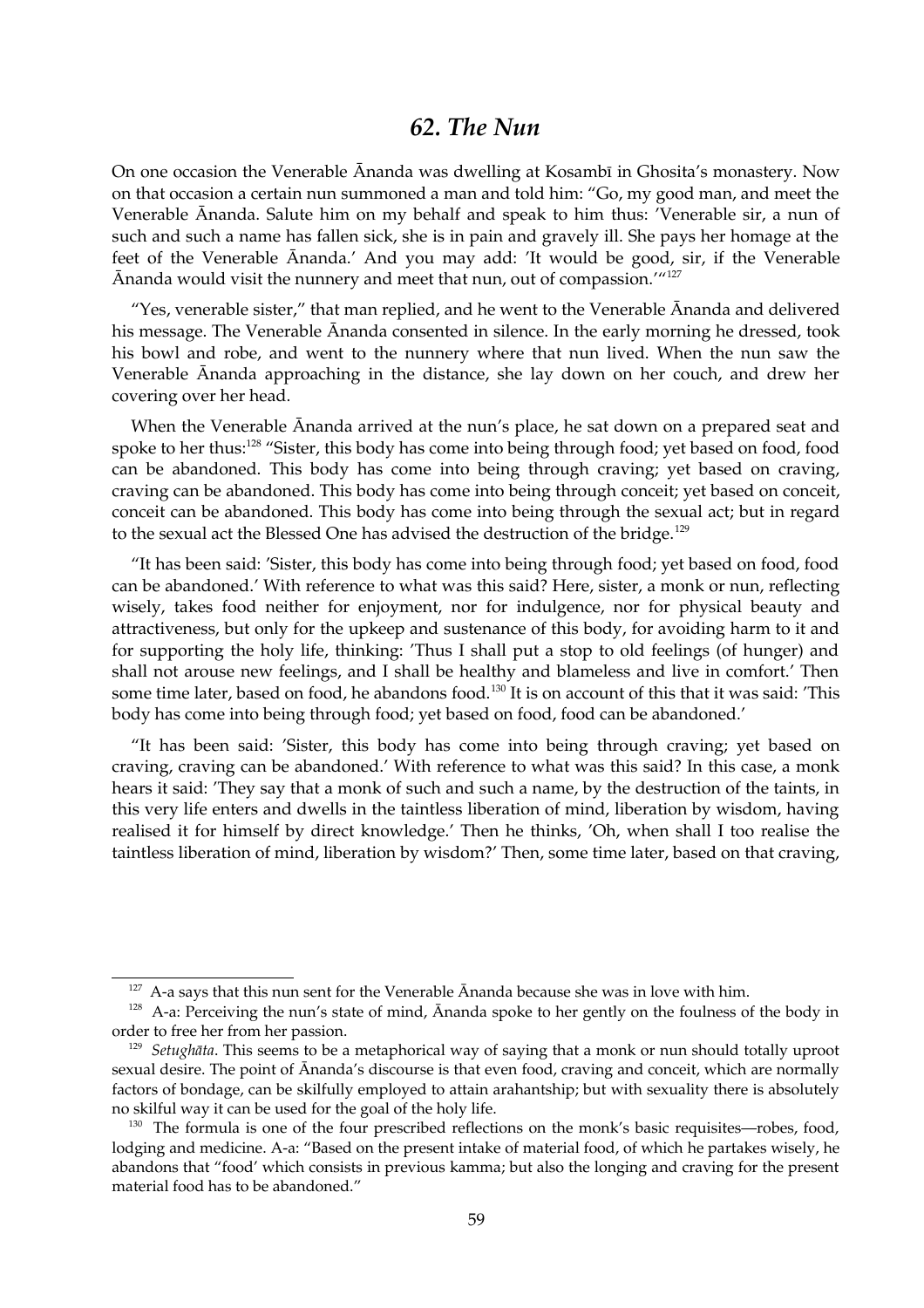he abandons craving.<sup>[131](#page-59-1)</sup> It is on account of this that it was said: 'This body has come into being through craving; yet based on craving, craving can be abandoned.'

"It has been said: 'Sister, this body has come into being through conceit; yet based on conceit, conceit can be abandoned.' With reference to what was this said? In this case, a monk hears it said: 'They say that a monk of such and such a name, by the destruction of the taints, in this very life enters and dwells in the taintless liberation of mind, liberation by wisdom, having realised it for himself by direct knowledge.' Then he thinks, 'Oh, when shall I too realise the taintless liberation of mind, liberation by wisdom?' Then, some time later, based on that conceit, he abandons conceit. It is on account of this that it was said: 'This body has come into being through conceit; yet based on conceit, conceit can be abandoned.'

"This body, sister, has come into being through the sexual act; but in regard to the sexual act the Blessed One has advised the destruction of the bridge."

Thereupon that nun rose from her couch, arranged her upper robe on one shoulder, fell at the feet of the Venerable Ānanda, and said:

"Oh, venerable sir, I committed an offence when I behaved so foolishly, stupidly and unskilfully! Let the Venerable Ānanda accept my admission of the offence and pardon me, and I shall practise restraint in the future."[132](#page-59-2)

"Truly, sister, you committed an offence when you behaved so foolishly, stupidly and unskilfully. But as you have recognised your offence as such and make amends for it according to the rule, we pardon you. For it is a sign of growth in the Discipline of the Noble One that one recognises one's offence, makes amends for it according to the rule, and in future practises restraint."

(4:159)

#### <span id="page-59-0"></span>*63. Four Ways of Behaviour*

There are, O monks, four ways of behaviour. What four? The way of impatience, the way of patience, the way of taming, and the way of calming.

And what, monks, is the way of impatience? If scolded, one scolds in return; if insulted, one insults in return; if abused, one abuses in return.

And what, monks, is the way of patience? If scolded, one does not scold in return; if insulted, one does not insult in return; if abused, one does not abuse in return.

And what is the way of taming? Here, on seeing a visible form with the eye, or hearing a sound with the ear, or smelling an odour with the nose, or tasting a flavour with the tongue, or touching a tactile object with the body, or cognizing a mental object with the mind, a monk does not seize upon the object's general appearance or its details. Since, if he left his sense faculties unguarded, evil and unwholesome states of covetousness and grief might invade him, he applies himself to the restraint of the sense faculties, he guards them and achieves control over them.

<span id="page-59-1"></span><sup>131</sup> *Taṇhaṃ nissāya taṇhaṃ pajahati.* A-a: "Based on the present craving (i.e. to become an arahant), he gives up the previous craving that was the root-cause of the cycle of rebirth." Similarly in the next case, based on his wounded conceit in learning that another monk has outdone him by becoming an arahant, he strives for arahantship and, precisely by overcoming conceit, fulfils his aim .

<span id="page-59-2"></span><sup>&</sup>lt;sup>132</sup> The statement of confession, and Ānanda's response, are stock formulas; see Text 130 (end).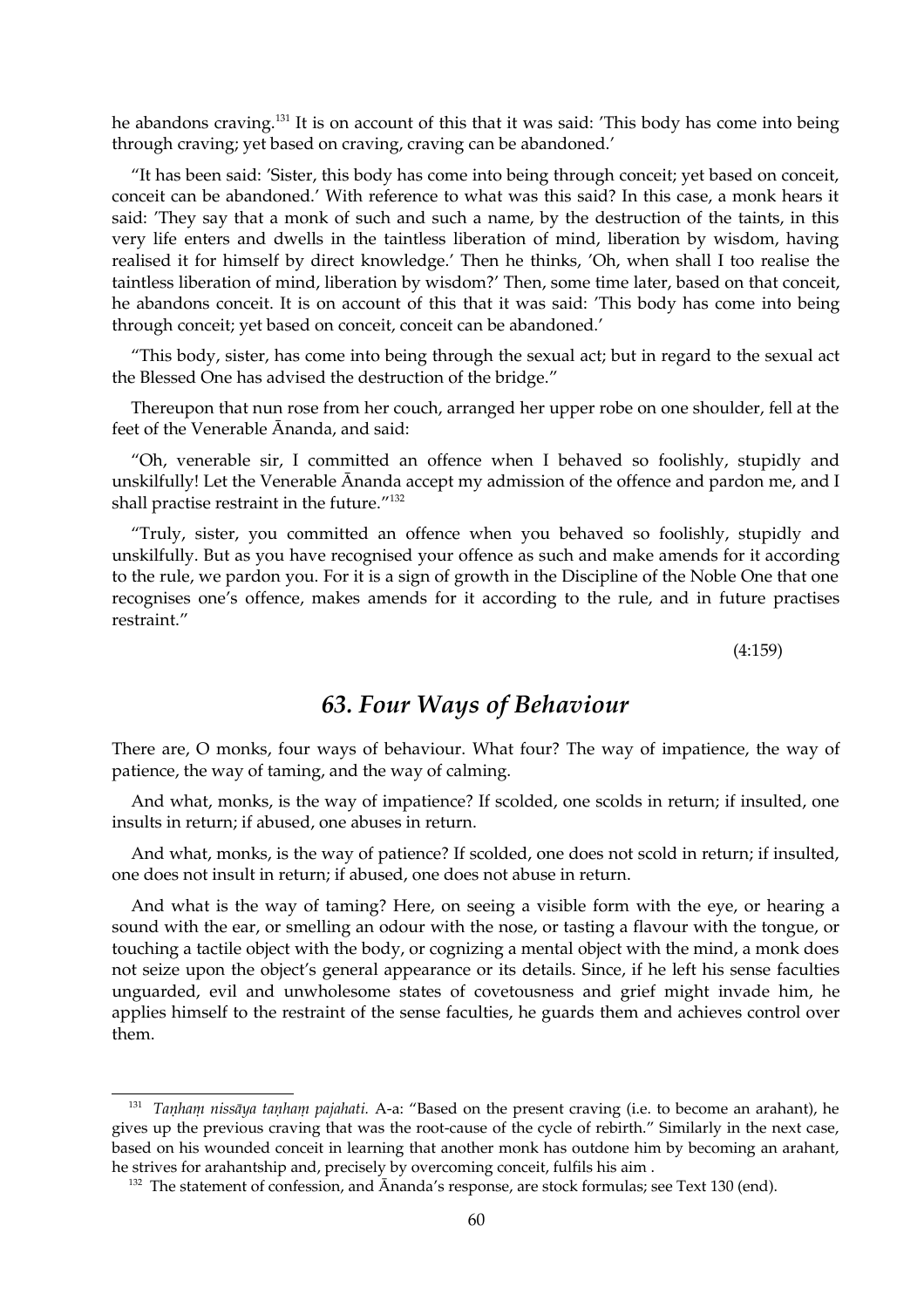And what is the way of calming? Here, a monk does not tolerate in himself any sensual thoughts, or thoughts of ill will, or thoughts of violence, nor any other evil, unwholesome states that may have arisen in him. He abandons them, dispels them, eliminates them, and abolishes them.

These, monks, are the four ways of behaviour.

(4:165)

#### <span id="page-60-0"></span>*64. Ways to Arahantship*

Thus have I heard. On one occasion the Venerable Ānanda was dwelling at Kosambī in Ghosita's monastery. There the Venerable Ānanda addressed the monks thus:

"Friends!"

"Yes, friend," the monks replied. Thereupon the Venerable Ānanda said:

"Friends, whatever monks or nuns declare before me that they have attained the final knowledge of arahatship, all these do so in one of four ways. What four?

"Here, friends, a monk develops insight preceded by tranquillity.<sup>[133](#page-60-1)</sup> While he thus develops insight preceded by tranquillity, the path arises in him. He now pursues, develops, and cultivates that path, and while he is doing so the fetters are abandoned and the underlying tendencies eliminated.[134](#page-60-2)

"Or again, friends, a monk develops tranquillity preceded by insight.<sup>[135](#page-60-3)</sup> While he thus develops tranquillity preceded by insight, the path arises in him. He now pursues, develops, and cultivates that path, and while he is doing so the fetters are abandoned and the underlying tendencies eliminated.

"Or again, friends, a monk develops tranquillity and insight joined in pairs.<sup>[136](#page-60-4)</sup> While he thus develops tranquillity and insight joined in pairs, the path arises in him. He now pursues, develops, and cultivates that path, and while he is doing so the fetters are abandoned and the underlying tendencies eliminated.

<span id="page-60-3"></span><span id="page-60-2"></span><span id="page-60-1"></span><sup>133</sup> *Samatha-pubbaṅgamaṃ vipassanaṃ*. This refers to a meditator who makes tranquillity the vehicle of his practice (*samatha-yānika*), i.e. one who first develops access concentration, the jhānas or the formless attainments and then takes up insight meditation (*vipassanā*).

<span id="page-60-4"></span><sup>&</sup>lt;sup>134</sup> "The path" (*magga*) is the first supramundane path, that of stream-entry. To "develop that path," according to A-a, means to practise for the attainment of the three higher paths. On the ten fetters and the seven underlying tendencies, see Ch. I, n.12.

<sup>135</sup> *Vipassanā-pubbaṅgamaṃ samathaṃ*. A-a: "This refers to one who by his natural bent first attains to insight and then, based on insight, produces concentration (*samādhi*)." A-ṭ: "This is one who makes insight the vehicle (*vipassanā-yānika*)."

<sup>136</sup> *Samatha-vipassanaṃ yuganaddhaṃ*. In this mode of practice, one enters the first jhāna and then, after emerging from it, applies insight to that experience, i.e. one sees the five aggregates within the jhāna (form, feeling, perception, etc.) as impermanent, liable to suffering, and non-self. Then one enters the second jhāna and contemplates it with insight; and applies the same pairwise procedure to the other jhānas as well, until the path of stream-entry, etc., is realized.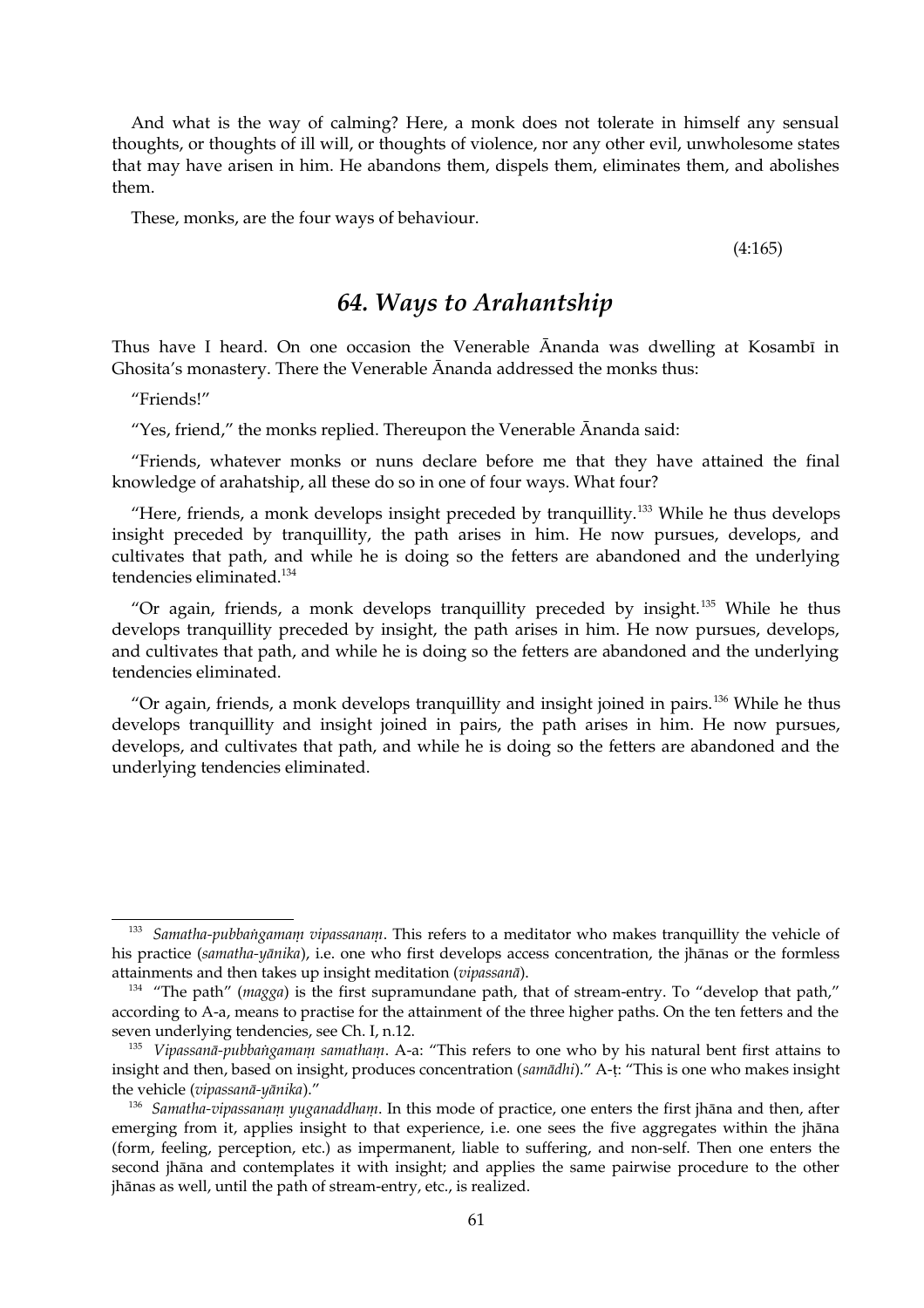"Or again, friends, a monk's mind is seized by agitation caused by higher states of mind.<sup>[137](#page-61-1)</sup> But there comes a time when his mind becomes internally steadied, composed, unified and concentrated; then the path arises in him. He now pursues, develops, and cultivates that path, and while he is doing so the fetters are abandoned and the underlying tendencies eliminated.

"Friends, whatever monks or nuns declare before me that they have attained the final knowledge of arahatship, all these do so in one of these four ways."

(4:170)

#### <span id="page-61-0"></span>*65. Volition*

Monks, when there is the body, there arise in oneself pleasure and pain caused by bodily volition.[138](#page-61-2) When there is speech, there arise in oneself pleasure and pain caused by verbal volition. When there is mind, there arise in oneself pleasure and pain caused by mental volition. And all this is conditioned by ignorance.<sup>[139](#page-61-3)</sup>

Monks, either on one's own accord one constructs that bodily volitional formation whereby pleasure and pain arise in oneself; or one does so when induced by others. Either clearly knowing one constructs that bodily volitional formation whereby pleasure and pain arise in oneself; or one does so not clearly knowing.<sup>[140](#page-61-4)</sup>

Either on one's own accord one constructs that verbal volitional formation whereby pleasure and pain arise in oneself; or one does so when induced by others. Either clearly knowing one constructs that verbal volitional formation whereby pleasure and pain arise in oneself; or one does so not clearly knowing.

Either on one's own accord one constructs that mental volitional formation whereby pleasure and pain arise in oneself; or one does so when induced by others. Either clearly knowing one constructs that mental volitional formation whereby pleasure and pain arise in oneself; or one does so not clearly knowing.

In all these states, monks, ignorance is involved.<sup>[141](#page-61-5)</sup> But with the complete fading away and cessation of ignorance, there is no longer that body, speech or mind conditioned by which

<span id="page-61-1"></span><sup>137</sup> *Dhammuddhacca-viggahitaṃ mānasaṃ hoti.* According to A-a, the "agitation" (*uddhacca*) meant here is a reaction to the arising of the ten "corruptions of insight" (*vipassanūpakkilesa*) when they are wrongly taken as indicating path-attainment. The term *dhammavitakka*, "thoughts about higher states" (see Text 34 and Ch. III, n.62) is taken to refer to the same ten corruptions. It is plausible, however, that the "agitation caused by higher states of mind" is mental distress brought on by eagerness to realize the Dhamma, a state of spiritual anxiety that sometimes can precipitate an instantaneous enlightenment experience. For an example, see the story of Bāhiya Dārucīriya at Ud 1.10.

<span id="page-61-2"></span><sup>&</sup>lt;sup>138</sup> A-a: "When there is the body": When there is the "door" of bodily action, or "bodily intimation" (of intention; *kāyaviññatti*). The same explanation applies to speech; in the case of mind, however, intimation does not apply. "Bodily volition" (*kāyasañcetanā*): the volition at the bodily door which accompanies and directs bodily action. Similar explanations apply to speech and mind. Pleasure arises as a kamma-result of wholesome volition, pain as a result of unwholesome volition.

<span id="page-61-4"></span><span id="page-61-3"></span><sup>139</sup> *Avijjā-paccayā va*. A-a says that it is ignorance that is at the root of all these kammic volitions.

 $140$  It is probable that the Abhidhamma division of wholesome and unwholesome consciousness into "unprompted" (*asaṅkhārika*) and "prompted" (*sasaṅkhārika*) was derived from the first pair of terms in this passage. The other division, into being associated with knowledge or dissociated from knowledge, may have been derived from the second pair.

<span id="page-61-5"></span>Ignorance is a direct, simultaneous condition for unwholesome volitional activity, but also an indirect condition for wholesome activity, for it is the underlying presence of ignorance in the mind which makes wholesome action kammically productive.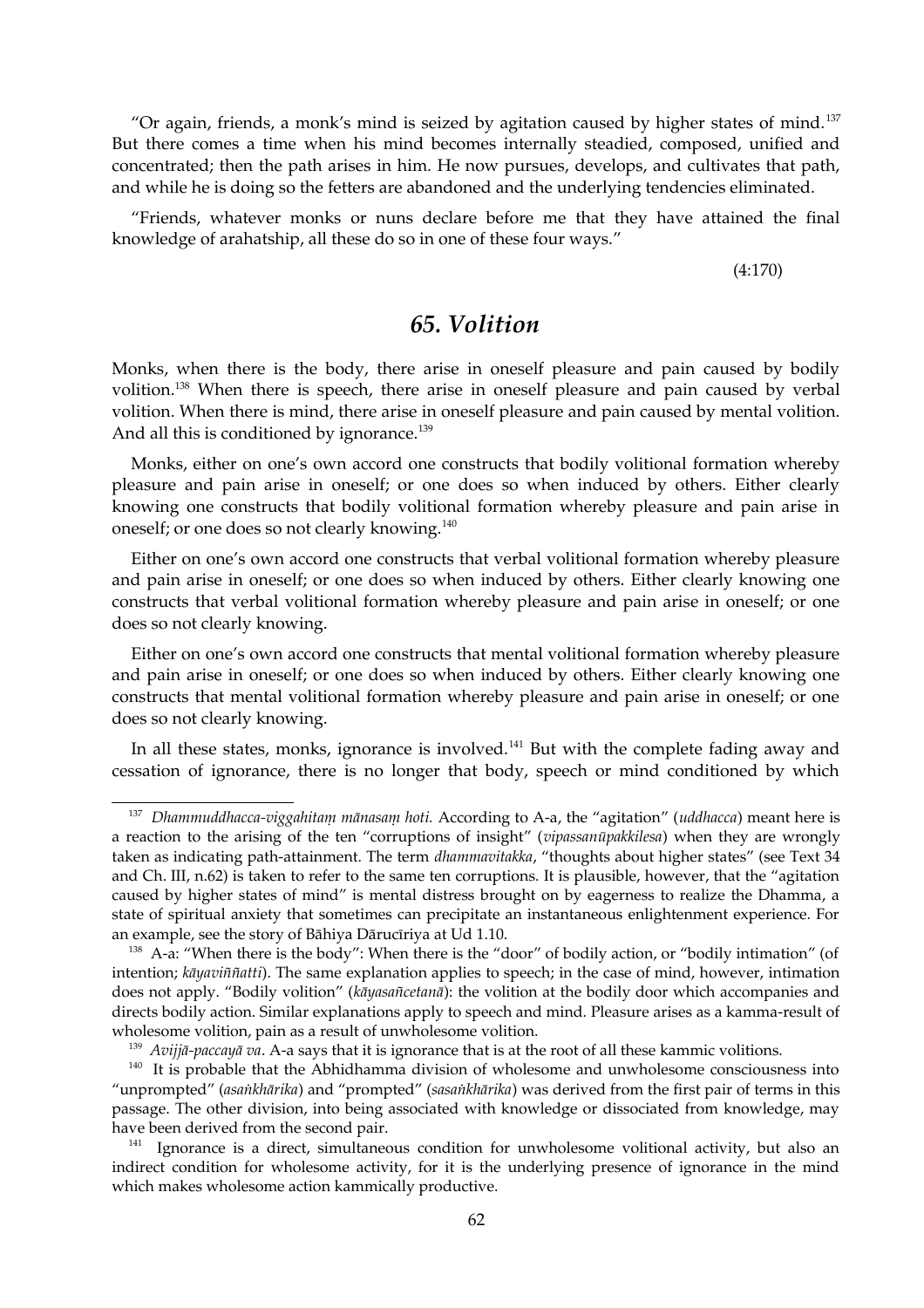pleasure and pain may arise in oneself. There is no longer a field, a site, a base or a foundation conditioned by which pleasure and pain may arise in oneself.<sup>[142](#page-62-2)</sup>

(4:171)

#### <span id="page-62-1"></span>*66. No Guarantee*

Against four things, O monks, there can be no guarantee, whether from an ascetic, a brahmin, a deva or Māra or Brahmā, or anyone else in the world. What are those four things?

That what is liable to decay should not decay; that what is liable to illness should not fall ill; that what is liable to die should not die; and that no fruit should come forth from one's own evil deeds, which are defiling, productive of re-becoming, fearful, having painful results, leading to future birth, decay, and death.

Against these four things there can be no guarantee, whether from an ascetic, a brahmin, a deva or Māra or Brahmā, or anyone else in the world.

(4:182)

#### <span id="page-62-0"></span>*67. Fear of Death*

Once the brahmin Jāṇussoṇi approached the Blessed One and addressed him thus:

"I maintain, Master Gotama, and hold the view that there is no mortal who does not fear death, who is not afraid of death."

"There is indeed, brahmin, such a mortal who fears death, who is afraid of death. But there is also a mortal who has no fear of death, who is not afraid of death. And who is the one who fears death and the other who does not fear death?

"There is, brahmin, a person who is not free from lust for sensual pleasures, not free from the desire and affection for them, not free from thirsting and fevering after them, not free from craving for sensual pleasures. Then it happens that a grave illness befalls him. Thus afflicted by a grave illness, he thinks: 'Oh, those beloved sensual pleasures will leave me, and I shall have to leave them!' Thereupon he grieves, moans, laments, weeps beating his breast, and becomes deranged. This mortal is one who fears death, who is afraid of death.

"Further, brahmin, there is a person who is not free from lust for this body, not free from desire and affection for it, not free from thirsting and fevering after it, not free from craving for the body. Then it happens that a grave illness befalls him. Thus afflicted by a grave illness, he thinks: 'Oh, this beloved body will leave me, and I shall have to leave it.' Thereupon he grieves … and becomes deranged. This mortal too is one who fears death, who is afraid of death.

"Further, brahmin, there is a person who has not done anything good and wholesome, who has not made a shelter for himself; but he has done what is evil, cruel and wicked. Then it happens that a grave illness befalls him. Thus afflicted by a grave illness, he thinks: 'Oh, I have not done anything good and wholesome, I have not made a shelter for myself; but I have done what is evil, cruel and wicked. I shall go hereafter to the destiny of those who do such deeds.' Thereupon he grieves … and becomes deranged. This mortal too is one who fears death, who is afraid of death.

<span id="page-62-2"></span><sup>&</sup>lt;sup>142</sup> This refers to an arahant. Though he too engages in bodily, verbal, and mental activity, the volition responsible for these activities does not produce any kamma-result.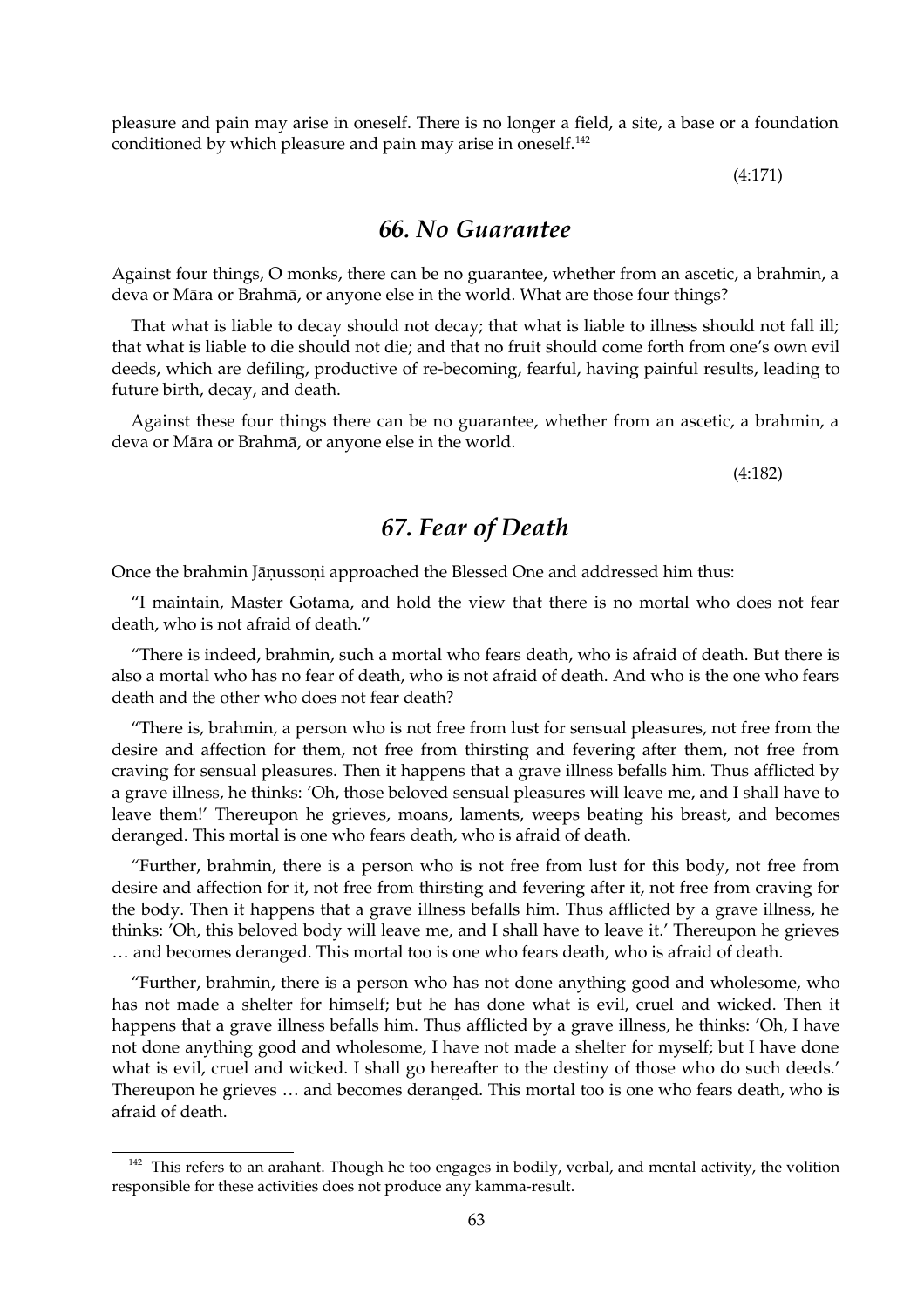"Further, brahmin, there is a person who has doubts and perplexity about the good Dhamma and has not come to certainty in it. Then it happens that a grave illness befalls him. Thus afflicted by a grave illness, he thinks: 'Oh, I am full of doubts and perplexity about the good Dhamma and have not come to certainty in it!' Thereupon he grieves, moans, laments, weeps beating his breast and becomes deranged. This mortal too is one who fears death, who is afraid of death.

"These, brahmin, are the four mortals who fear death and are afraid of death.

"But which mortal, brahmin, does not fear death?

"There is, brahmin, a person who is free from lust for sensual pleasures, free from desire and affection for them, free from thirsting and fevering after them, free from craving for sensual pleasures. When a grave illness befalls him, no such thoughts come to him: 'Oh, these beloved sensual pleasures will leave me and I shall have to leave them!' Hence he does not grieve or moan, lament or weep beating his breast, nor does he become deranged. This mortal is one who does not fear death, who is not afraid of death.

"Further, brahmin, there is a person who is free from lust for this body …. When a grave illness befalls him, no such thoughts come to him: 'Oh, this beloved body will leave me and I shall have to leave it!' Hence he does not grieve … nor does he become deranged. This mortal too is one who does not fear death, who is not afraid of death.

"Further, brahmin, there is a person who has not done anything evil, cruel or wicked, but has done what is good and wholesome, who has made a shelter for himself. When a grave illness befalls him, these thoughts come to him 'I have not done anything evil, cruel, or wicked, but have done what is good and wholesome, I have made a shelter for myself. I shall go hereafter to the destiny of those who do such deeds.' Hence he does not grieve … nor does he become deranged. This mortal too is one who does not fear death, who is not afraid of death.

"Further, brahmin, there is a person who has no doubts and perplexity about the good Dhamma and has gained certainty in it. When a grave illness befalls him, this thought comes to him: 'I am free of doubt and perplexity about the good Dhamma and have gained certainty in it.' Hence he does not grieve or moan, lament or weep beating his breast, nor does he become deranged. This mortal too is one who does not fear death, who is not afraid of death.

"These, brahmin, are the four mortals who do not fear death and are not afraid of death."[143](#page-63-1)

"Excellent, Master Gotama! … Let Master Gotama accept me as a lay follower who has gone for refuge from today until life's end."

(4:184)

#### <span id="page-63-0"></span>*68. How to Judge a Person's Character*

Four facts about a person, O monks, can be known from four circumstances. What are these four?

By living together with a person his virtue can be known, and this too only after a long time, not casually; by close attention, not without attention; by one who is wise, not by one who is stupid.

<span id="page-63-1"></span><sup>&</sup>lt;sup>143</sup> For more of the same theme, fear of death, see Sāriputta's two discourses of the ailing lay disciple Anāthapiṇḍika at SN 55.26, 27.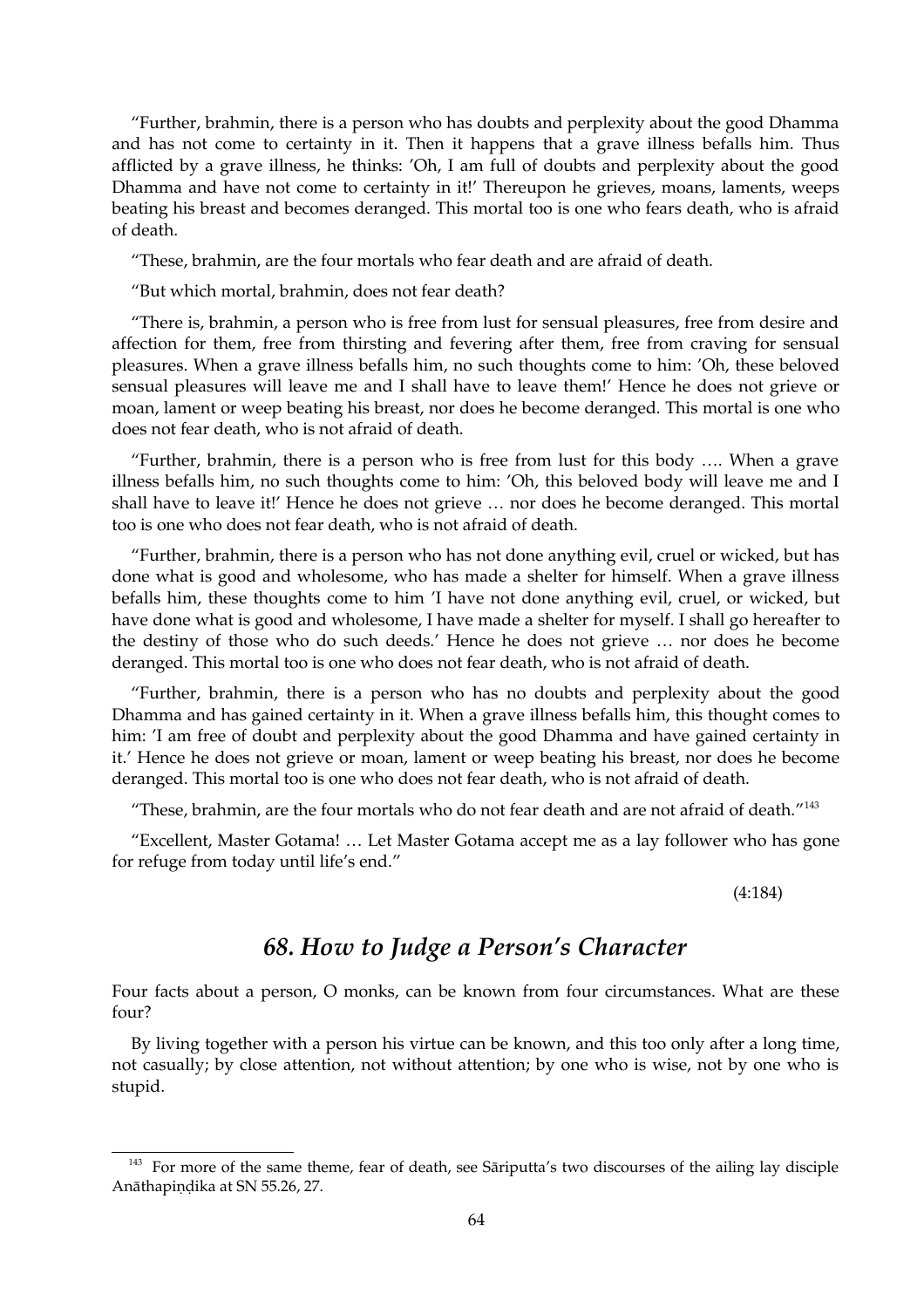By having dealings with a person his integrity can be known, and this too only after a long time, not casually; by close attention, not without attention; by one who is wise, not by one who is stupid.

In misfortune a person's fortitude can be known, and this too only after a long time, not casually; by close attention, not without attention; by one who is wise, not by one who is stupid.

By conversation a person's wisdom can be known, and this too only after a long time, not casually; by close attention, not without attention; by one who is wise, not by one who is stupid.

(1) It was said: "By living together with a person, his virtue can be known." On account of what was this said?

Living together with a person, one comes to know him thus: "For a long time the actions of this fellow have shown weaknesses, defects, taints and blemishes as to his morals; and he was morally inconsistent in his actions and conduct. This fellow is an immoral person; he is not virtuous."

In another case, when living together with a person, one comes to know him thus: "For a long time the actions of this fellow have shown no weaknesses, defects, taints, or blemishes as to his morals; and he is morally consistent in his actions and conduct. This fellow is virtuous; he is not an immoral person."

It was on account of this that it was said: "By living together with a person, his virtue can be known."

(2) Further it was said: "By having dealings with a person, his integrity can be known." On account of what was this said?

Having dealings with a person, one comes to know him thus: "This fellow behaves in one way if he has to do with one person and in different ways with two, three, or more persons.<sup>[144](#page-64-0)</sup> His earlier behaviour deviates from his later behaviour. The behaviour of this fellow is dishonest; he is not of honest behaviour."

In another case, when dealing with a person, one comes to know him thus: "In the same way as he behaves towards one, he behaves towards two, three, or more people. His earlier behaviour does not deviate from his later behaviour. The behaviour of this fellow is honest; he is not a dishonest man."

It was on account of this that it was said: "By having dealings with a person, his integrity can be known."

(3) Further it was said: "In misfortune a person's fortitude can be known." On account of what was this said?

There is a person afflicted with the loss of relatives, wealth or health, but he does not reflect thus: "Of such nature is life in this world, of such nature is the uptake of individual existence, that the eight worldly conditions keep the world turning around, and the world turns around these eight worldly conditions, namely: gain and loss, fame and disrepute, praise and blame, pleasure and pain."[145](#page-64-1) Not considering this, he is grieved and worried, he laments and beats his breast, and is deeply perturbed when afflicted with loss of relatives, wealth or health.

In another case, a person when afflicted with the loss of relatives, wealth or health, reflects thus: "Of such nature is life in this world … and the world turns around these eight worldly

<span id="page-64-0"></span><sup>&</sup>lt;sup>144</sup> The idea is that he speaks or behaves in one manner in private (when he may be frank) and differently in contact with others (when he may have ulterior motives).

<span id="page-64-1"></span><sup>&</sup>lt;sup>145</sup> On the eight worldly conditions, see Text 114.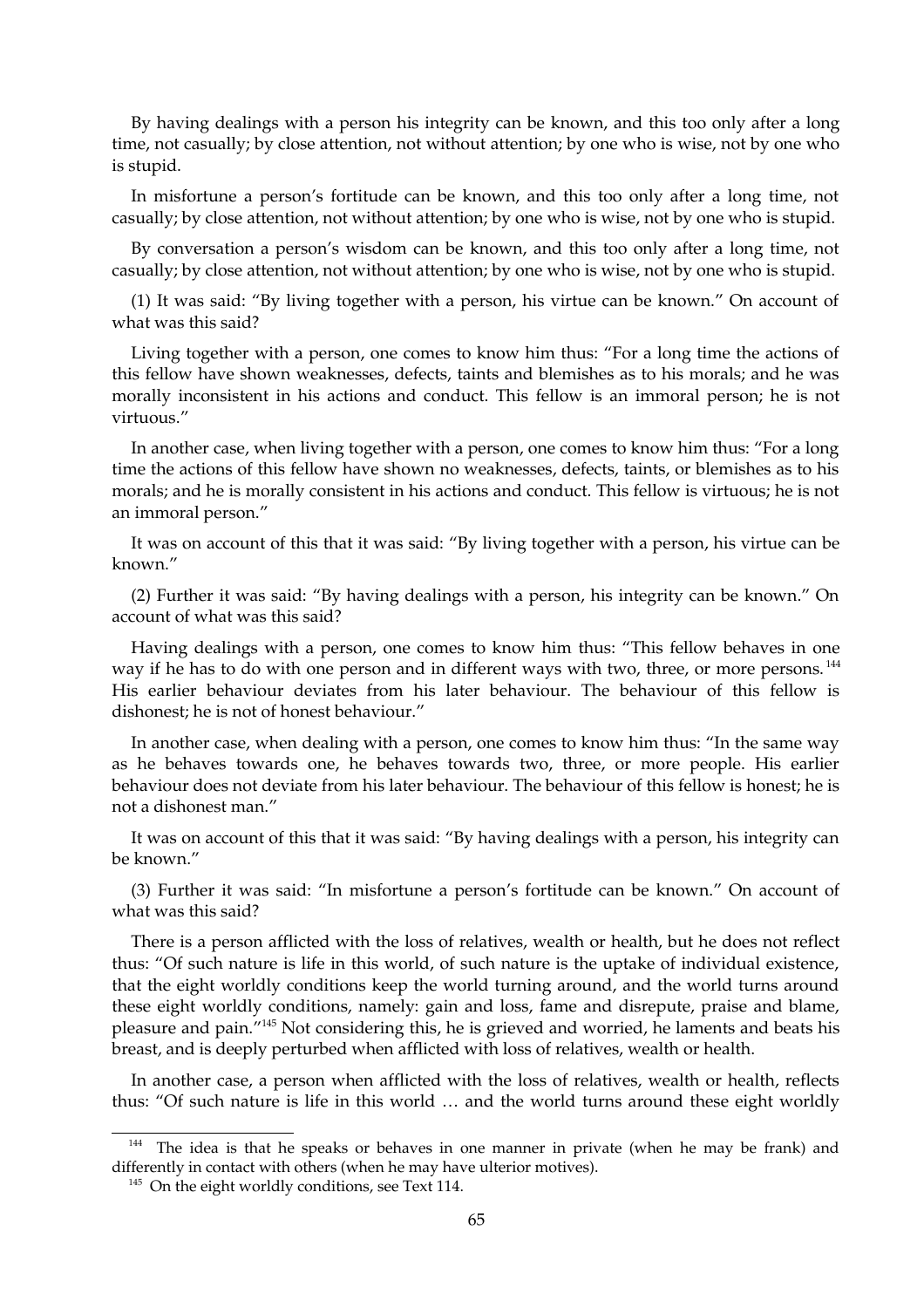conditions, namely: gain and loss, fame and disrepute, praise and blame, pleasure and pain." Considering this, he neither grieves nor worries, nor does he lament or beat his breast, nor is he perturbed when afflicted with the loss of relatives, wealth, or health.

It was on account of this that it was said: "In misfortune a person's fortitude can be known."

(4) Further it was said: "By conversation a person's wisdom can be known." On account of what was this said?

When conversing with a person, one comes to know: "Judging from the way this fellow examines, formulates and brings up a problem,<sup>[146](#page-65-1)</sup> he is a stupid person, not a wise one. And why? He does not utter words that are profound, calming, sublime, beyond ordinary reasoning, subtle, intelligible to the wise. When he speaks of the Dhamma, he is not able to explain its meaning, be it briefly or in detail. He is a stupid person, not a wise one."

Just as if, monks, a man with good sight, standing on the bank of a pond, were to see a small fish emerging and would think: "Judging from its emergence,<sup>[147](#page-65-2)</sup> from the ripples caused by it and from its speed, this is a small fish, not a big one"—similarly, when conversing with a person, one comes to know: "This is a stupid person, not a wise one."

In another case, when conversing with a person, one comes to know: "Judging from the way this fellow examines, formulates, and brings up a problem, he is a wise person, not a stupid one. He utters words that are profound, calming, sublime, beyond ordinary reasoning, subtle, intelligible to the wise. When he speaks of the Dhamma, he is able to explain its meaning, be it briefly or in detail. He is a wise person, not a stupid one."

Just as if, monks, a man with good sight, standing on the bank of a pond, were to see a big fish emerging and would think: "Judging from its emergence, from the ripples caused by it and from its speed, this is not a small fish but a big one"—similarly, when conversing with a person, one comes to know: "He is a wise person, not a stupid one."

It was on account of this that it was said: "By conversation a person's wisdom can be known."

These, monks, are the four facts about a person that can be known from the above four circumstances.

(4:192)

#### <span id="page-65-0"></span>*69. The Growth of Wisdom*

These four things, O monks, are conducive to the growth of wisdom. What four?

Association with superior persons, hearing the good Dhamma, proper attention, and practice in accordance with the Dhamma. These four things are conducive to the growth of wisdom.<sup>[148](#page-65-3)</sup>

These four things are also a great help to a human being.<sup>[149](#page-66-0)</sup>

(4:246)

<span id="page-65-1"></span><sup>146</sup> (1) *yathā ummaggo,* (2) *yathā ca abhinīhāro*, (3) *yathā ca pañhā-samudāhāro*. (1) The translation of this difficult expression follows A-ṭ which, in this context, explains it by *pañhā-gavesana*, research into a problem or a question, and adds that it refers to the capacity of knowing how to examine the subject inquired into (see n.58). (2) A-a: *pañhābhisaṅkharaṇa-vasena cittassa abhinīhāro*, "the mind's application to the forming (or formulating) of a problem." (3) A-a: *pañhā-pucchana*, "asking a question or posing a problem"; this may refer to the ability to ask pertinent questions or to see a problem.

<span id="page-65-2"></span><sup>147</sup> *Ummajjamānaṃ, ummaggo*. The use of these words in this simile, in the sense of emerging, rising up, is probably an allusion to the earlier figurative use of the term; see the preceding note.

<span id="page-65-3"></span><sup>148</sup> These are the four conditioning factors for the attainment of stream-entry (*sotāpattiyaṅga*).